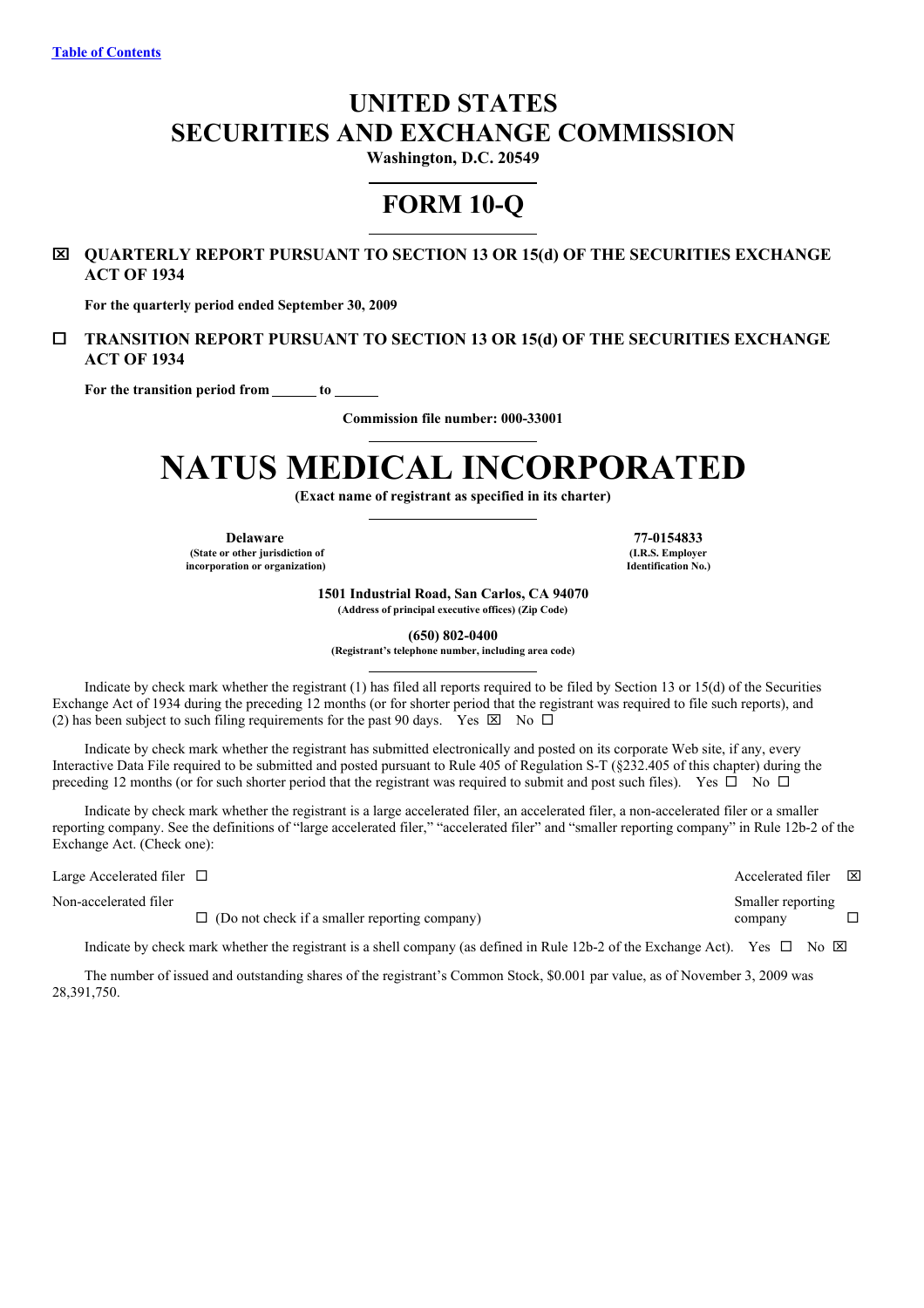# **NATUS MEDICAL INCORPORATED TABLE OF CONTENTS**

|                   | <b>PART I. FINANCIAL INFORMATION</b>                                                                                           | Page No.<br>3 |
|-------------------|--------------------------------------------------------------------------------------------------------------------------------|---------------|
| Item 1.           | <b>Financial Statements</b>                                                                                                    | 3             |
|                   | Condensed Consolidated Balance Sheets as of September 30, 2009 and December 31, 2008 (unaudited)                               | 3             |
|                   | Condensed Consolidated Statements of Operations for the three and nine months ended September 30, 2009 and<br>2008 (unaudited) | 4             |
|                   | Condensed Consolidated Statements of Cash Flows for the nine months ended September 30, 2009 and 2008<br>(unaudited)           | 5             |
|                   | Notes to Condensed Consolidated Financial Statements (unaudited)                                                               | 6             |
| Item 2.           | Management's Discussion and Analysis of Financial Condition and Results of Operations                                          | 17            |
| Item 3.           | Quantitative and Qualitative Disclosures about Market Risk                                                                     | 24            |
| Item 4.           | <b>Controls and Procedures</b>                                                                                                 | 25            |
|                   | <b>PART II. OTHER INFORMATION</b>                                                                                              | 25            |
| Item 1.           | <b>Legal Proceedings</b>                                                                                                       | 25            |
| Item 1A.          | <b>Risk Factors</b>                                                                                                            | 25            |
| Item 6.           | <b>Exhibits</b>                                                                                                                | 34            |
| <b>Signatures</b> |                                                                                                                                | 35            |
|                   | 2                                                                                                                              |               |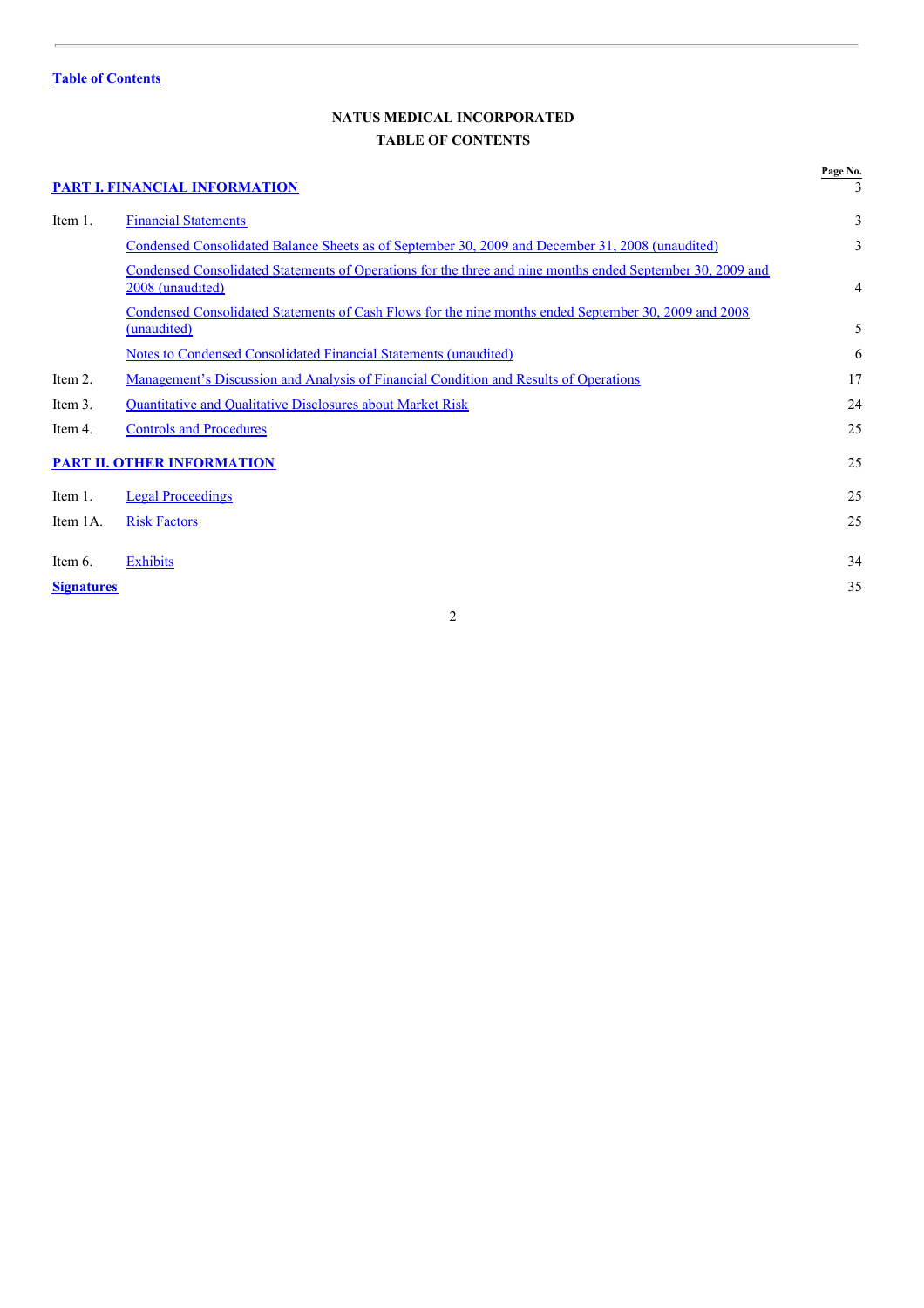# **PART I. FINANCIAL INFORMATION**

# **Item 1. Financial Statements**

# **NATUS MEDICAL INCORPORATED AND SUBSIDIARIES CONDENSED CONSOLIDATED BALANCE SHEETS (unaudited) (in thousands, except share amounts)**

|                                                                                                    | September 30,<br>2009  | December 31,<br>2008   |
|----------------------------------------------------------------------------------------------------|------------------------|------------------------|
| <b>ASSETS</b>                                                                                      |                        |                        |
| Current assets:                                                                                    |                        |                        |
| Cash and cash equivalents                                                                          | $\mathbb{S}$<br>28,679 | $\mathbb{S}$<br>56.915 |
| Short-term investments                                                                             | 944                    |                        |
| Accounts receivable, net of allowance for doubtful accounts of \$1,942 in 2009 and \$1,126 in 2008 | 41,660                 | 36,242                 |
| <b>Inventories</b>                                                                                 | 29,544                 | 25,009                 |
| Prepaid expenses and other current assets                                                          | 4,214                  | 3,554                  |
| Deferred income tax                                                                                | 4,243                  | 3,928                  |
| Total current assets                                                                               | 109,284                | 125,648                |
| Property and equipment, net                                                                        | 13,980                 | 14,002                 |
| Intangible assets                                                                                  | 70,762                 | 57,729                 |
| Goodwill                                                                                           | 89,951                 | 60,858                 |
| Deferred income tax                                                                                | 2,761                  |                        |
| Other assets                                                                                       |                        | 385                    |
| <b>Total assets</b>                                                                                | 286,738                | \$258,622              |
| <b>LIABILITIES AND STOCKHOLDERS' EQUITY</b>                                                        |                        |                        |
| <b>Current liabilities:</b>                                                                        |                        |                        |
| Accounts payable                                                                                   | \$<br>12,431           | S.<br>7,375            |
| Current portion of long-term debt                                                                  | 178                    | 206                    |
| <b>Accrued liabilities</b>                                                                         | 18,840                 | 11,895                 |
| Deferred revenue                                                                                   | 4,139                  | 3,836                  |
| Total current liabilities                                                                          | 35,588                 | 23,312                 |
| Long-term liabilities:                                                                             |                        |                        |
| Long-term debt                                                                                     | 976                    | 1,082                  |
| Other liabilities                                                                                  | 5,520                  | 4,586                  |
| Deferred income tax                                                                                | 6,348                  | 3,148                  |
| <b>Total liabilities</b>                                                                           | 48,432                 | 32,128                 |
| Stockholders' equity:                                                                              |                        |                        |
| Common Stock, \$0.001 par value, 120,000,000 shares authorized; shares issued and                  |                        |                        |
| outstanding 28,327,866 in 2009 and 27,959,919 in 2008                                              | 249,097                | 245,476                |
| Retained earnings / (Accumulated deficit)                                                          | 1,449                  | (5, 342)               |
| Accumulated other comprehensive loss                                                               | (12,240)               | (13, 640)              |
| Total stockholders' equity                                                                         | 238,306                | 226,494                |
| Total liabilities and stockholders' equity                                                         | \$286,738              | \$258,622              |
|                                                                                                    |                        |                        |

The accompanying notes are an integral part of these unaudited condensed consolidated financial statements.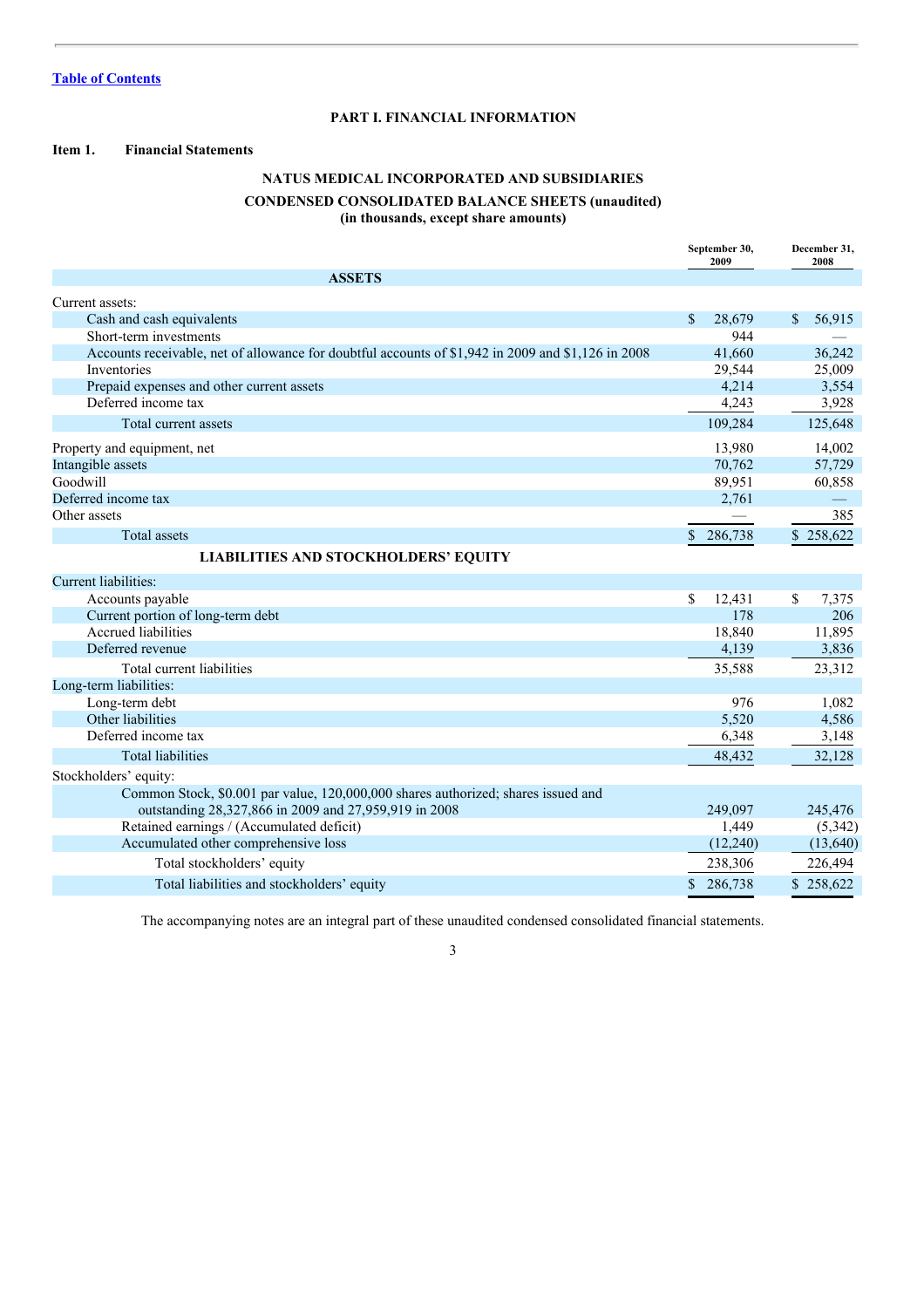# **CONDENSED CONSOLIDATED STATEMENTS OF OPERATIONS (unaudited) (in thousands, except per share amounts)**

|                                                                        |          | <b>Three months Ended</b><br>September 30, |             | <b>Nine Months Ended</b><br>September 30, |
|------------------------------------------------------------------------|----------|--------------------------------------------|-------------|-------------------------------------------|
|                                                                        | 2009     | 2008                                       | 2009        | 2008                                      |
| Revenue                                                                | \$44,251 | \$41,714                                   | \$114,871   | \$118,435                                 |
| Cost of revenue                                                        | 17,450   | 15,835                                     | 44,869      | 45,215                                    |
| Gross profit                                                           | 26,801   | 25,879                                     | 70,002      | 73,220                                    |
| Operating expenses:                                                    |          |                                            |             |                                           |
| Marketing and selling                                                  | 11,767   | 9,965                                      | 32,005      | 29,020                                    |
| Research and development                                               | 4,175    | 4,066                                      | 11,839      | 11,961                                    |
| General and administrative                                             | 5,688    | 4,913                                      | 16,462      | 15,209                                    |
| Total operating expenses                                               | 21,630   | 18,944                                     | 60,306      | 56,190                                    |
| Income from operations                                                 | 5,171    | 6,935                                      | 9,696       | 17,030                                    |
| Other income, net                                                      | 71       | 567                                        | 584         | 954                                       |
| Income before provision for income tax                                 | 5,242    | 7,502                                      | 10,280      | 17,984                                    |
| Provision for income tax                                               | 1,573    | 2,710                                      | 3,488       | 6,798                                     |
| Net income                                                             | \$3,669  | \$4,792                                    | 6,792<br>S. | \$11,186                                  |
| Earnings per share:                                                    |          |                                            |             |                                           |
| <b>Basic</b>                                                           | 0.13     | \$<br>0.17                                 | 0.25        | S<br>0.46                                 |
| Diluted                                                                | 0.13     | \$<br>0.17                                 | 0.24<br>S   | 0.43                                      |
| Weighted average shares used in the calculation of earnings per share: |          |                                            |             |                                           |
| Basic                                                                  | 27,669   | 27,445                                     | 27,640      | 24,497                                    |
| Diluted                                                                | 28,668   | 28,756                                     | 28,343      | 25,775                                    |

The accompanying notes are an integral part of these unaudited condensed consolidated financial statements.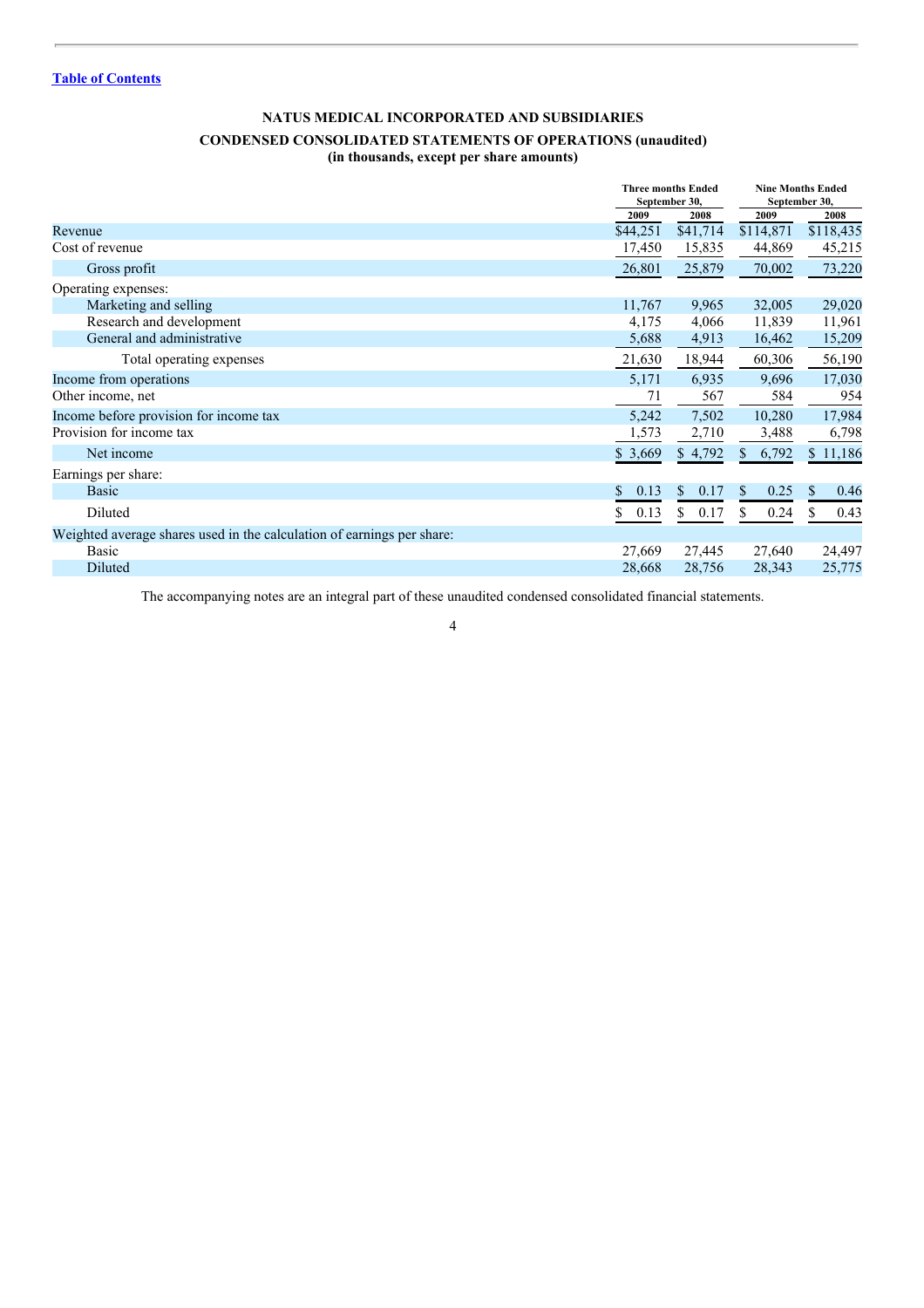# **NATUS MEDICAL INCORPORATED AND SUBSIDIARIES CONDENSED CONSOLIDATED STATEMENTS OF CASH FLOWS (unaudited)**

# **(in thousands)**

|                                                                                                                    | <b>Nine Months Ended</b><br>September 30, |             |
|--------------------------------------------------------------------------------------------------------------------|-------------------------------------------|-------------|
|                                                                                                                    | 2009                                      | 2008        |
| Operating activities:                                                                                              |                                           |             |
| Net income                                                                                                         | \$6,792                                   | \$11,186    |
| Adjustments to reconcile net income to net cash provided by operating activities:<br>Depreciation and amortization | 5,840                                     | 4,601       |
| Accounts receivable reserves                                                                                       | 1,403                                     | 209         |
| Warranty reserves                                                                                                  | 815                                       | 399         |
| Loss on disposal of property and equipment                                                                         |                                           | 61          |
| Share-based compensation                                                                                           | 3,047                                     | 2,336       |
| Excess tax benefits on the exercise of options                                                                     | (31)                                      | (2,066)     |
| Changes in operating assets and liabilities:                                                                       |                                           |             |
| Accounts receivable                                                                                                | 1,959                                     | (6,080)     |
| Inventories                                                                                                        | (612)                                     | (2, 333)    |
| Prepaid expenses and other assets                                                                                  | 597                                       | 374         |
| Accounts payable                                                                                                   | 1,418                                     | (2,152)     |
| Deferred income tax                                                                                                | (155)                                     |             |
| Accrued liabilities and deferred revenue                                                                           | (157)                                     | (2, 337)    |
| Net cash provided by operating activities                                                                          | 20,916                                    | 4,198       |
| Investing activities:                                                                                              |                                           |             |
| Cash paid for business acquisitions and earnout obligations, net of cash acquired                                  | (47, 142)                                 | (13,805)    |
| Purchases of property and equipment                                                                                | (1,884)                                   | (2,174)     |
| Capitalized software development costs                                                                             | (637)                                     | (1,161)     |
| Purchases of marketable securities                                                                                 | (944)                                     | (12, 120)   |
| Sales of marketable securities                                                                                     | $\overline{\phantom{0}}$                  | 11,150      |
| Net cash used in investing activities                                                                              | (50,607)                                  | (18, 110)   |
| Financing activities:                                                                                              |                                           |             |
| Proceeds from issuance of common stock, net of issuance costs                                                      |                                           | 99,318      |
| Proceeds from stock option exercises and ESPP purchases                                                            | 542                                       | 2,581       |
| Excess tax benefits upon the exercise of options                                                                   | 31                                        | 2,066       |
| Borrowings on credit facility                                                                                      | $\overline{\phantom{0}}$                  | 6,000       |
| Payments on borrowings                                                                                             | (385)                                     | (41,225)    |
| Net cash provided by financing activities                                                                          | 188                                       | 68,740      |
| Exchange rate effect on cash and cash equivalents                                                                  | 1,267                                     | 1,262       |
| Net increase (decrease) in cash and cash equivalents                                                               | (28, 236)                                 | 56,090      |
| Cash and cash equivalents, beginning of period                                                                     | 56,915                                    | 11,916      |
| Cash and cash equivalents, end of period                                                                           | \$28,679                                  | \$68,006    |
| Supplemental disclosure of cash flow information:                                                                  |                                           |             |
| Cash paid for interest                                                                                             | \$<br>131                                 | 983<br>\$   |
| Cash paid for income taxes                                                                                         | \$<br>268                                 | \$<br>4,243 |
| Non-cash investing activities:                                                                                     |                                           |             |
| Acquisition-related earn out obligations included in accrued liabilities                                           | \$<br>19                                  | \$<br>1.102 |

The accompanying notes are an integral part of these unaudited condensed consolidated financial statements.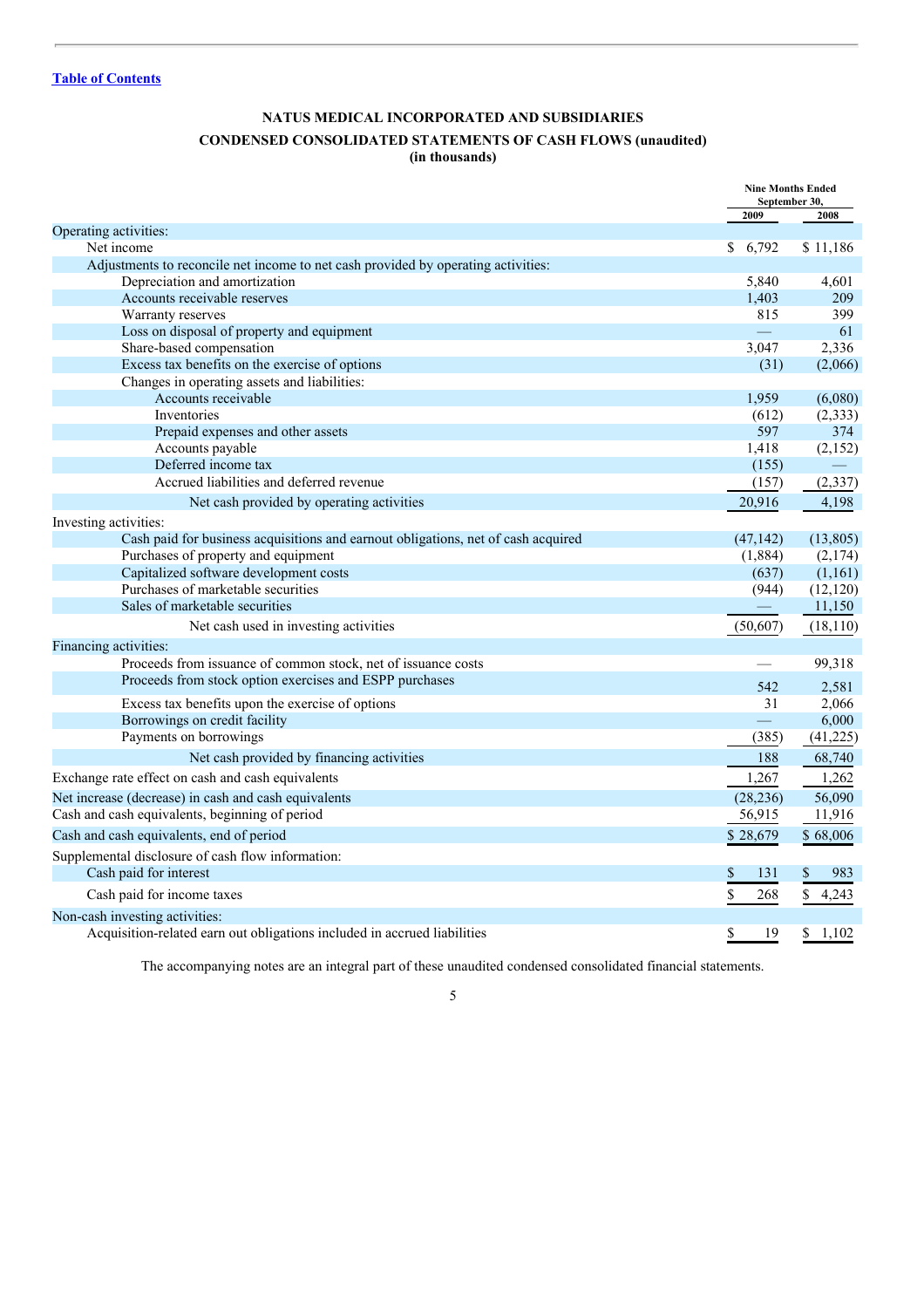# **NATUS MEDICAL INCORPORATED AND SUBSIDIARIES NOTES TO CONDENSED CONSOLIDATED FINANCIAL STATEMENTS (unaudited)**

#### **1 - Basis of Presentation**

The accompanying interim condensed consolidated financial statements of Natus Medical Incorporated ("Natus," "we," "us," or the "Company") have been prepared in accordance with accounting principles generally accepted in the United States of America ("GAAP"). Except as updated below, the accounting policies followed in the preparation of the interim condensed consolidated financial statements are consistent in all material respects with those presented in Note 1 to the consolidated financial statements included in the Company's Annual Report on Form 10-K for the year ended December 31, 2008.

Interim financial reports are prepared in accordance with the rules and regulations of the Securities and Exchange Commission; accordingly, they do not include all of the information and notes required by GAAP for annual financial statements. The interim financial information is unaudited, but reflects all normal adjustments that are, in the opinion of management, necessary for the fair presentation of our financial position, results of operations, and cash flows for the interim periods presented. Operating results for the three and nine months ended September 30, 2009 are not necessarily indicative of the results that may be expected for the year ending December 31, 2009. The accompanying condensed consolidated financial statements include the accounts of the Company and its wholly owned subsidiaries. All intercompany accounts and transactions have been eliminated in consolidation.

#### *Comprehensive Income*

Comprehensive income is comprised of net income and gains or losses resulting from currency translations of foreign investments. The details of comprehensive income are as follows (in thousands):

|                                         |         | <b>Three Months Ended</b><br>September 30, |         | <b>Nine Months Ended</b><br>September 30, |  |
|-----------------------------------------|---------|--------------------------------------------|---------|-------------------------------------------|--|
|                                         | 2009    | 2008                                       | 2009    | 2008                                      |  |
| Net income                              | \$3.669 | 4.792                                      | \$6,792 | \$11,186                                  |  |
| Foreign currency translation adjustment | 597     | (2,529)                                    | .400    | (4,134)                                   |  |
| Comprehensive income                    | \$4,266 | 2.263                                      | \$8,192 | 7,052                                     |  |

#### *Stockholders' Equity*

The details of changes in stockholders' equity are as follows (in thousands):

|                                               |           | <b>Three Months Ended</b><br>September 30, |           | <b>Nine Months Ended</b><br>September 30, |
|-----------------------------------------------|-----------|--------------------------------------------|-----------|-------------------------------------------|
|                                               | 2009      | 2008                                       | 2009      | 2008                                      |
| Balance, beginning of period                  | \$232,619 | \$223,644                                  | \$226,494 | \$115,718                                 |
| Net income                                    | 3,669     | 4,792                                      | 6,792     | 11,186                                    |
| Proceeds from stock option exercises and ESPP | 129       | 1,039                                      | 542       | 2,581                                     |
| Proceeds from issuance of common stock        |           | (153)                                      |           | 99,318                                    |
| Share-based compensation expense              | 1.273     | 913                                        | 3.047     | 2,336                                     |
| Tax effect of option exercises                | 19        | 1.365                                      | 31        | 2,066                                     |
| Foreign currency translation adjustment       | 597       | (2,529)                                    | 1,400     | (4, 134)                                  |
| Balance, end of period                        | \$238,306 | \$229,071                                  | \$238,306 | \$229,071                                 |

#### *Foreign Currency*

Effective January 1, 2009, the Company's Canadian subsidiary, Xltek changed its functional currency to the U.S. dollar. The change in functional currency reflects the fact that Xltek now conducts the majority of its business transactions in U.S. dollars and maintains a significant portion of its balance sheet in U.S. dollar denominated accounts.

#### *Recent Accounting Pronouncements*

In June 2009, the Financial Accounting Standards Board ("FASB") issued a *Statement on Accounting Standards Codification*. This Statement establishes the codification as the single official source of authoritative United States accounting and reporting

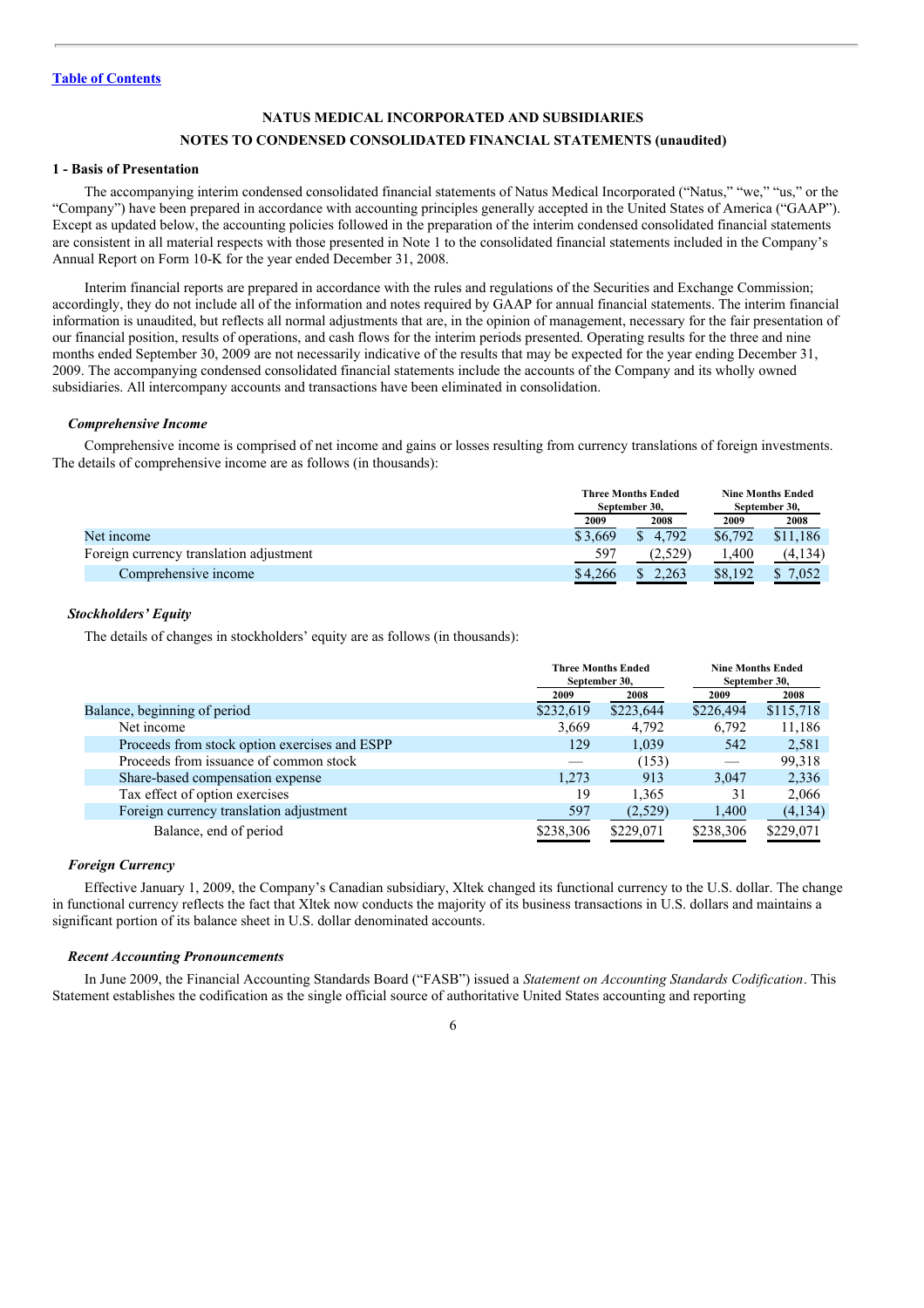# **NOTES TO CONDENSED CONSOLIDATED FINANCIAL STATEMENTS (unaudited)—(Continued)**

standards for all non-governmental entities, other than guidance issued by the Securities and Exchange Commission. The codification changes the referencing and organization on financial standards and is effective for interim and annual periods ending on or after September 15, 2009. We began applying the codification to our disclosures in the third quarter of 2009. As the codification is not intended to change existing accounting guidance, its adoption has not had an impact on our financial position, results of operations, or cash flows.

In October 2009, the FASB issued Accounting Standards Update ("ASU"), 2009-13, *Revenue Recognition (Topic 605): Multiple Deliverable Revenue Arrangements – A Consensus of the FASB Emerging Issues Task Force*. This update provides application guidance on whether multiple deliverables exist, how the deliverables should be separated and how the consideration should be allocated to one or more units of accounting. This update establishes a selling price hierarchy for determining the selling price of a deliverable. The selling price used for each deliverable will be based on vendor specific objective evidence, if available, third-party evidence if vendor-specific objective evidence is not available, or estimated selling price if neither vendor-specific or third-party evidence is available. This guidance applies prospectively for revenue arrangements entered into or materially modified after June 15, 2010, with earlier adoption permitted. We do not believe the adoption of this guidance will have a material impact on our financial position, results of operations, or cash flows.

In May 2009, the FASB issued Accounting Codification Statement ("ASC") Topic 855, *Subsequent Events*, which establishes general standards of accounting for and disclosure of events that occur after the balance sheet date but before financial statements are issued. ASC 855-10 is effective for interim or annual financial periods ending after June 15, 2009. We adopted ASC 855-10 during our second quarter 2009 and have evaluated subsequent events through the date of this filing. See Note 13.

In April 2009, ASC 825-10-65-1, *Interim Disclosures about Fair Value of Financial Instruments*, was revised to require disclosures about fair value of financial instruments in interim as well as annual financial statements. This standard is effective for periods ending after June 15, 2009. We adopted the provisions of ASC 825-10-65-1 in our second quarter 2009. The adoption of this guidance did not have a material impact on our financial position, results of operations, or cash flows; however we have added additional disclosures with respect to the fair value of our financial instruments in Note 12 pursuant to the provisions of ASC 825-10-65-1.

In February 2009, ASC 805-20-35-3, *Accounting for Assets Acquired and Liabilities Assumed in a Business Combination That Arise from Contingencies*, was revised. The revisions relate to the initial recognition and measurement, subsequent measurement, and disclosure of assets and liabilities arising from contingencies in a business combination under ASC Topic 805. We adopted the provisions of ASC 805-20-35-3 on September 1, 2009 and applied these provisions to two business combinations completed during the third quarter 2009. See Note 2.

In December 2007, the FASB issued ASC Topic 805, *Business Combinations*, which expands the definition of a business combination and requires the fair value of the purchase price of an acquisition, including the issuance of equity securities, to be determined on the acquisition date. ASC Topic 805 also requires that all assets, liabilities, contingent consideration and contingencies of an acquired business to be recorded at fair value at the acquisition date. In addition acquisition costs are generally expensed as incurred, restructuring costs generally are expensed in periods subsequent to the acquisition date. Additionally, changes in accounting for deferred tax asset valuation allowances and acquired income tax uncertainties resulting from new information obtained during the measurement period about facts and circumstances that existed as of the acquisition date will result in an adjustment to goodwill, while all other changes in these items are recognized as adjustments to income tax expense. We adopted ASC Topic 805 on January 1, 2009.

#### **2 - Business Combinations, Goodwill, and Intangible Assets**

## *Alpine Biomed Holdings Corp.*

We acquired Alpine Biomed Holdings Corp. ("Alpine Biomed") on September 14, 2009 pursuant to an Agreement and Plan of Merger. Alpine Biomed, with corporate headquarters in Fountain Valley, California and manufacturing facilities in Montreal, Canada, and Copenhagen, Denmark, is a leader in the development, manufacturing, and sales of devices for the diagnosis of neurological disorders. Alpine Biomed's broad range of products includes advanced electromyography systems for the diagnoses of peripheral nervous system dysfunctions as well as devices for routine EEG and long term epilepsy monitoring.

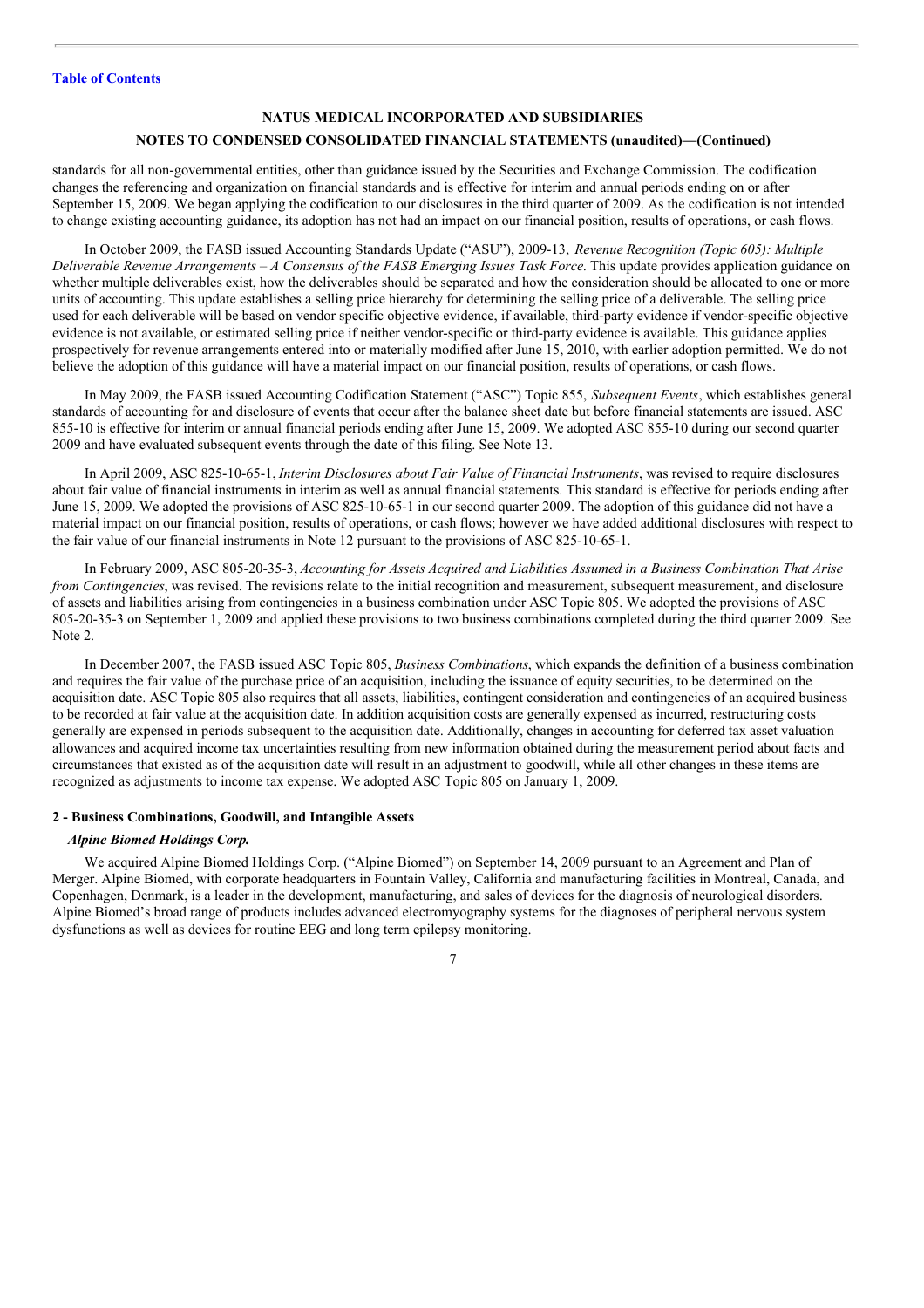# **NOTES TO CONDENSED CONSOLIDATED FINANCIAL STATEMENTS (unaudited)—(Continued)**

We acquired all outstanding shares of Alpine Biomed capital stock for \$43.2 million in cash and assumed a contingent obligation valued at \$600,000. The contingent obligation is associated with an earn out provision of the purchase agreement that may result in the payment of additional cash consideration to the former shareholders of Alpine Biomed based on the achievement of a certain revenue target as of December 31, 2009. The contingent obligation was recorded as a current liability. We also incurred \$345,000 of direct costs associated with the acquisition that were expensed as a component of general and administrative expense in the third quarter 2009.

In accordance with ASC 805-10, the acquisition has been accounted for as a purchase business combination. Under the purchase method of accounting, the assets acquired and liabilities assumed from Alpine Biomed at the date of acquisition are recorded in the consolidated financial statements at their respective fair values as of the acquisition date. The excess of the purchase price over the fair value of the acquired net assets has been recorded as goodwill in the amount of \$26.4 million. This goodwill is expected to be nondeductible for tax purposes. Alpine Biomed's results of operations are included in the consolidated financial statements from the date of the acquisition.

The determination of estimated fair value of acquired assets and liabilities requires management to make significant estimates and assumptions. We determined the fair value by applying established valuation techniques, based on information that management believed to be relevant to this determination. The following table summarizes the preliminary purchase price allocation of the fair value of the assets acquired and liabilities assumed at the date of acquisition, as adjusted (in thousands):

| Cash                                           | \$       |
|------------------------------------------------|----------|
| Accounts receivable                            | 8,577    |
| Inventories                                    | 3,619    |
| Prepaid and other assets                       | 991      |
| Identifiable intangible assets:                |          |
| Technology                                     | 5,800    |
| Customer-related                               | 4,900    |
| Tradenames                                     | 4,700    |
| Property and equipment                         | 236      |
| Goodwill                                       | 26,408   |
| Deferred income tax                            | 2,761    |
| Accounts payable                               | (4, 435) |
| Accrued expenses and other current liabilities | (4, 731) |
| Deferred revenue                               | (1, 125) |
| Deferred income tax                            | (3,040)  |
| Other long-term liabilities                    | (1, 497) |
| Total purchase price                           | \$43,165 |

Valuing certain components of the acquisition, including primarily accounts receivable, inventory, prepaid expenses, identifiable intangible assets, goodwill, deferred taxes, accrued warranty costs, accounts payable, other accrued expenses, and deferred revenue, required us to make estimates that may be adjusted in the future. In addition, we have not completed a reconciliation of intercompany account balances among Alpine Biomed and its subsidiaries. Consequently, the purchase price allocation is considered preliminary.

*Identifiable intangible assets.* Intangible assets included in the purchase price allocation consist of: (a) technology of \$5.8 million assigned an average economic life of 20 years being amortized on the straight line method, (b) customer-related intangible assets of \$4.9 million assigned an economic life of 15 years being amortized on the straight line method, and (c) tradenames of \$4.7 million that have an indefinite life and are not being amortized.

*Goodwill*. Approximately \$26.4 million has been allocated to goodwill. Goodwill represents the excess of the purchase price over the fair value of the underlying net tangible and intangible assets. In accordance with ASC 350-20, goodwill will not be amortized but instead will be tested for impairment at least annually (more frequently if certain indicators are present). In the event that management determines that the value of goodwill has become impaired, we will incur an accounting charge for the amount of impairment during the fiscal quarter in which the determination is made.

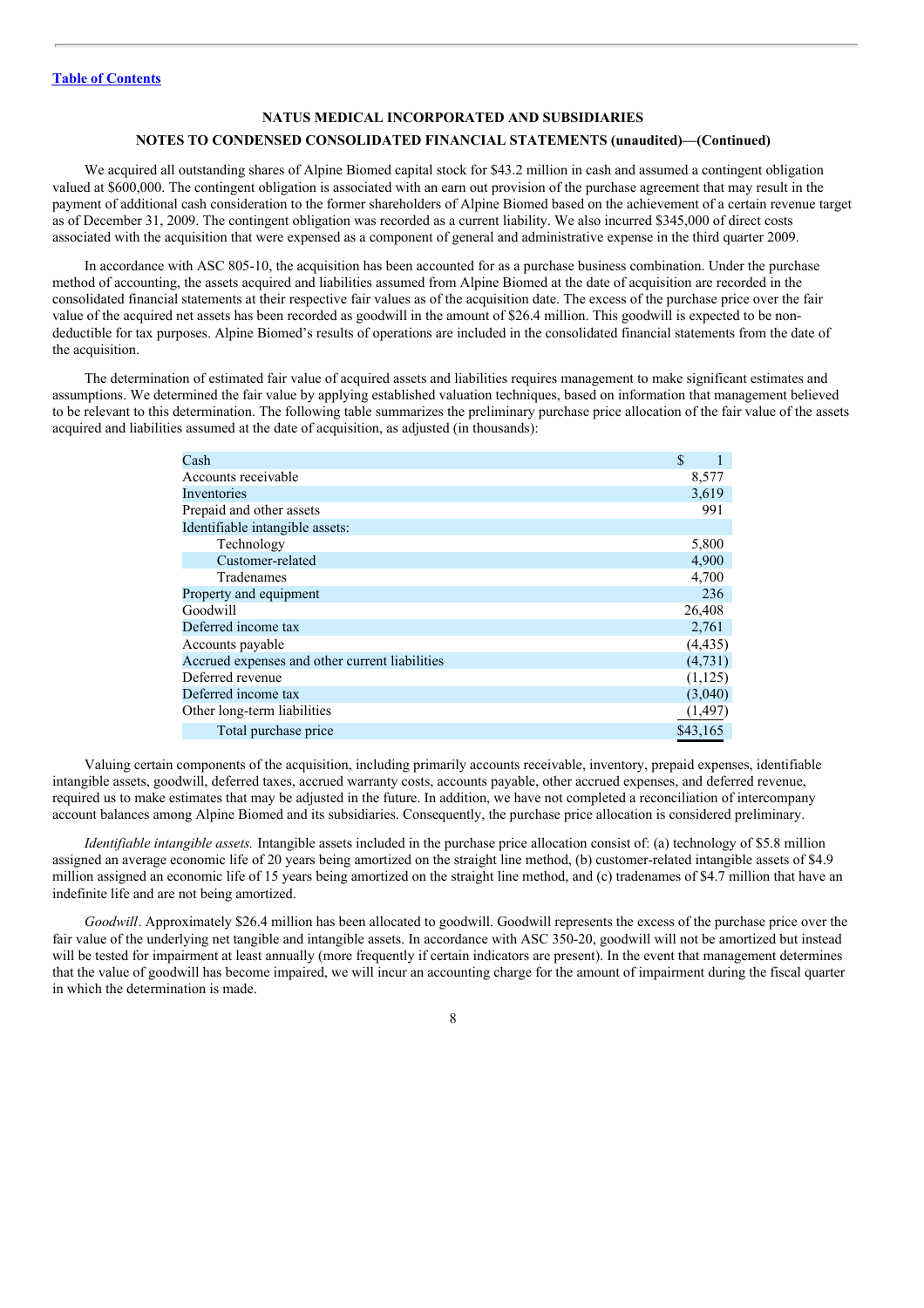## **NOTES TO CONDENSED CONSOLIDATED FINANCIAL STATEMENTS (unaudited)—(Continued)**

*Deferred tax assets (liabilities) / valuation allowance*. A preliminary estimate of \$4.7 million has been allocated to non-current deferred tax assets, and \$3.0 million has been allocated to non-current deferred tax liabilities, which result primarily from amortizable intangible assets. A preliminary valuation allowance of \$1.9 million has been recorded on certain non-current deferred tax assets.

The following unaudited pro forma combined results of operations of Natus for the nine months ended September 30, 2009 and 2008 are presented as if the acquisition of Alpine Biomed had occurred on the first day of the periods presented:

#### **Unaudited Pro Forma Financial Information (in thousands)**

|                        |      | September 30,         |  |  |
|------------------------|------|-----------------------|--|--|
|                        | 2009 | 2008                  |  |  |
| Revenue                |      | $$140,511$ $$148,086$ |  |  |
| Income from operations |      | 427 \$ 5.769          |  |  |

The unaudited pro forma financial information are provided for comparative purposes only and are not necessarily indicative of what actual results would have been had we acquired Alpine Biomed on such dates, nor do they give effect to synergies, cost savings, and other changes expected to result from the acquisition. Accordingly, the pro forma financial results do not purport to be indicative of results of operations as of the date hereof, for any period ended on the date hereof, or for any other future date or period.

#### *Hawaii Medical*

We acquired Hawaii Medical, LLC on July 2, 2009 pursuant to an Agreement and Plan of Merger. Massachusetts based Hawaii Medical manufactures and markets single-use disposable products sold into the NICU and nursery in hospitals.

We acquired all outstanding units of Hawaii Medical for \$2.9 million in cash. In addition to the purchase price paid at closing, an earn out provision of the purchase agreement may result in additional cash consideration depending upon the achievement of certain revenue targets over a 36 month period. Although there is no limit to the additional consideration that will be paid if the revenue targets are exceeded, no contingent obligation has been recorded as there is significant uncertainty that the revenue targets will be achieved. We also incurred \$115,000 of direct costs associated with the acquisition that were expensed as a component of general and administrative expense in the third quarter 2009.

In accordance with ASC 805-10, the acquisition has been accounted for as a purchase business combination. Under the purchase method of accounting, the assets acquired and liabilities assumed from Hawaii Medical at the date of acquisition are recorded in the consolidated financial statements at their respective fair values as of the acquisition date. The excess of the purchase price over the fair value of the acquired net assets has been recorded as goodwill in the amount of \$2.4 million. This goodwill is expected to be nondeductible for tax purposes. Hawaii Medical's results of operations are included in the consolidated financial statements from the date of the acquisition.

The determination of estimated fair value requires management to make significant estimates and assumptions. We determined the fair value by applying established valuation techniques, based on information that management believed to be relevant to this determination. The following table summarizes the preliminary purchase price allocation of the fair value of the assets acquired and liabilities assumed at the date of acquisition, as adjusted (in thousands):

| Cash                                           | \$      |
|------------------------------------------------|---------|
| Accounts receivable                            | 203     |
| Inventories                                    | 304     |
| Prepaid and other assets                       | 29      |
| Identifiable intangible assets:                |         |
| Tradenames                                     | 300     |
| Property and equipment                         | 259     |
| Goodwill                                       | 2,449   |
| Accounts payable                               | (200)   |
| Accrued expenses and other current liabilities | (402)   |
| Total purchase price                           | \$2,947 |
|                                                |         |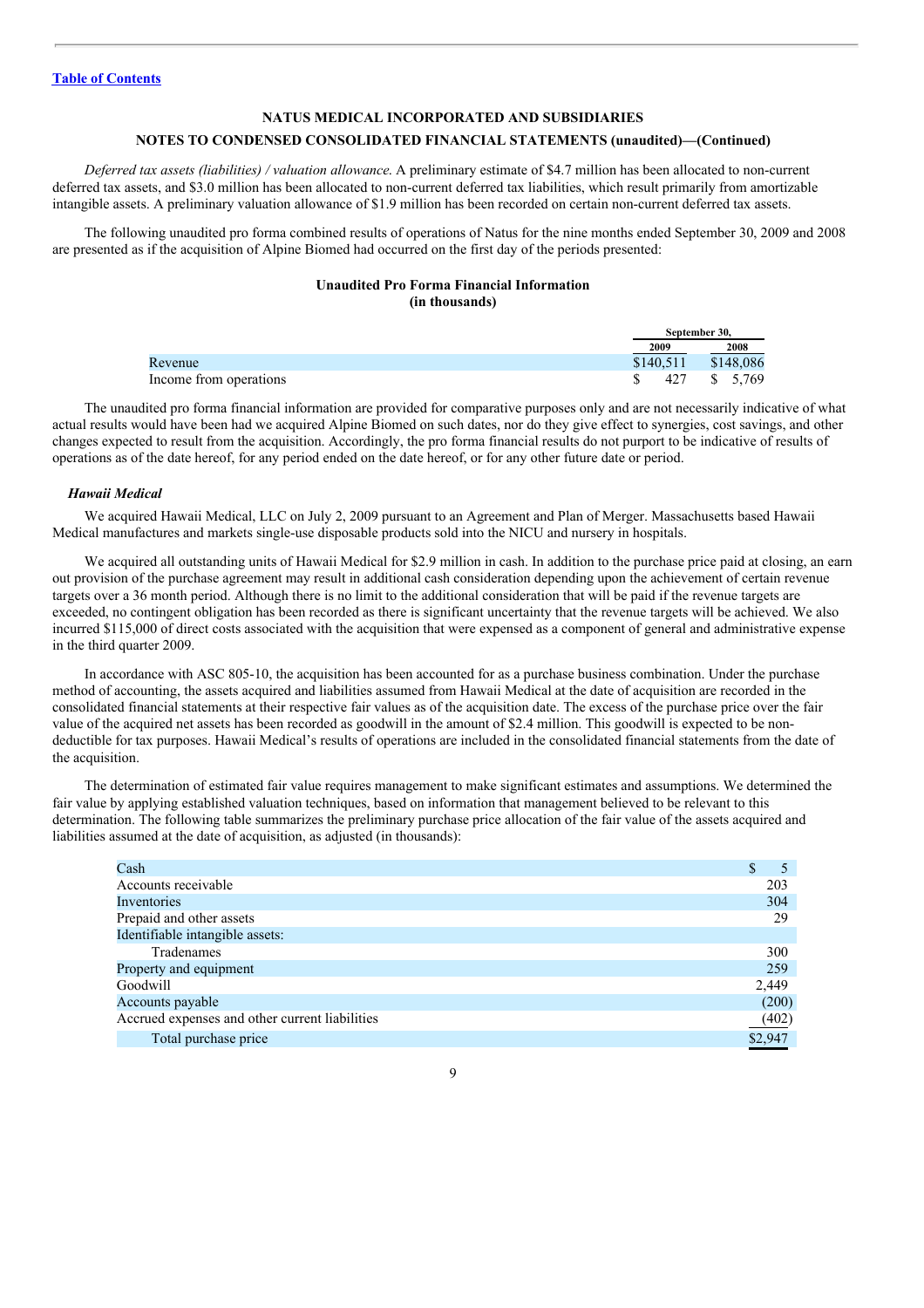## **NOTES TO CONDENSED CONSOLIDATED FINANCIAL STATEMENTS (unaudited)—(Continued)**

Valuing certain components of the acquisition, including primarily inventory, required us to make estimates that may be adjusted in the future; consequently, the purchase price allocation is considered preliminary.

*Identifiable intangible assets.* Intangible assets included in the purchase price allocation consisting of tradenames valued at \$300,000 have an indefinite life and are not being amortized.

*Goodwill*. Approximately \$2.4 million has been allocated to goodwill.

#### *Neurocom*

We acquired Neurocom International Inc. ("Neurocom") on October 2, 2008. Neurocom, based in Clackamas, Oregon, develops and markets computerized systems for the assessment and rehabilitation of balance and mobility disorders. The acquisition added to our growth opportunities by broadening the product offerings in our neurology business.

We acquired all outstanding shares of Neurocom for \$18.2 million in cash including direct costs of the acquisition.

Valuing certain components of the acquisition, including primarily accrued warranty costs and other accrued expenses, required us to make estimates that may be adjusted in the future; consequently, the purchase price allocation is considered preliminary.

#### *Schwarzer Neurology*

We acquired Schwarzer Neurology, a division of Schwarzer GmbH, on July 2, 2008. Schwarzer Neurology develops and markets computer-based electrodiagnostic systems and disposable supplies used by medical practitioners to aid in the detection, diagnosis, and monitoring of neurologic disorders. The acquisition broadened our product offerings in the EEG market, allowing us to further leverage its international distribution organization.

We acquired the assets of Schwarzer Neurology for EUR 4.5 million, or approximately \$7.0 million, including direct costs of the acquisition. We were obligated to make additional payments pursuant to an earnout provision in the purchase agreement based on the achievement of certain revenue targets through September 30, 2009. The revenue targets were not achieved and no additional purchase consideration was or will be paid.

#### *Olympic*

We acquired Olympic Medical on October 16, 2006 for \$16.9 million. To date we have recorded \$1.6 million of additional purchase consideration pursuant to an earnout provision in the purchase agreement based on the achievement of certain revenue targets for sales of the Olympic Cool-Cap. At September 30, 2009 the maximum potential future amount payable under this provision, based on sales results from January 1, 2009 through December 31, 2009, is \$1.5 million.

#### *Goodwill*

The carrying amount of goodwill and the changes in those balances are as follows (in thousands):

| Balance, January 1, 2009                       | \$60,858 |
|------------------------------------------------|----------|
| Goodwill resulting from acquisitions           | 28.857   |
| Purchase accounting adjustments                | 185      |
| Adjustments associated with earnout provisions | 19       |
| Change in foreign currency exchange rates      | 32       |
| Balance, September 30, 2009                    | \$89,951 |

#### *Amortization of Intangible Assets Acquired Through Business Combinations*

Amortization of intangible assets associated with our business combinations was \$1.0 million and \$3.1 million for the three and nine months ended September 30, 2009, respectively, and \$782,000 and \$2.6 million for the three and nine months ended September 30, 2008, respectively.

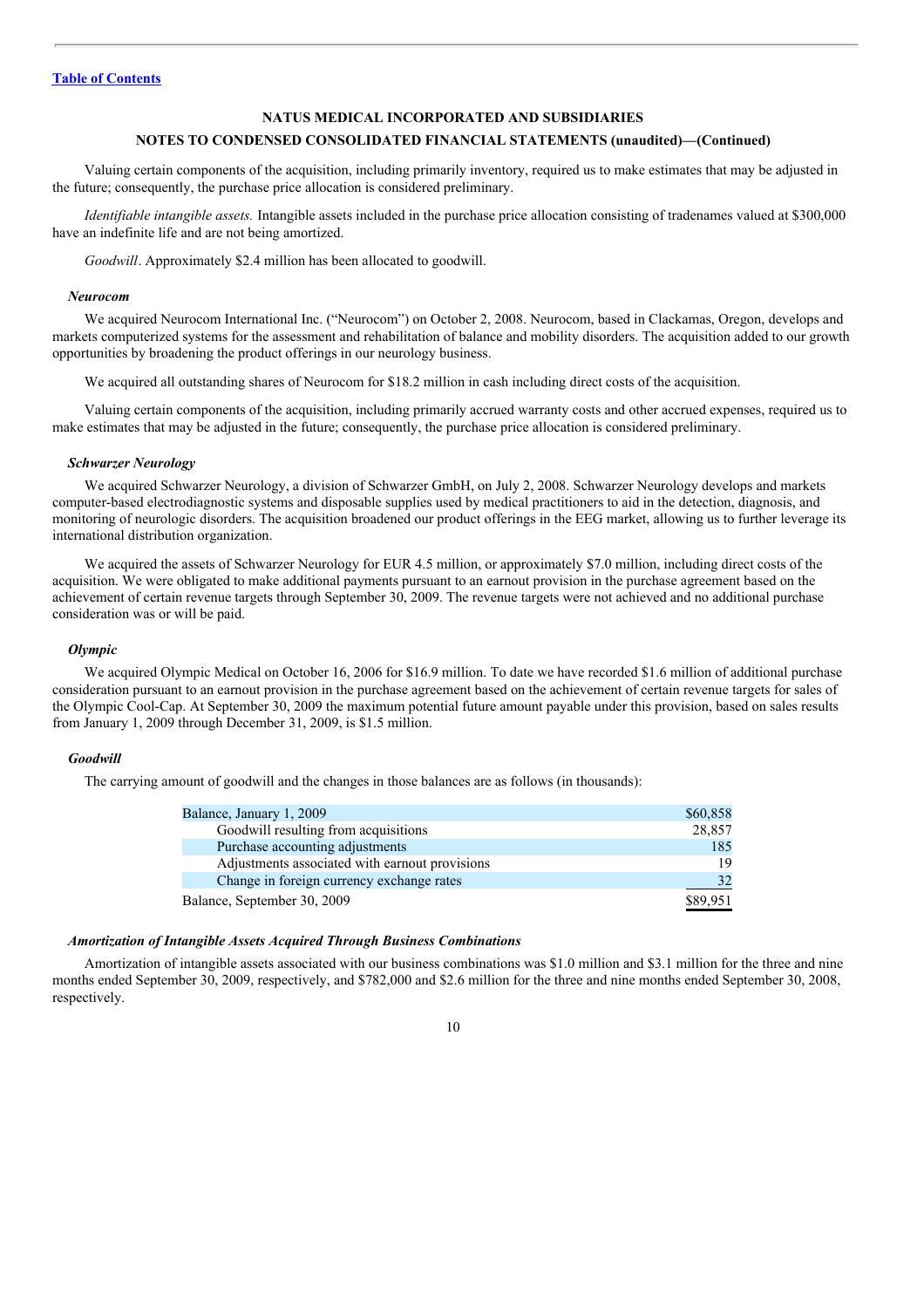## **NATUS MEDICAL INCORPORATED AND SUBSIDIARIES**

# **NOTES TO CONDENSED CONSOLIDATED FINANCIAL STATEMENTS (unaudited)—(Continued)**

#### *Capitalized Software Development Costs*

Pursuant to ASC 350-40, we capitalized software development costs of \$293,000 and \$637,000 during the three and nine months ended September 30, 2009, respectively, and \$372,000 and \$1.2 million during the three and nine months ended September 30, 2008, respectively.

We report capitalized software development costs as a component of intangible assets. Amortization of capitalized software development costs was \$50,000 and \$235,000 during the three and nine months ended September 30, 2009, respectively, and \$36,000 during the three and nine months ended September 30, 2008.

#### **3 - Basic and Diluted Earnings Per Common Share**

Earnings per share is computed in accordance with ASC 260-10*.* Basic earnings per share is based upon the weighted average number of common shares outstanding during the period. Diluted earnings per share is based upon the weighted average number of common shares outstanding and dilutive common stock equivalents outstanding during the period. Common stock equivalents are options granted and shares of restricted stock issued under our stock awards plans and are calculated under the treasury stock method. Common equivalent shares from unexercised stock options and restricted stock are excluded from the computation when there is a loss as their effect is antidilutive, or if the exercise price of such options is greater than the average market price of the stock for the period.

For the three and nine months ended September 30, 2009, common stock equivalents of 998,969 and 702,751 shares, respectively, were included in the weighted average shares outstanding used to calculate diluted earnings per share. For the three and nine months ended September 30, 2009, common stock equivalents of 1,411,152 and 1,594,888 shares, respectively, were excluded from the calculation of diluted earnings per share because the exercise price of such options was greater than the average market price of the stock for the periods. For the three and nine months ended September 30, 2008, common stock equivalents of 1,311,262 and 1,277,836 shares, respectively, were included in the weighted average shares outstanding used to calculate diluted earnings per share. For the three and nine months ended September 30, 2008, common stock equivalents of 366,551 and 220,254 shares, respectively, were excluded from the calculation of diluted earnings per share because the exercise price of such options was greater than the average market price of the stock for the periods.

#### **4 - Inventories**

Inventories consist of the following (in thousands):

|                                 | September 30, | December 31, |  |  |
|---------------------------------|---------------|--------------|--|--|
|                                 | 2009          | 2008         |  |  |
| Raw materials and subassemblies | 11.554        | 13,051       |  |  |
| Finished goods                  | 17.990        | 1.958        |  |  |
| Total                           | 29.544        | 25,009       |  |  |

Work in process represents an immaterial amount in all periods presented.

#### **5 - Property and Equipment**

Property and equipment consist of the following (in thousands):

|                                    | September 30,<br>2009 | December 31,<br>2008 |
|------------------------------------|-----------------------|----------------------|
| Land                               | \$<br>3,403           | 3,480<br>S           |
| <b>Building</b>                    | 4,693                 | 4,766                |
| Leasehold improvements             | 1,461                 | 963                  |
| Office furniture and equipment     | 7,153                 | 6,406                |
| Computer software and hardware     | 5,312                 | 4,609                |
| Demonstration and loaned equipment | 6,114                 | 4,620                |
|                                    | 28,136                | 24,844               |
| Accumulated depreciation           | (14, 156)             | (10, 842)            |
| Total                              | 13.980<br>S           | 14.002               |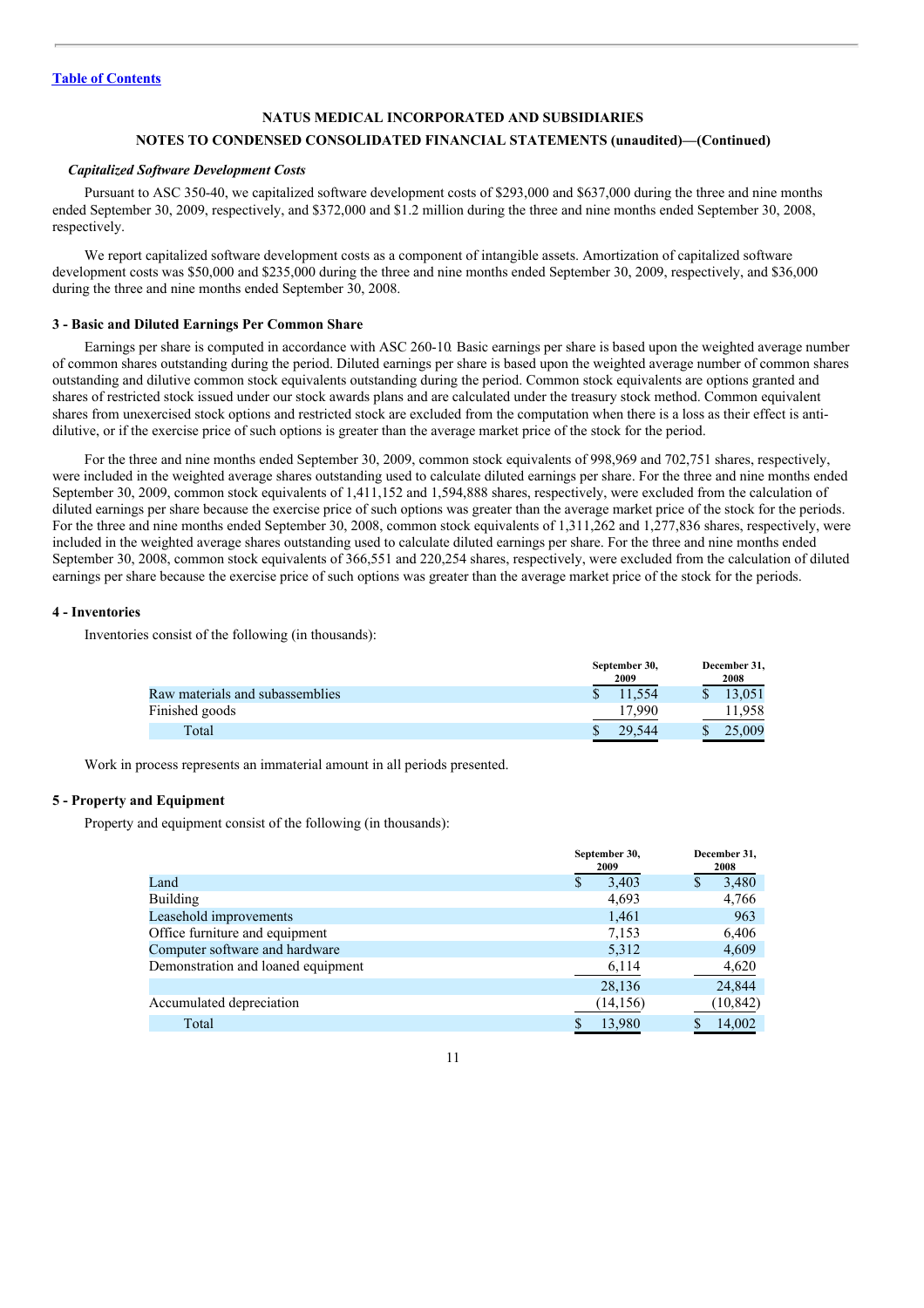# **NOTES TO CONDENSED CONSOLIDATED FINANCIAL STATEMENTS (unaudited)—(Continued)**

Depreciation and amortization expense of property and equipment was \$313,000 and \$2.4 million for the three and nine months ended September 30, 2009, respectively, and was \$819,000 and \$2.0 million for the three and nine months ended September 30, 2008, respectively.

#### **6 - Reserve for Product Warranties**

We provide a warranty on all medical device products that is generally one year in length. We also sell extended service agreements on our medical device products. Service for domestic customers is provided by Company-owned service centers that perform all service, repair and calibration services. Service for international customers is provided by a combination of Company-owned facilities and thirdparty vendors on a contract basis.

We have accrued a warranty reserve, included in accrued liabilities on the accompanying condensed consolidated balance sheets, for the expected future costs of servicing products during the initial warranty period. Amounts are added to the reserve on a per-unit basis by reference to historical experience in honoring warranty obligations. On new products, where we do not have historical experience of the cost to honor warranties, additions to the reserve are based on a combination of factors including the standard cost of the product and other judgments, such as the degree to which the product incorporates new technology. As warranty costs are incurred, the reserve is reduced.

The details of activity in the warranty reserve are as follows (in thousands):

|                                       |         | <b>Three Months Ended</b><br>September 30, |         | <b>Nine Months Ended</b><br>September 30, |
|---------------------------------------|---------|--------------------------------------------|---------|-------------------------------------------|
|                                       | 2009    | 2008                                       | 2009    | 2008                                      |
| Balance, beginning of period          | \$1,028 | 938                                        | \$1,076 | \$1,000                                   |
| Warranty assumed through acquisitions | 520     |                                            | 520     |                                           |
| Warranty accrued for the period       | 176     | 149                                        | 815     | 399                                       |
| Repairs for the period                | (99)    | 74)                                        | (786)   | (386)                                     |
| Balance, end of period                | \$1,625 | \$1,013                                    | \$1,625 | \$1,013                                   |

#### **7 - Share-Based Compensation**

At September 30, 2009, we have the following plans that give rise to share-based compensation: (i) two active stock option plans, the Amended and Restated 2000 Stock Awards Plan and the 2000 Director Option Plan, and (ii) the 2000 Employee Stock Purchase Plan. The terms of awards granted during the nine months ended September 30, 2009 and our methods for determining grant-date fair value of the awards were consistent with those described in the consolidated financial statements included in our Annual Report on Form 10-K for the year ended December 31, 2008.

Detail of share-based compensation expense is as follows (in thousands):

|                            |      | <b>Three Months Ended</b> | <b>Nine Months Ended</b> |               |
|----------------------------|------|---------------------------|--------------------------|---------------|
|                            |      | September 30,             |                          | September 30, |
|                            | 2009 | 2008                      | 2009                     | 2008          |
| Cost of revenue            |      | 86                        | 208                      | 253           |
| Marketing and sales        |      | 229<br>326                | 739                      | 558           |
| Research and development   |      | 102<br>87                 | 159                      | 273           |
| General and administrative |      | 743<br>496                | 1,941                    | ,252          |
| Total                      |      | 913                       | \$3,047                  | \$2,336       |

As of September 30, 2009, unrecognized compensation expense related to the unvested portion of our stock options and other stock awards was approximately \$12.9 million, which is expected to be recognized over a weighted average period of 3.0 years.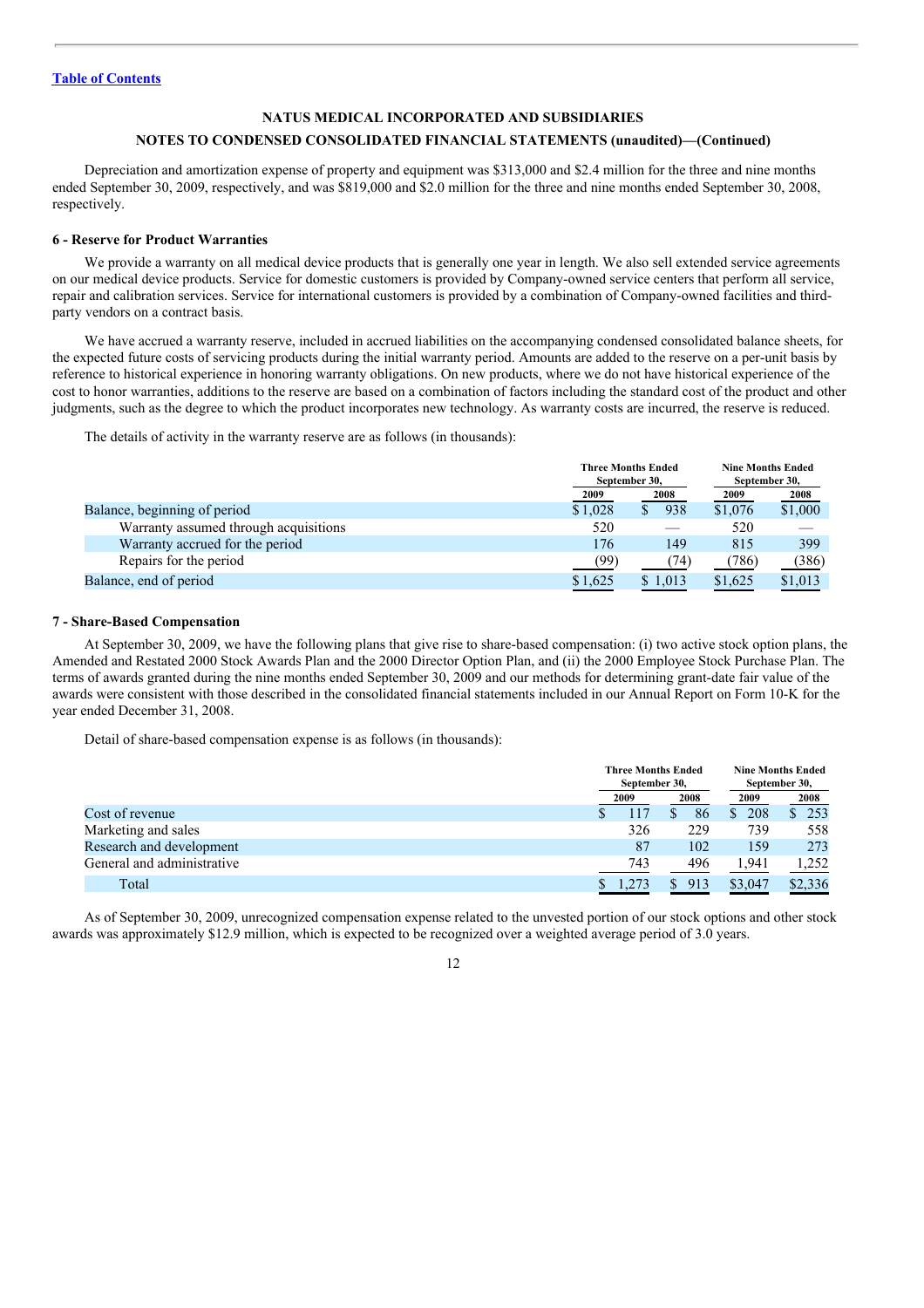# **NATUS MEDICAL INCORPORATED AND SUBSIDIARIES NOTES TO CONDENSED CONSOLIDATED FINANCIAL STATEMENTS (unaudited)—(Continued)**

# *Stock Options*

Activity in our stock option plans during the nine months ended September 30, 2009 is as follows:

|                                  | <b>Shares</b> | Weighted<br>Average<br><b>Exercise</b><br>Price | Weighted-<br>average<br>remaining<br>contractual life<br>(years) | Aggregate<br>intrinsic<br>value<br>$(S\ 000's)$ |
|----------------------------------|---------------|-------------------------------------------------|------------------------------------------------------------------|-------------------------------------------------|
| Outstanding, beginning of period | 2,876,072     | \$9.97                                          |                                                                  |                                                 |
| Granted                          | 676,600       | \$10.71                                         |                                                                  |                                                 |
| Exercised                        | (14,712)      | \$9.79                                          |                                                                  |                                                 |
| Cancelled                        | (62, 304)     | \$15.01                                         |                                                                  |                                                 |
| Outstanding, end of period       | 3,475,656     | \$10.03                                         | 4.40                                                             | \$20,804                                        |
| Exercisable, end of period       | 2,410,005     | 8.51<br>S.                                      | 4.11                                                             | \$17,533                                        |

As of September 30, 2009, the grant date weighted average fair value of stock options granted in 2009 was \$3.67 per share using the Black-Scholes option pricing model. The intrinsic value of options exercised during the nine months ended September 30, 2009 was \$144,036.

As of September 30, 2009, there were: (a) 3,311,910 options vested and expected to vest with a weighted average exercise price of \$9.90, an intrinsic value of \$20.2 million, and a weighted average remaining contractual term of 4.3 years.

#### *Restricted Stock Awards*

Activity in our stock plans related to restricted stock awards during the nine months ended September 30, 2009 is as follows:

|                               | <b>Shares</b> | Weighted-<br>average grant<br>date fair<br>value |       | <b>Remaining cost</b><br>expected to be<br>recognized<br>(S 000's) |       |  |
|-------------------------------|---------------|--------------------------------------------------|-------|--------------------------------------------------------------------|-------|--|
| Unvested, beginning of period | 338,518       | \$                                               | 17.52 |                                                                    |       |  |
| Granted                       | 314,700       | \$                                               | 10.71 |                                                                    |       |  |
| Vested                        | (88, 384)     | \$                                               | 16.07 |                                                                    |       |  |
| Forfeited                     | (15,500)      | \$                                               | 16.71 |                                                                    |       |  |
| Unvested, end of period       | 549,334       | \$                                               | 13.88 | \$                                                                 | 7,545 |  |

Of the shares awarded, 272,200 were awarded to U.S. employees of the Company that vest 50% upon the second anniversary of the vesting start date and 25% upon each of the third and fourth anniversaries of the vesting start date, and 42,500 shares were granted to nonemployee directors of the Company that vest on the first anniversary of the grant date.

## *Restricted Stock Units*

Activity in our stock plans related to the award of restricted stock units during the nine months ended September 30, 2009 is as follows:

|                                  | <b>Shares</b> | Weighted-<br>average<br>remaining<br>contractual<br>life (years) | Aggregate<br>intrinsic value<br>$(S\ 000's)$ |
|----------------------------------|---------------|------------------------------------------------------------------|----------------------------------------------|
| Outstanding, beginning of period | 35,500        |                                                                  |                                              |
| Awarded                          | 51,100        |                                                                  |                                              |
| Released                         | (500)         |                                                                  |                                              |
| Forfeited                        | (3,600)       |                                                                  |                                              |
| Outstanding, end of period       | 82,500        | 2.13                                                             | 1.279                                        |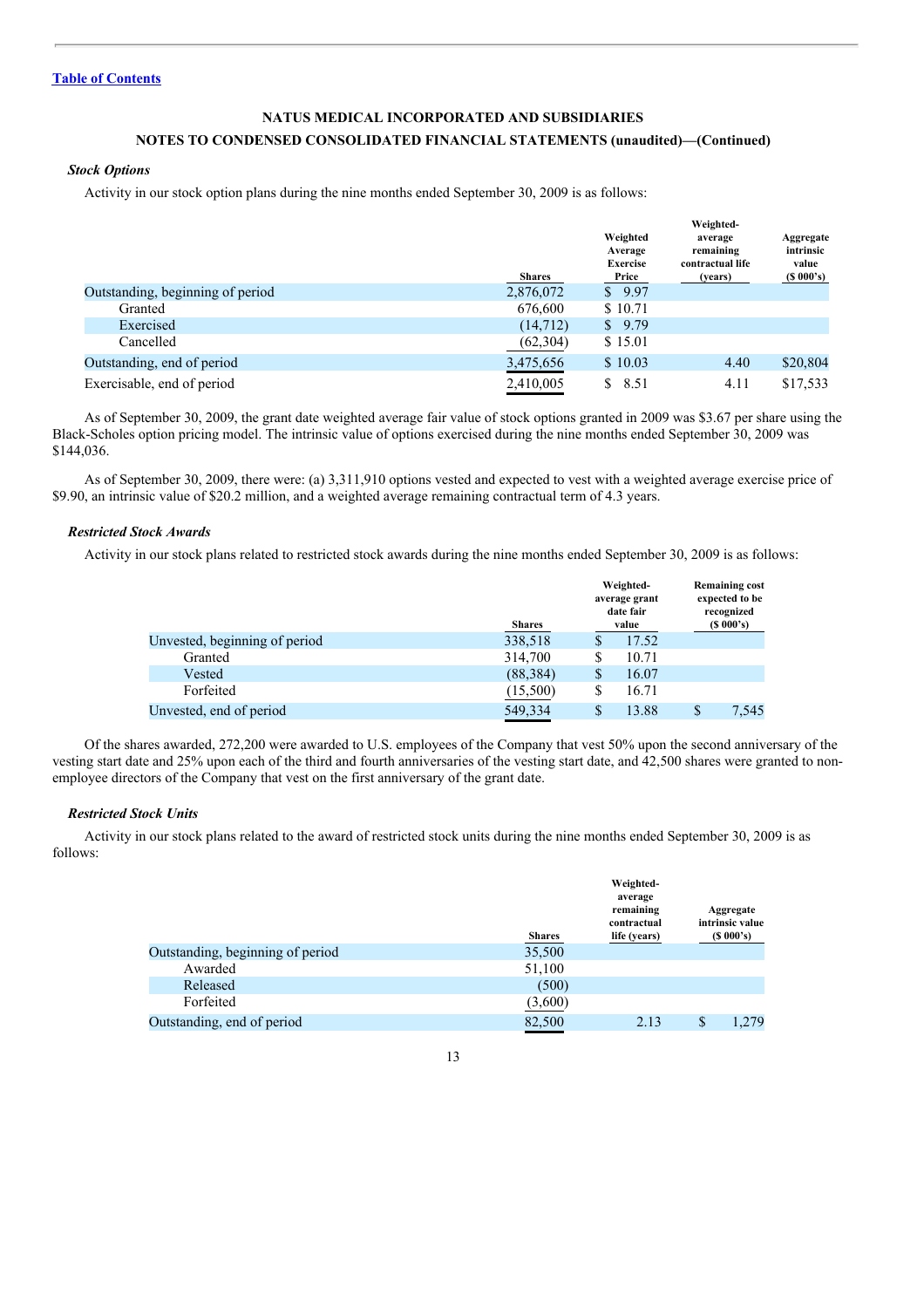# **NOTES TO CONDENSED CONSOLIDATED FINANCIAL STATEMENTS (unaudited)—(Continued)**

We award restricted stock units to non-U.S. employees of the Company that vest 50% upon the second anniversary of the vesting start date and 25% upon each of the third and fourth anniversaries of the vesting start date.

#### **8 - Other income, net**

Other income, net consisted of (in thousands):

|                                |       | <b>Three Months Ended</b><br>September 30, |       | <b>Nine Months Ended</b><br>September 30, |
|--------------------------------|-------|--------------------------------------------|-------|-------------------------------------------|
|                                | 2009  | 2008                                       |       | 2008                                      |
| Investment income              | 40    | 435                                        | \$218 | 803<br>S                                  |
| Interest expense               | (18)  | (28)                                       | (131) | (814)                                     |
| Foreign currency exchange gain | 183   | 64                                         | 159   | 689                                       |
| Other                          | (134) | 96                                         | 338   | 276                                       |
| Total other income, net        |       | 567                                        | 584   | 954                                       |

#### **9 - Income Taxes**

#### *Provision for Income Tax*

We recorded a provision for income tax of \$1.6 million and \$3.5 million for the three and nine months ended September 30, 2009, respectively. Our effective tax rate was 30.0% and 33.9% for the three and nine months ended September 30, 2009, respectively. Our effective tax rate was lower in the third quarter than in previous quarters because of a number of discrete adjustments to the tax provision, including primarily the impact of foreign currency fluctuations on deferred tax assets and liabilities of our Xltek subsidiary.

We recorded a provision for income tax of \$2.7 million and \$6.8 million for the three and nine months ended September 30, 2008. respectively. Our effective tax rate was 36.1% and 37.8% for the three and nine months ended September 30, 2008, respectively.

#### *Deferred Income Taxes*

We account for income taxes in accordance with ASC 740-10, which requires that deferred tax assets and liabilities be recognized using enacted tax rates for the effect of temporary differences between the book and tax bases of recorded assets and liabilities. ASC 740- 10 also requires that deferred tax assets be reduced by a valuation allowance if it is more likely than not that some or all of the deferred tax assets will not be realized. We believe that it is more likely than not that most of our deferred tax assets will be fully realized; therefore, a valuation allowance has been provided for only a small portion of our deferred tax assets.

#### *Uncertain Tax Positions*

We have cumulatively accrued approximately \$639,000 for estimated interest and penalties related to uncertain tax positions at September 30, 2009. We recorded approximately \$51,000 and \$153,000 of interest and penalties related to unrecognized tax positions as a component of income tax expense during the three and nine months ended September 30, 2009, respectively, and \$69,000 and \$207,000 during the three and nine months ended September 30, 2008, respectively.

Our tax returns remain open to examination as follows: U.S. federal, 2004 through 2008; U.S. states, generally 2003 through 2008; significant foreign jurisdictions, generally 2005 through 2008.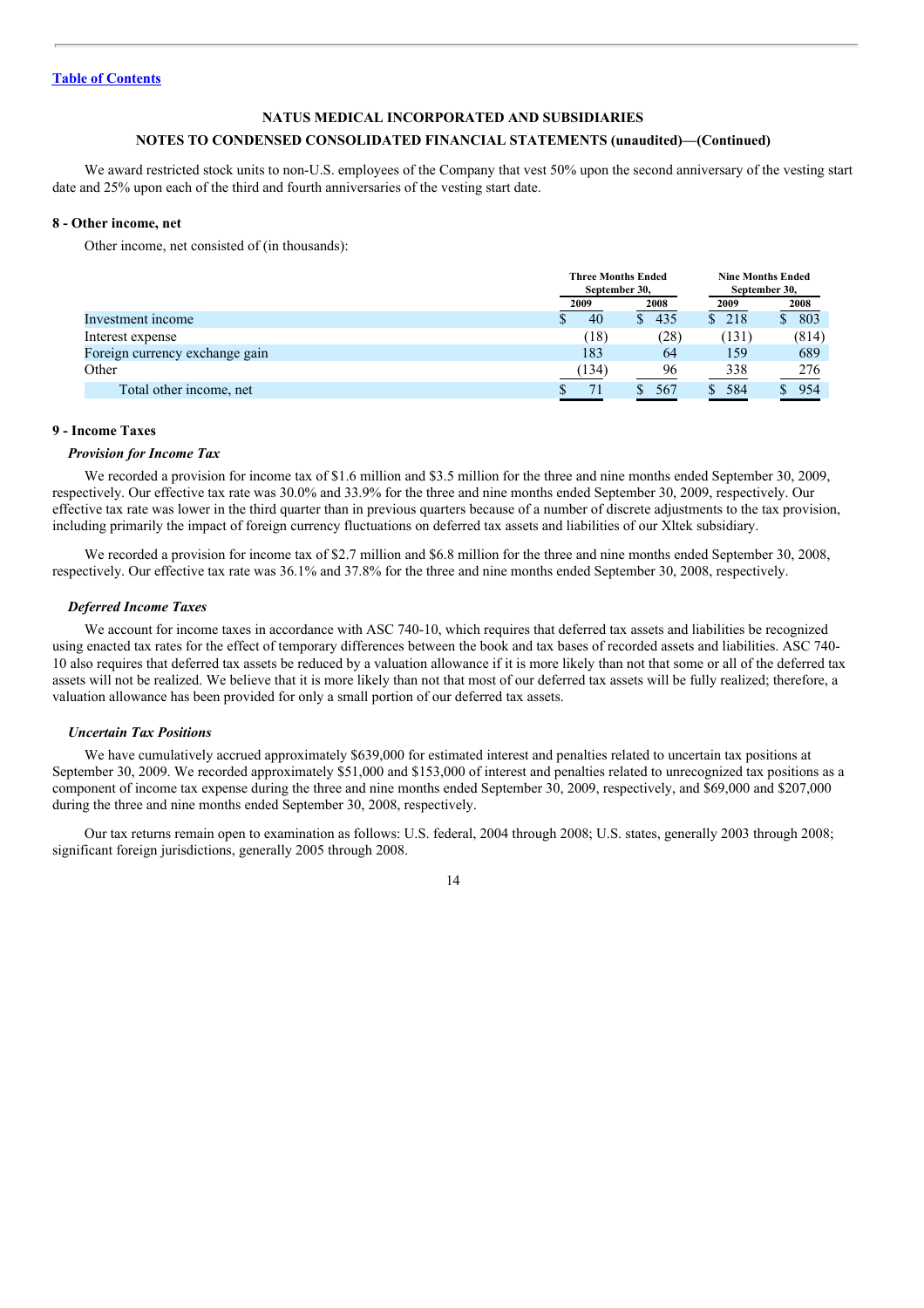# **NATUS MEDICAL INCORPORATED AND SUBSIDIARIES**

# **NOTES TO CONDENSED CONSOLIDATED FINANCIAL STATEMENTS (unaudited)—(Continued)**

#### **10 - Debt and Credit Arrangements**

Long-term borrowings are comprised of the following (2009 and 2008 columns in thousands):

|                                                                                                   | September 30,<br>2009 | December 31.<br>2008 |
|---------------------------------------------------------------------------------------------------|-----------------------|----------------------|
| Term Ioan \$2.9 million Canadian ("CAD"), interest at cost of funds plus 2.5%, due September 15,  |                       |                      |
| 2014 with principle repayable in monthly installments of \$16,000 until August 15, 2014 and one   |                       |                      |
| final payment of \$404,000 collateralized by a first lien on land and building owned by XItek     | 1.101                 | 1.220                |
| Term loan CAD \$300,000, interest at cost of funds plus 2.5% due November 15, 2010 with principle |                       |                      |
| repayable in monthly installments of \$2,000 until October 10, 2010 and one final payment of      |                       |                      |
| \$36,000 collateralized by various assets of Xltek                                                | 53                    | 68                   |
| Total long-term debt (including current portion)                                                  | 1.154                 | 1,288                |
| Less: current portion of long-term debt                                                           | (178)                 | (206)                |
| Total long-term debt                                                                              | 976                   | 1.082                |

On September 2, 2008, we executed a second amendment to our Amended and Restated Credit Agreement (the "Second Amendment") with Wells Fargo Bank, National Association ("Wells Fargo"). The Second Amendment increased the borrowing limit of our revolving line of credit to \$25 million and made other changes to the terms of the credit facility. Additional revisions to the credit facility were executed in February 2009, June 2009 and September 2009. The credit facility contains covenants, including covenants relating to liquidity and other financial measurements, and provides for events of default, including failure to pay any interest when due, failure to perform or observe covenants, bankruptcy or insolvency events, and the occurrence of a material adverse effect. We have granted Wells Fargo a security interest in all of our assets. As of September 30, 2009 there were no outstanding borrowings on the credit facility.

#### **11 - Segment, Customer and Geographic Information**

We operate in one reportable segment in which we provide healthcare products used for the screening, detection, treatment, monitoring and tracking of common medical ailments in newborn care, hearing impairment, neurological dysfunction, epilepsy, sleep disorders, and balance and mobility disorders.

Our end-user customer base includes hospitals, clinics, laboratories, physicians, nurses, audiologists, and governmental agencies. Most of our international sales are to distributors who resell our products to end-users or sub-distributors.

Revenue and long-lived asset information by geographic region is as follows (in thousands):

|                      |          | <b>Three Months Ended</b><br>September 30, |           | <b>Nine Months Ended</b><br>September 30, |
|----------------------|----------|--------------------------------------------|-----------|-------------------------------------------|
|                      | 2009     | 2008                                       |           | 2008                                      |
| Revenue:             |          |                                            |           |                                           |
| <b>United States</b> | \$30,113 | \$29,924                                   | \$78,800  | \$ 83,219                                 |
| Foreign countries    | 14,138   | 11,790                                     | 36,071    | 35,216                                    |
| Totals               | \$44,251 | \$41,714                                   | \$114,871 | \$118,435                                 |
|                      |          | September 30,<br>2009                      |           | December 31,<br>2008                      |
| Long-lived assets:   |          |                                            |           |                                           |
| <b>United States</b> |          | \$.<br>6,468                               | \$        | 7,579                                     |
| Foreign countries    |          | 7,512                                      |           | 6,423                                     |
| Totals               |          | 13,980<br>\$                               | \$        | 14,002                                    |

Long-lived assets consist principally of property and equipment (net). During the three and nine months ended September 30, 2009, no single customer or foreign country contributed to more than 10% of revenue, and revenue from services was less than 10% of revenue.

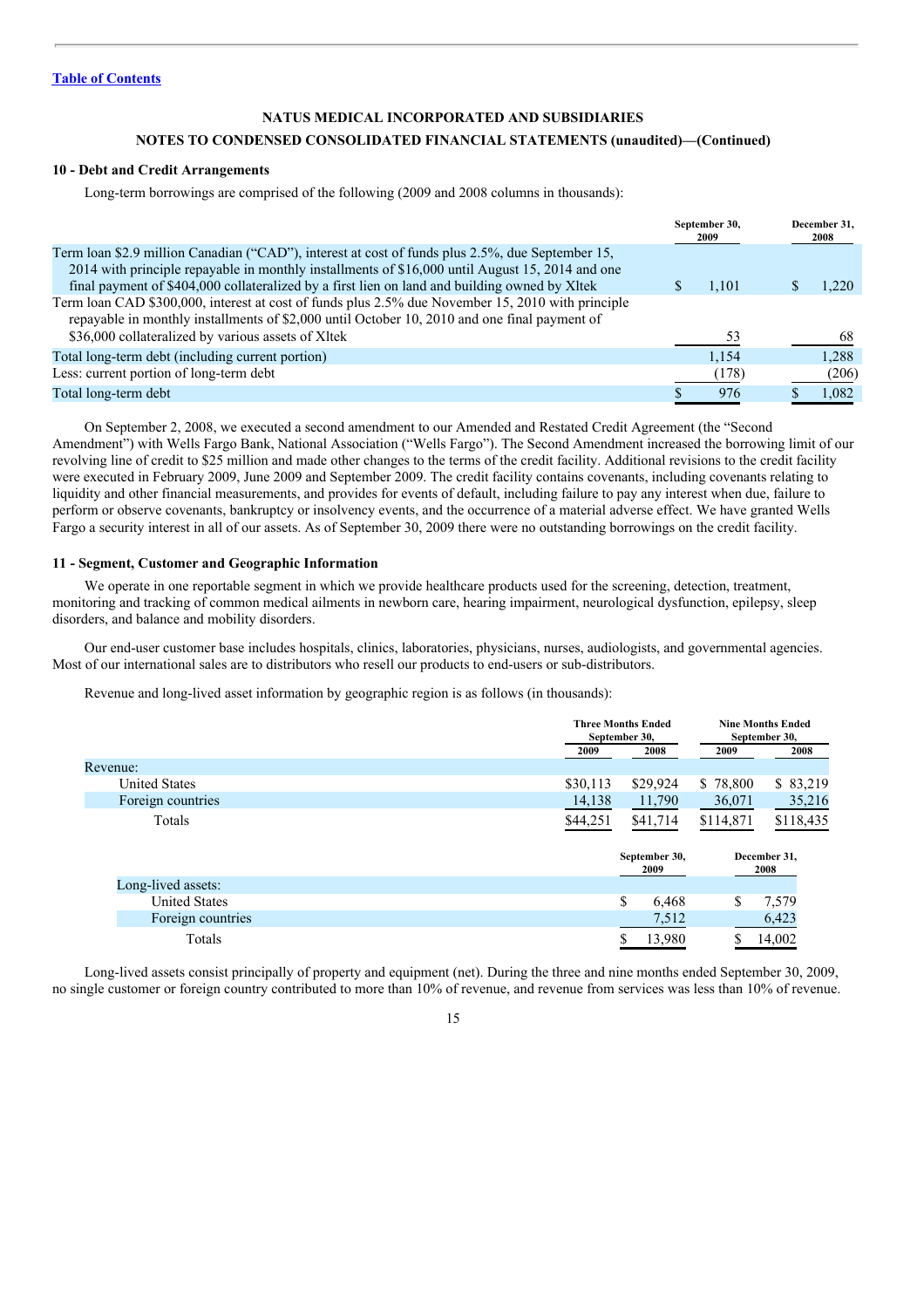# **NOTES TO CONDENSED CONSOLIDATED FINANCIAL STATEMENTS (unaudited)—(Continued)**

During the three and nine months ended September 30, 2009, respectively, revenue from devices and systems was \$23.9 million and \$63.7 million, respectively, while revenue from supplies and services was \$19.5 million and \$48.9 million, respectively.

#### **12 - Fair Value of Financial Instruments**

The fair value of our assets and liabilities subject to fair value measurements are as follows (in thousands):

|                                   | <b>Fair Value</b><br>as of<br>September 30,<br>2009 |         | <b>Fair Value Measurements as of</b><br>September 30, 2009<br><b>Using Fair Value Hierarchy</b> |         |  |
|-----------------------------------|-----------------------------------------------------|---------|-------------------------------------------------------------------------------------------------|---------|--|
|                                   |                                                     | Level 1 | Level 2                                                                                         | Level 3 |  |
| Bank money market investments     | \$<br>3,141                                         |         | \$3,141                                                                                         |         |  |
| Guaranteed investment certificate | 944                                                 |         | 944                                                                                             |         |  |
| Total                             | 4,085                                               |         | \$4,085                                                                                         |         |  |
|                                   | <b>Fair Value</b><br>as of<br>December 31,<br>2008  |         | <b>Fair Value Measurements as of</b><br>December 31, 2008<br><b>Using Fair Value Hierarchy</b>  |         |  |
|                                   |                                                     | Level 1 | Level 2                                                                                         | Level 3 |  |
| Bank money market investments     | 45,905<br>S.                                        |         | \$45,905                                                                                        |         |  |
| Embedded derivatives, net         | (122)                                               |         | (122)                                                                                           |         |  |
| Total                             | 45,783                                              |         | \$45,783                                                                                        |         |  |

In accordance with ASC Topic 820, *Fair Value Measurements*, Level 1 evaluations are based on quoted prices in active markets for identical assets or liabilities that we have the ability to access. Level 2 evaluations are based on quoted prices in markets that are not active or for which all significant inputs are observable, either directly or indirectly. Bank money market accounts have a net asset value of \$1.00 per share and are classified as Level 2 assets. Level 3 evaluations are based on assets and liabilities for which there are no observable inputs that are significant to the overall fair value measurement.

#### **13 - Subsequent Events**

We evaluated all subsequent events from the date of the balance sheet through November 9, 2009, which represents the date these financial statements are being filed with the SEC. There were no events or transactions occurring during this subsequent event reporting period which require recognition or disclosure in the financial statements.

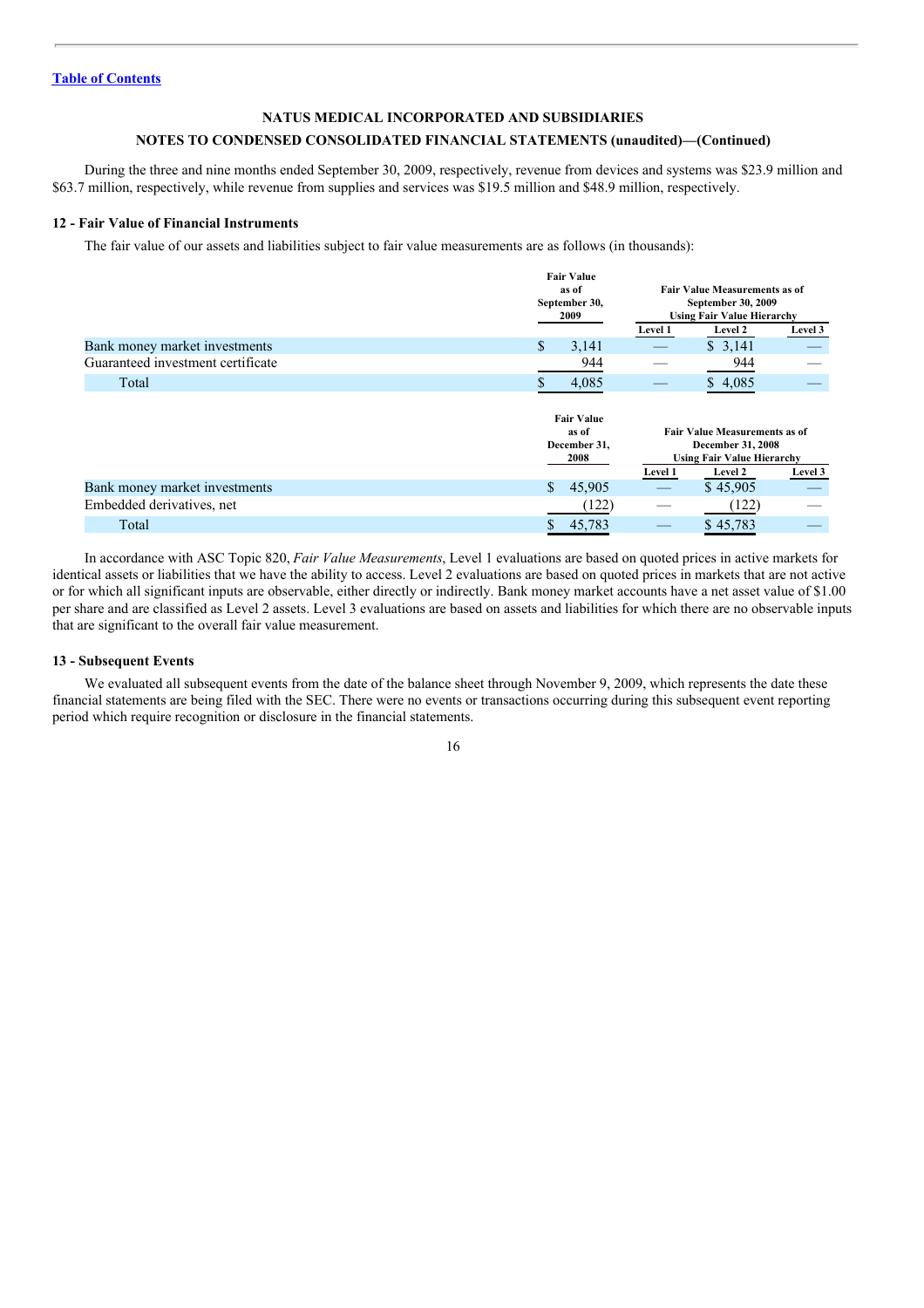## **ITEM 2. Management's Discussion and Analysis of Financial Condition and Results of Operations**

*Natus®, AABR®, ABaer®, ALGO®, AOAE®, AuDX®, Balance Manager®, Balance Master®, Biliband®, Bio-logic®, Ceegraph®, CHAMP®, Cochlea Scan®, Cool Cap®, Ear Couplers®, Echo Screen®, EquiTest®, Fischer-Zoth®, Flexicoupler®, MASTER®, Navigator®, neoBLUE®, NeuroWorks®, Oxydome®, Sleepscan®, Smart Scale®, Traveler®, Warmette® and VAC PAC® are registered trademarks of Natus Medical Incorporated. Accuscreen™, Bili-Lite Pad™, Bili-Lite™, Biomark™, Circumstraint™, Coherence™,* Deltamed™, inVision™, MiniMuffs™, Neometrics™ and Smartpack™ are non-registered trademarks of Natus. Solutions for Newborn CareSM is a non-registered service mark of Natus. XItek®, Neuromax® and Sleeprite® are registered trademarks of Excel Tech Ltd.

#### *Overview*

The following Management's Discussion and Analysis of Financial Condition and Results of Operations ("MD&A") supplements the MD&A in the Annual Report on Form 10-K for the year ended December 31, 2008 of Natus Medical Incorporated ("Natus," "we," "us," or "our Company"), and presumes that readers have read or have access to the discussion and analysis in our Annual Report. Management's discussion and analysis should be read in conjunction with our condensed consolidated financial statements and accompanying footnotes, the discussion of certain risks and uncertainties contained in Part II, Item 1A of this report, and the cautionary information regarding forward-looking statements at the end of this section. MD&A includes the following sections:

- **Our Business.** A general description of our business;
- **2009 Third Quarter Overview.** A summary of key information concerning the financial results for the three months ended September 30, 2009;
- **Application of Critical Accounting Policies.** A discussion of the accounting policies that are most important to the portrayal of our financial condition and results of operations and that require significant estimates, assumptions, and judgments;
- **Results of Operations.** An analysis of our results of operations for the periods presented in the financial statements;
- **Liquidity and Capital Resources.** An analysis of capital resources, sources and uses of cash, investing and financing activities, off-balance sheet arrangements, contractual obligations and interest rate hedging;
- **Recent Accounting Pronouncements.** See Note 1 to our Condensed Consolidated Financial Statements for a discussion of new accounting pronouncements that affect us; and
- **Cautionary Information Regarding Forward-Looking Statements.** Cautionary information about forward-looking statements.

#### *Our Business*

Natus is a leading provider of healthcare products used for the screening, detection, treatment, monitoring and tracking of common medical ailments in newborn care, hearing impairment, neurological dysfunction, epilepsy, sleep disorders, and balance and mobility disorders. Product offerings include computerized neurodiagnostic systems for audiology, neurology, polysomnography, and neonatalogy, as well as newborn care products such as hearing screening systems, phototherapy devices for the treatment of newborn jaundice, headcooling products for the treatment of brain injury in newborns, and software systems for managing and tracking disorders and diseases for public health laboratories.

We have completed a number of acquisitions since 2003, consisting of either the purchase of a company, substantially all of the assets of a company, or individual products or product lines. The businesses we have acquired include Neometrics in 2003, Fischer-Zoth in 2004, Bio-logic, Deltamed, and Olympic in 2006, Xltek in 2007, Sonamed Corporation, Schwarzer Neurology, a division of Schwarzer GmbH, and Neurocom International, Inc. in 2008 and Hawaii Medical and Alpine Biomed in 2009.

#### *Product Families*

We categorize our products into the following product families, which are more fully described in our Annual Report on Form 10-K for the year ended December 31 2008:

• **Hearing** – Includes products for newborn hearing screening and diagnostic hearing assessment.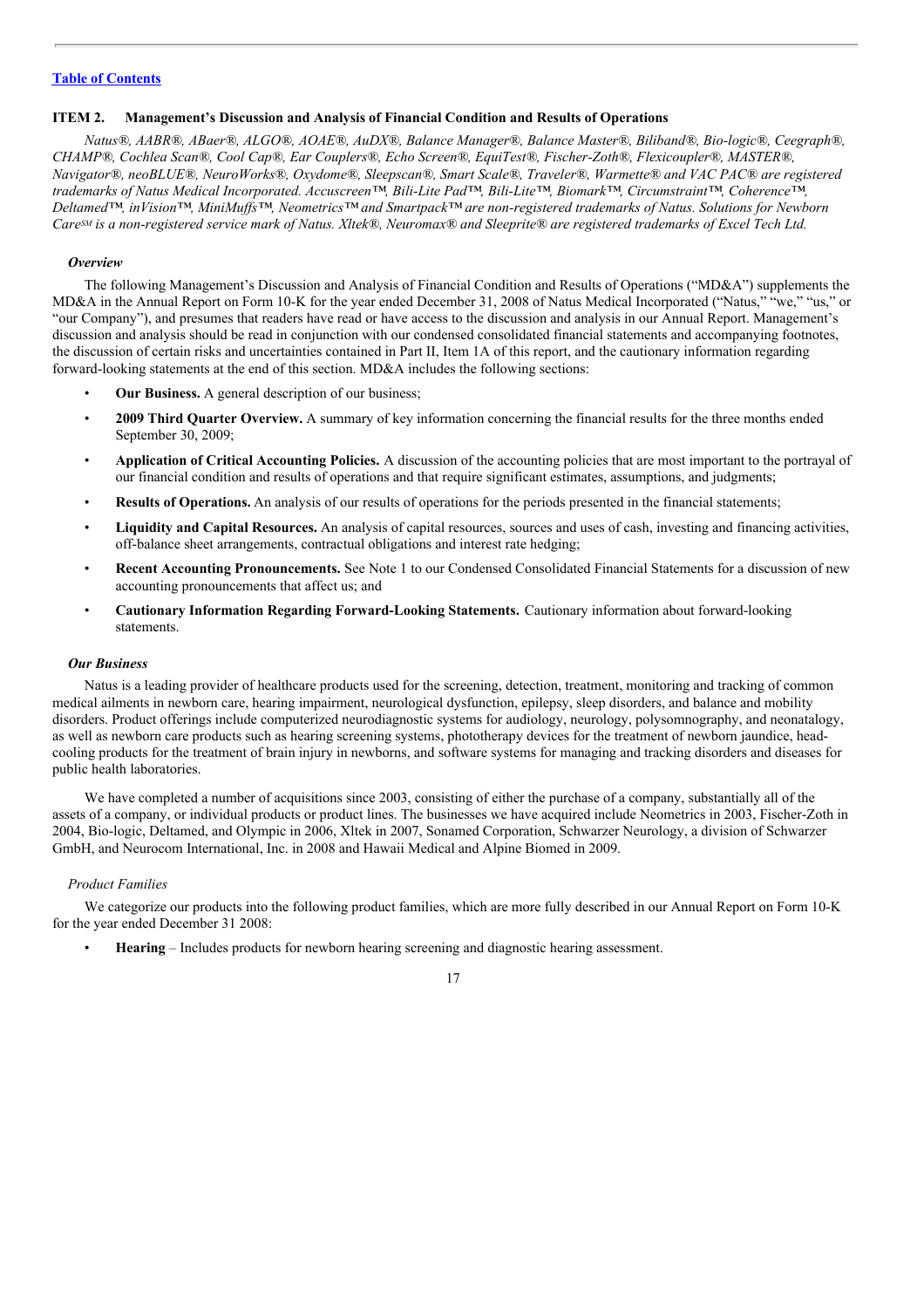- **Monitoring Systems for Neurology** *–* Includes products for diagnostic electroencephalography ("EEG"), diagnostic sleep analysis ("PSG"), electromyography ("EMG"), intra-operative monitoring ("IOM"), newborn brain monitoring, and assessment of balance and mobility disorders.
- **Newborn Care** Includes products for the treatment of brain injury and jaundice in newborns.

#### *Segment and Geographic Information*

We operate in one reportable segment in which we provide healthcare products used for the screening, detection, treatment, monitoring and tracking of common medical ailments in newborn care, hearing impairment, neurological dysfunction, epilepsy, sleep disorders and balance and mobility disorders.

Our end-user customer base includes hospitals, clinics, laboratories, physicians, nurses, audiologists, and governmental agencies. Most of our international sales are to distributors who resell our products to end-users or sub-distributors.

Information regarding our sales and long-lived assets in the U.S. and in countries outside the U.S. is contained in Note 11 –*Segment, Customer and Geographic Information* of our condensed consolidated financial statements included in this report.

#### *Revenue by Product Category*

We generate our revenue either from sales of Devices and Systems, which are generally non-recurring, and from related Supplies and Services, which are generally recurring. The products that are attributable to these categories are described in our Annual Report on Form 10-K for the year ended December 31, 2008. Revenue from Devices and Systems and Supplies and Services, as a percent of total revenue for the three and nine months ended September 30, 2009 and 2008 is as follows:

|                       |       | <b>Three Months Ended</b><br>September 30, |       | <b>Nine Months Ended</b><br>September 30, |
|-----------------------|-------|--------------------------------------------|-------|-------------------------------------------|
|                       | 2009  | 2008                                       | 2009  | 2008                                      |
| Devices and Systems   | 54%   | 59%                                        | 55%   | 60%                                       |
| Supplies and Services | 44%   | 39%                                        | 43%   | 38%                                       |
| Other                 | $2\%$ | $2\%$                                      | $2\%$ | $2\%$                                     |
| Total                 | 100%  | 100%                                       | 100%  | 100%                                      |

During the three and nine months ended September 30, 2009, no single customer or foreign country contributed to more than 10% of revenue, and revenue from services was less than 10% of revenue.

#### *2009 Third Quarter Overview*

Our revenue increased 6% to \$44.3 million in the third quarter ended September 30, 2009, compared to \$41.7 million reported in the comparable quarter of the previous year. Net income decreased 23% to \$3.7 million, or \$0.13 per diluted share, for the third quarter of 2009, compared with net income of \$4.8 million, or \$0.17 per diluted share, for the third quarter of 2008. The increase in revenue in 2009 compared to the same period in 2008 was primarily attributable to our recent acquisitions.

The severe worldwide economic downturn that started to impact our business in December 2008 continued to influence our results for the third quarter of 2009. In the quarter, hospitals in the United States reduced expenditures on capital equipment, but the decrease was less than in the first half of 2009. This impacted sales of all of our product lines except our newborn care products. We saw a small increase in capital equipment spending outside the United States. Revenue from our neurology, balance and mobility, hearing diagnostic, and newborn hearing equipment products were all down by at least 11% year over year, but increased sequentially over our 2009 second quarter.

We acquired Hawaii Medical on July 2, 2009 for \$2.9 million in cash, with the potential for additional consideration depending upon the achievement of certain revenue targets. Hawaii Medical, which manufactures and markets single-use disposable products sold into the nursery and neonatal intensive care unit ("NICU") in hospitals.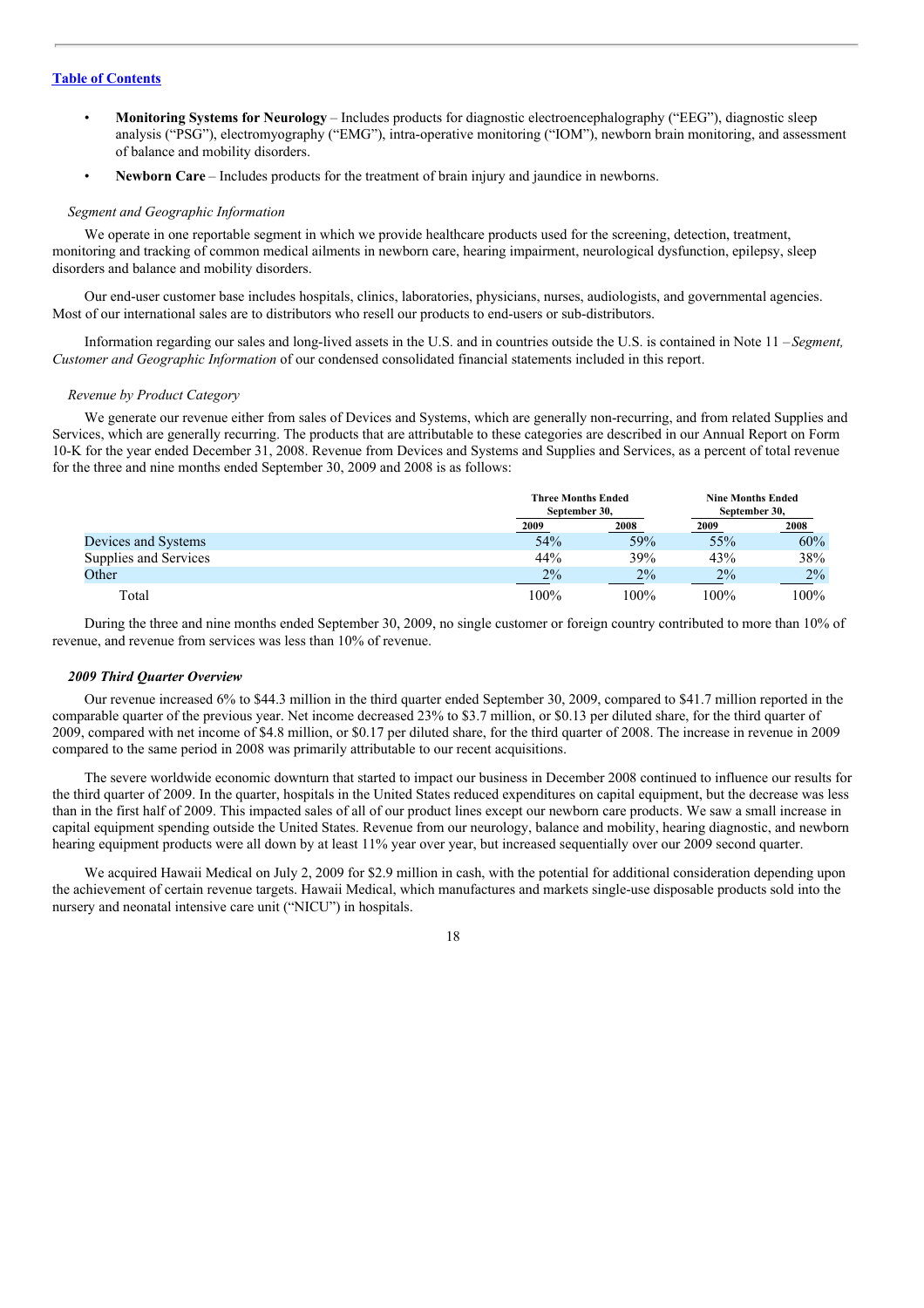We acquired Alpine Biomed on September 14, 2009, for \$43.2 million in cash, with the potential for additional consideration depending upon the achievement of certain revenue targets. Alpine Biomed is a leader in the development, manufacturing, and sales of devices for the diagnosis of neurological disorders.

Please see Note 2 - Business Combinations, Goodwill, and Intangible Assets of our condensed consolidated financial statements included in this report for additional information regarding the terms of these acquisitions

#### *Application of Critical Accounting Policies*

We prepare our financial statements in accordance with accounting principles generally accepted in the United States of America ("GAAP"). In so doing, we must often make estimates and use assumptions that can be subjective, and, consequently, our actual results could differ from those estimates. For any given individual estimate or assumption we make, there may also be other estimates or assumptions that are reasonable.

We believe that the following critical accounting policies require the use of significant estimates, assumptions, and judgments. The use of different estimates, assumptions, or judgments could have a material affect on the reported amounts of assets, liabilities, revenue, expenses, and related disclosures as of the date of the financial statements and during the reporting period:

- Revenue recognition
- Allowance for doubtful accounts
- Inventory is carried at the lower of cost or market value
- Carrying value of intangible assets and goodwill
- Liability for product warranties
- Share-based compensation

These critical accounting policies are described in more detail in our Annual Report on Form 10-K for the year ended December 31, 2008, under Item 7, *Management's Discussion and Analysis of Financial Condition and Results of Operations*. There have been no changes to these policies during the three and nine months ended September 30, 2009.

#### *Results of Operations*

The following table sets forth, for the periods indicated, selected consolidated statements of operations data as a percentage of total revenue. Our historical operating results are not necessarily indicative of the results for any future period.

|                                        |           | <b>Three Months Ended</b><br>September 30, |           | <b>Nine Months Ended</b><br>September 30, |
|----------------------------------------|-----------|--------------------------------------------|-----------|-------------------------------------------|
|                                        | 2009      | 2008                                       | 2009      | 2008                                      |
| Revenue                                | $100.0\%$ | $100.0\%$                                  | $100.0\%$ | $100.0\%$                                 |
| Cost of revenue                        | 39.4      | 38.0                                       | 39.1      | 38.2                                      |
| Gross profit                           | 60.6      | 62.0                                       | 60.9      | 61.8                                      |
| Operating expenses:                    |           |                                            |           |                                           |
| Marketing and selling                  | 26.6      | 23.9                                       | 27.9      | 24.5                                      |
| Research and development               | 9.4       | 9.7                                        | 10.3      | 10.1                                      |
| General and administrative             | 12.9      | 11.8                                       | 14.3      | 12.8                                      |
| Total operating expenses               | 48.9      | 45.4                                       | 52.5      | 47.4                                      |
| Income from operations                 | 11.7      | 16.6                                       | 8.4       | 14.4                                      |
| Other income, net                      | 0.2       | 1.4                                        | 0.5       | 0.8                                       |
| Income before provision for income tax | 11.9      | 18.0                                       | 8.9       | 15.2                                      |
| Income tax provision                   | 3.6       | 6.5                                        | 3.0       | 5.7                                       |
| Net income                             | $8.3\%$   | $11.5\%$                                   | 5.9%      | $9.5\%$                                   |
|                                        |           |                                            |           |                                           |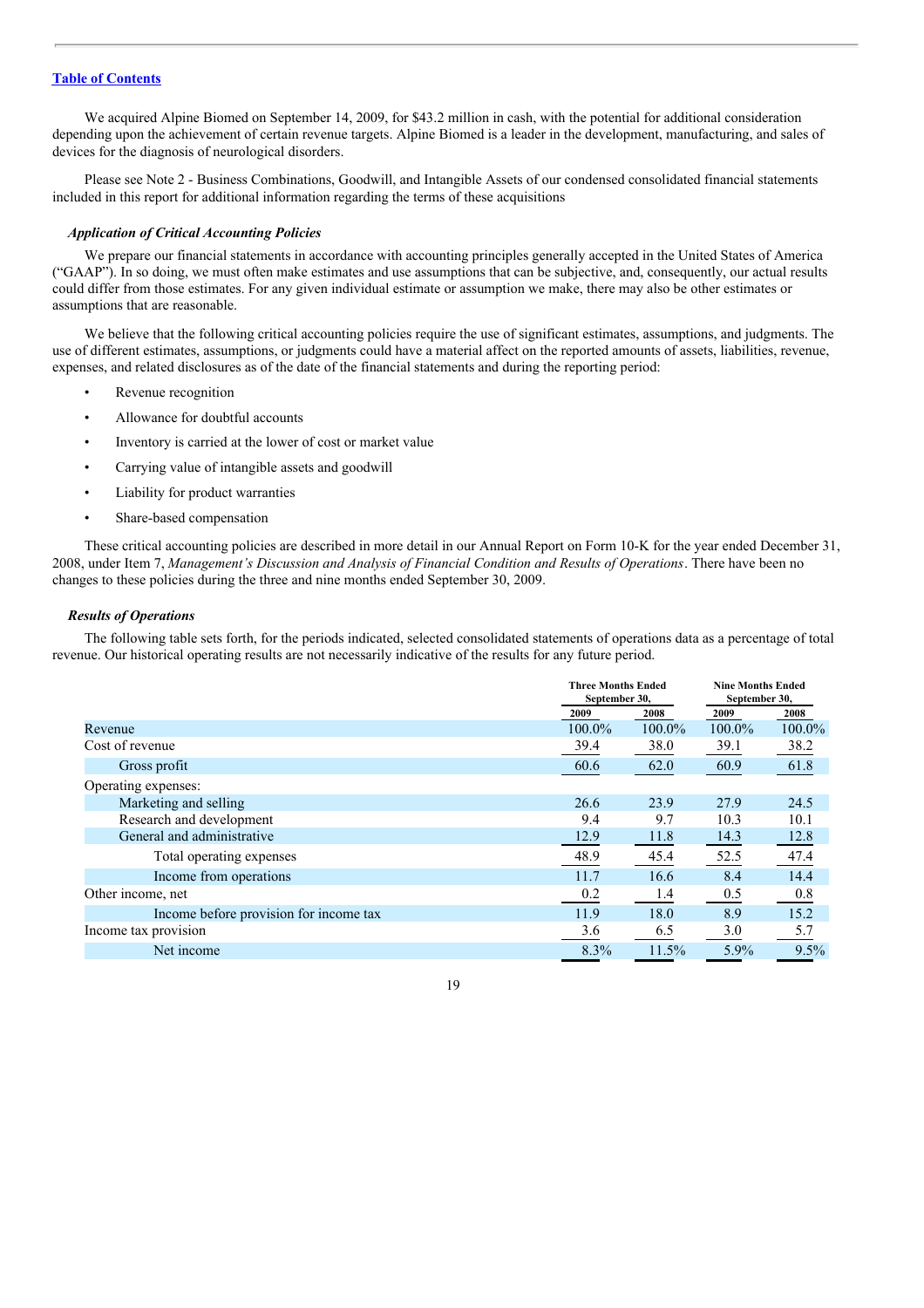Certain reclassifications have been made to the prior period classification of revenue as devices and systems or supplies and services to conform to the current presentation.

We acquired Neurocom in October 2008, Hawaii Medical in July 2009, and Alpine Biomed in September 2009. Where significant, we have noted the impact of these acquisitions on our results of operations for the three and nine months ended September 30, 2009, as compared to the same periods in 2008.

#### *Three Months Ended September 30, 2009 and 2008*

Revenue increased \$2.5 million, or 6%, for the three month period ended September 30, 2009 from the comparable 2008 period. The increase was due primarily to the acquisition of NeuroCom, Hawaii Medical and Alpine Biomed which contributed to \$6.1 million of revenue offset by a \$3.6 million decrease in capital equipment revenue.

Device and systems revenue decreased \$922,000, or 3.7%, to \$23.8 million in the three months ended September 30, 2009 compared to \$24.7 million in the same period in 2008. NeuroCom and Alpine Biomed contributed to \$4.2 million of revenue from devices and systems offset by a \$3.5 million decrease in revenue from other neurology products, and a \$1.6 million decrease in revenue from other products. Revenue from devices and systems was 54% of consolidated revenue in the three months ended September 30, 2009 compared to 59% of consolidated revenue for the third quarter of 2008.

Supplies and services revenue increased 21.4%, or \$3.5 million, to \$19.7 million in the third quarter of 2009 compared to \$16.2 million in the same period in 2008. In the 2009 third quarter, revenue from hearing screening and neurology supplies increased by \$2.3 million and service fees increased by \$1.2 million. Revenue from supplies and services was 44% of consolidated revenue in the three months ended September 30, 2009 compared to 39% of consolidated revenue for the third quarter of 2008.

Revenue from sales outside the U.S. increased \$2.3 million, or 19.9%, to \$14.1 million in the third quarter of 2009 compared to \$11.8 million for the same period in 2008. Neurocom and Alpine Biomed contributed to \$2.8 million of international revenue, offset by \$500,000 decrease in revenue from other devices and systems.

Gross profit as a percentage of revenue was 60.6% for the three months ended September 30, 2009 compared to 62.0% for the respective period in 2008. The lower margin in the 2009 period reflects higher manufacturing overhead costs, primarily associated with the transfer of manufacturing operations of Hawaii Medical products to our Olympic facility in Seattle. We also accrued \$460,000 of severance costs for production personnel at Xltek and at our corporate facility in San Carlos, California during the third quarter of 2009. These severance costs reflect our continued effort to outsource manufacturing to contract manufacturers. These severance costs reduced our third quarter 2009 gross profit by 1.0%.

Cost of revenue increased \$1.6 million, or 10.2%, to \$17.4 million in the three months ended September 30, 2009, from \$15.8 million in 2008, reflecting lower margins on sales in the 2009 period. Gross profit increased \$922,000, or 3.6%, to \$26.8 million in the third quarter of 2009, from \$25.9 million in the third quarter of 2008.

Total operating costs increased by \$2.7 million or 14.2%, to \$21.6 million in the three months ended September 30, 2009, compared to \$18.9 million in the same period in 2008. Neurocom and Alpine Biomed contributed to \$2.5 million of the increase.

Marketing and selling expenses increased \$1.8 million, or 18.1%, to \$11.8 million in the three months ended September 30, 2009 compared to \$10.0 million in the same period in 2008. Neurocom and Alpine Biomed contributed to \$1.4 million of marketing and selling expenses, while other marketing and selling expenses were approximately 4% higher in the third quarter of 2009 compared to the same period in 2008 reflecting higher salary and commission related expenses.

Research and development expenses increased \$109,000, or 2.7%, to \$4.2 million for the three months ended September 30, 2009 compared to \$4.1 million in the same period of 2008. Neurocom and Alpine Biomed contributed to \$334,000 of research and development expenses, while other research and development expenses were approximately 5% lower in the third quarter of 2009 compared to the same period in 2008. The reduction in research and development expenses exclusive of Neurocom and Alpine Biomed reflects the impact of our 2008 restructuring plan and lower outside service costs.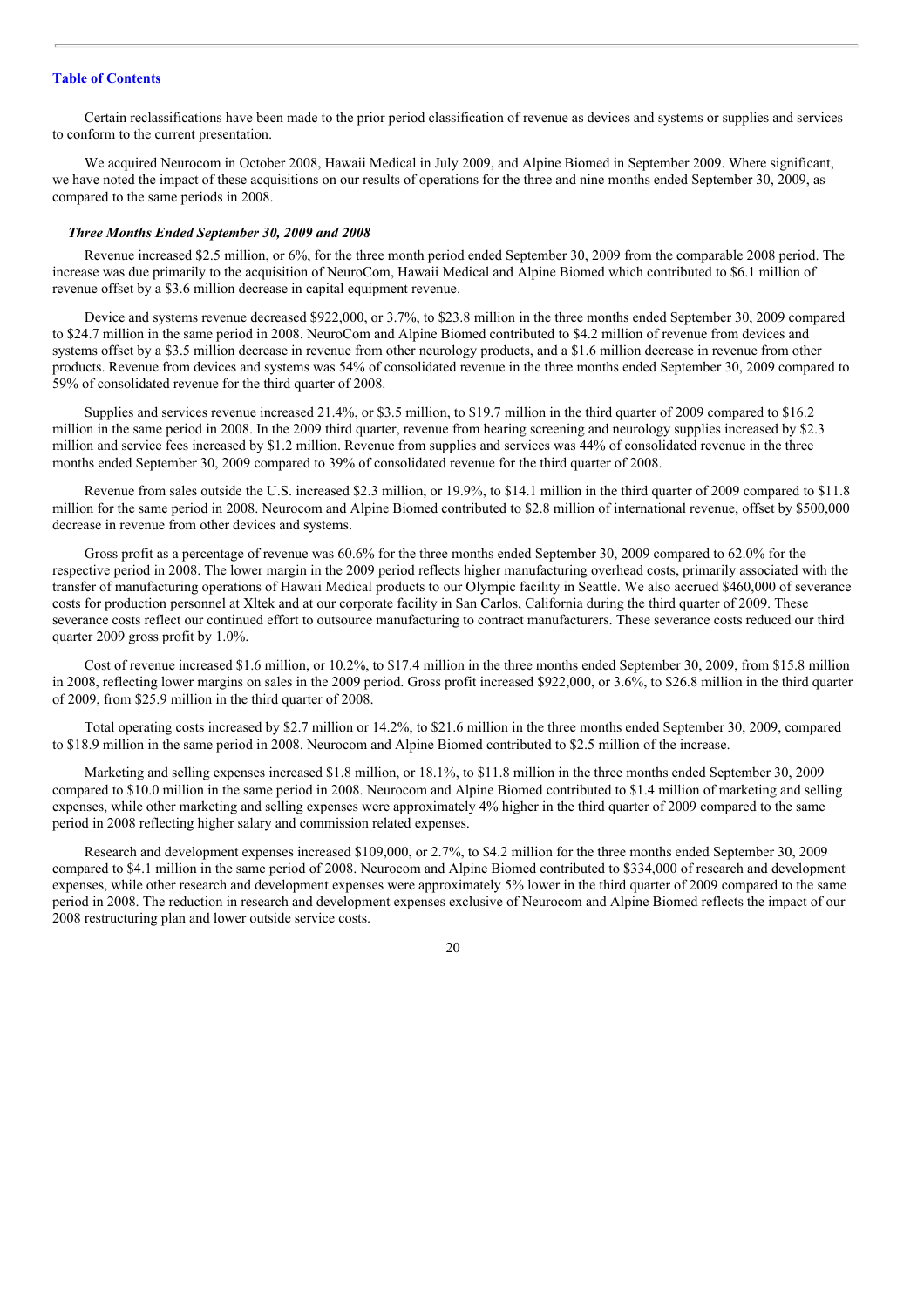General and administrative expenses increased \$775,000, or 15.8%, to \$5.7 million in the three months ended September 30, 2009 compared to \$4.9 million in the same period in 2008. During the third quarter 2009 Neurocom and Alpine Biomed contributed to \$627,000 of general and administrative expenses for which we had no such costs in the 2009 period. We also recorded \$460,000 of direct acquisition costs associated with the acquisitions of Hawaii Medical and Alpine Biomed in the third quarter 2009. Other general and administrative expense exclusive of those associated with Neurocom and Alpine, and the referenced acquisition costs, were \$312,000 less in the 2009 third quarter compared to the same period in 2008, which resulted primarily from a reduction in outside consulting expenses.

We adopted an integration and restructuring plan in February 2008 that was designed to reduce redundant costs resulting from prior acquisitions and to improve efficiencies in operations. These actions were phased in during the first nine months of 2008. Costs under the plan, which were primarily for severance benefits, stay bonuses, and duplicative salaries, totaled approximately \$700,000. We accrued \$460,000 and \$64,000 of employee termination benefits in the three months ended September 30, 2009 and 2008, respectively.

Other income, net consists of investment income from our investment portfolio, interest expense, net currency exchange gains and losses, and other miscellaneous income and expenses. We reported other income, net of \$71,000 in the three months ended September 30, 2009, compared to \$567,000 in the same period in 2008, due primarily to lower rates of interest earned on our investment portfolio; however we expect this trend will continue, even if interest rates rise, as our investment portfolio has decreased as a result of our recent acquisitions.

We recorded income tax expense of \$1.6 million in the three months ended September 30, 2009, compared to \$2.7 million in the same period in 2008. Our effective tax rate in the third quarter of 2009 was 30.0% compared to an effective rate of 36.1% in the third quarter of 2008 and 38.0% for the first six months of 2009. Our effective tax rate was lower in the third quarter 2009 than in previous quarters because of a number of discrete adjustments to the tax provision, including primarily the impact of foreign currency fluctuations on deferred taxes of our Xltek subsidiary. Because the functional currency of Xltek became the U.S. Dollar on January 1, 2009, deferred tax assets and liabilities of Xltek are revalued to the Canadian Dollar and the net change in value is reported as a component of our tax provision. We expect that this revaluation will increase the volatility in our effective tax rate in the future.

#### *Nine Months Ended September 30, 2009 and 2008*

Revenue decreased \$3.6 million, or 3.0%, for the nine month period ended September 30, 2009 from the comparable 2008 period. The decrease was due primarily to lower capital equipment sales across all of our product lines. We believe that these lower sales resulted from weakness in demand due to the current economic recession and not a loss of market share. Neurocom, Hawaii Medical and Alpine Biomed contributed to \$9.7 million of revenue offset by a \$13.3 million decrease in revenue from our other capital equipment products.

Device and systems revenue decreased \$8.0 million, or 10.9%, to \$63.6 million in the nine months ended September 30, 2009 compared to \$71.6 million in the same period in 2008. Neurocom and Alpine Biomed contributed to \$7.8 million of revenue from devices and systems offset by a \$10.8 million decrease in revenue from other neurology and sleep diagnostics products, a \$3.7 million decrease in revenue from hearing products, and a \$1.2 million decrease in revenue from newborn care and other products. Revenue from devices and systems was 55.4% of consolidated revenue in the nine months ended September 30, 2009 compared to 60.4% of consolidated revenue for the same period in 2008.

Supplies and services revenue increased \$4.5 million, or 10.2%, to \$49.0 million in the nine months ended September 30, 2009 compared to \$44.5 million in the same period in 2008. NeuroCom, Hawaii Medical and Alpine Biomed contributed to \$2.4 million of revenue from supplies and services and sales of Neurology supplies increased by \$2.1 million. Revenue from supplies and services was 42.7% of consolidated revenue in the nine months ended September 30, 2009 compared to 37.6% of consolidated revenue for the nine months ended September 30, 2008.

Revenue from sales outside the U.S. increased \$855,000, or 1.7%, to \$36.1 million in the nine months ended September 30, 2009 compared to \$35.2 million for the same period in 2008. Neurocom and Alpine Biomed contributed to \$4.0 million of international revenue. International device and systems revenue decreased \$2.8 million, reflecting the impact of the economic recession in international markets, while international hearing and newborn care supplies revenue increased \$1.5 million during the 2009 period.

Gross profit as a percentage of revenue was 60.9% for the nine months ended September 30, 2009 compared to 61.8% for the respective period in 2008. The lower margin reflects higher materials and manufacturing overhead costs in the 2009 period included the \$460,000 of severance costs recorded in the third quarter of 2009. These severance costs reduced our third quarter 2009 gross profit by 0.5%.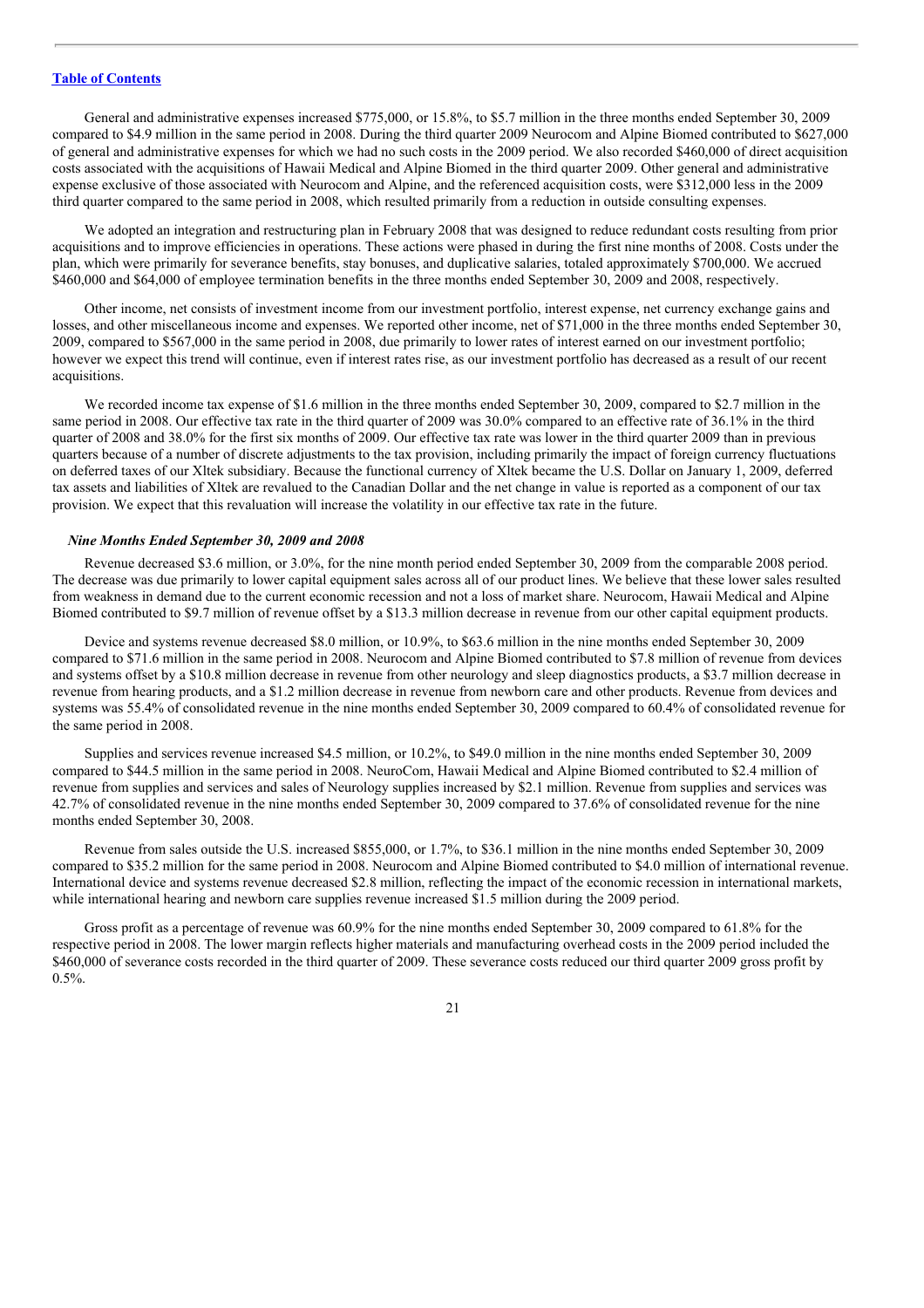Total operating costs increased by \$4.1 million or 7.3%, to \$60.3 million in the nine months ended September 30, 2009, compared to \$56.2 million in the same period in 2008. Neurocom and Alpine Biomed contributed to \$4.8 million of total operating costs, while other operating costs were approximately 1.2% lower in the nine months ended September 30, 2009 compared to the same period in 2008. The reduction in operating expenses exclusive of Neurocom and Alpine Biomed reflects the impact of our 2008 restructuring plan and the implementation of tighter cost controls.

Marketing and selling expenses increased \$3.0 million, or 10.3%, to \$32.0 million in the nine months ended September 30, 2009 compared to \$29.0 million in the same period in 2008. Neurocom and Alpine Biomed contributed to \$3.4 million of marketing and selling expenses, while other marketing and selling expenses were approximately 1% lower in the nine months ended September 30, 2009 compared to the same period in 2008.

Research and development expenses decreased \$122,000, or 1.0%, to \$11.8 million for in the nine months ended September 30, 2009 compared to \$12.0 million in the same period of 2008. Neurocom and Alpine Biomed contributed to \$715,000 of research and development expenses, while other research and development expenses were approximately 7% lower in the nine months ended September 30, 2009 compared to the same period in 2008. The reduction in research and development expenses exclusive of Neurocom and Alpine Biomed reflects the impact of our 2008 restructuring plan.

General and administrative expenses increased \$1.3 million, or 8.2%, to \$16.5 million in the nine months ended September 30, 2009 compared to \$15.2 million in the same period in 2008. During the third quarter 2009 Neurocom and Alpine Biomed contributed to \$902,000 of general and administrative expenses, and the direct costs of acquiring Hawaii Medical and Alpine Biomed totaling \$460,000 were expensed.

We adopted an integration and restructuring plan in February 2008 that was designed to reduce redundant costs resulting from prior acquisitions and to improve efficiencies in operations. These actions were phased in during the first nine months of 2008. Costs under the plan, which were primarily for severance benefits, stay bonuses, and duplicative salaries, totaled approximately \$700,000. Pursuant to the plan, we accrued \$460,000 and \$301,000 of employee termination benefits in the nine months ended September 30, 2009 and 2008, respectively.

Other income, net consists of investment income from our investment portfolio, interest expense, net currency exchange gains and losses, and other miscellaneous income and expenses. We reported net other income of \$584,000 in the nine months ended September 30, 2009, compared to \$954,000 in the same period in 2008 due primarily to lower exchange gains and lower investment income offset by reduced interest expense in 2009 compared to the same period in 2008.

We recorded income tax expense of \$3.5 million in the nine months ended September 30, 2009, compared to \$6.8 million in the same period in 2008. Our effective tax rate in the first nine months of 2009 was 33.9% compared to an effective rate of 37.8% in the same period in 2008. Our tax rate was lower in the 2009 period because of the impact of foreign currency changes on deferred taxes at our Xltek subsidiary and because more of our income is taxed in foreign jurisdictions with lower tax rates than our consolidated effective tax rate.

#### *Liquidity and Capital Resources*

Liquidity is our ability to generate sufficient cash flows from operating activities to meet our obligations and commitments. In addition, liquidity includes the ability to obtain appropriate financing or to raise capital. Therefore, liquidity cannot be considered separately from capital resources that consist of our current funds and the potential to increase those funds in the future. We plan to use our capital resources in meeting our commitments and in achieving our business objectives.

As of September 30, 2009, we had cash and cash equivalents of \$28.7 million, short-term investments of \$944,000, stockholders' equity of \$238.3 million, and working capital of \$73.7 million, compared with cash and cash equivalents of \$56.9 million, stockholders' equity of \$226.5 million, and working capital of \$102.3 million as of December 31, 2008.

We believe that our current cash, cash equivalents, and short-term balances, including cash generated from operations, will be sufficient to meet our ongoing operating and capital requirements for the foreseeable future. We completed two acquisitions in 2009, three acquisitions in 2008, one in 2007, and three in 2006. We intend to continue to acquire additional technologies, products or businesses, and these acquisitions could be significant. These actions will likely affect our future capital requirements and the adequacy of our available funds. We may be required to raise additional funds through public or private financings, strategic relationships, or other arrangements. Any equity financing may be dilutive to stockholders, and debt financing, if available, may involve restrictive covenants and increase our cost of capital.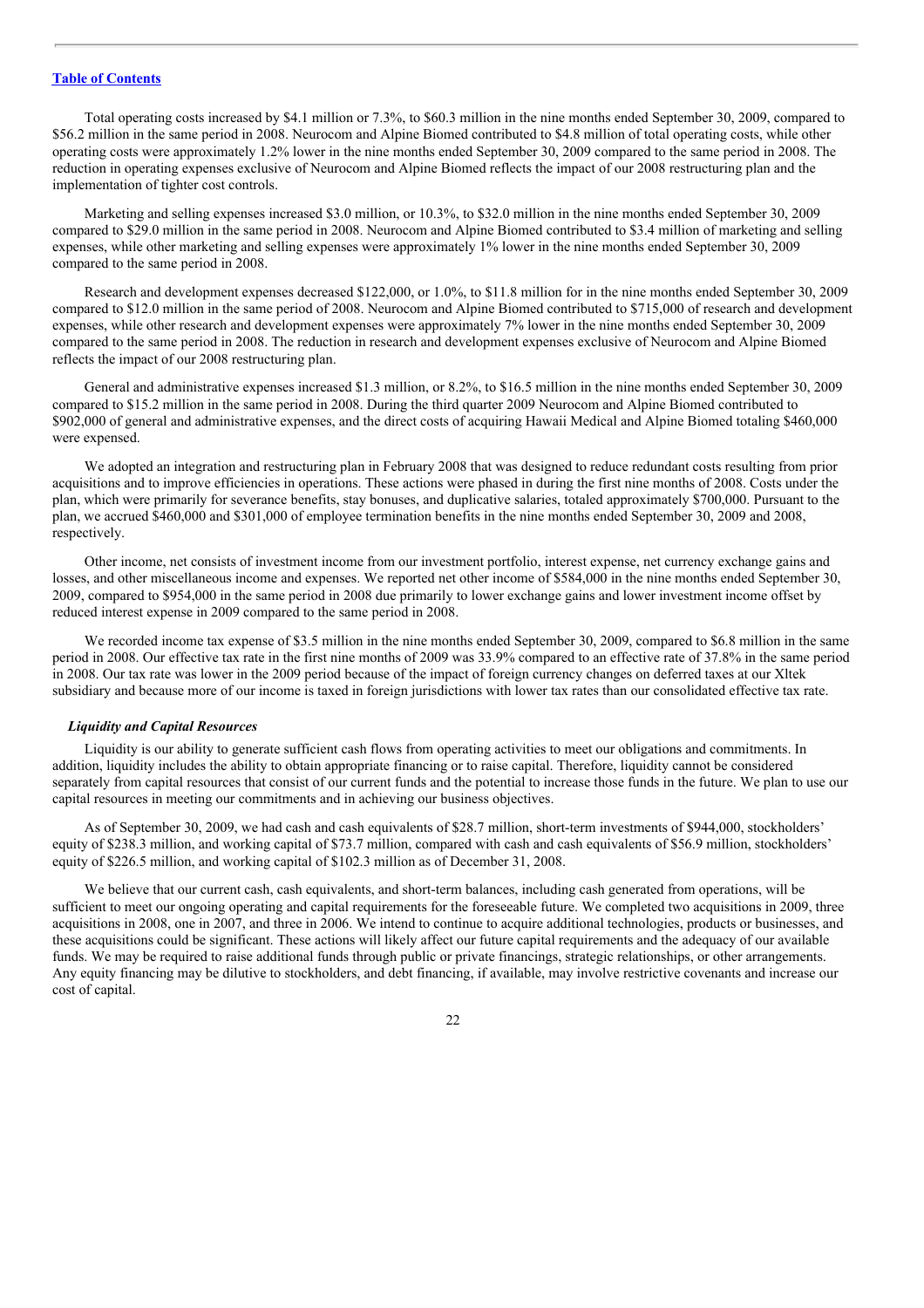On September 2, 2008, we executed a second amendment to our Amended and Restated Credit Agreement (the "Second Amendment") with Wells Fargo Bank, National Association ("Wells Fargo"). The Second Amendment increased the borrowing limit of our revolving line of credit to \$25 million and made other changes to the terms of the credit facility. Additional revisions to the credit facility were executed in February 2009, June 2009 and September 2009. The credit facility contains covenants, including covenants relating to liquidity and other financial measurements, and provides for events of default, including failure to pay any interest when due, failure to perform or observe covenants, bankruptcy or insolvency events and the occurrence of a material adverse effect. We have granted Wells Fargo a security interest in all of our assets.

Cash provided by operations increased by \$16.7 million for the nine months ended September 30, 2009 to \$20.9 million, compared to \$4.2 million for the same period in 2008. The sum of our net income and non-cash expense items, such as reserves, depreciation and amortization, and stock based compensation, was approximately \$17.9 million in the 2009 period, compared to \$16.7 million in 2008. The overall impact of changes in certain operating assets and liabilities on total operating cash flows resulted in a cash inflow of \$3.0 million in 2009 compared with a cash outflow of \$12.5 million in 2008.

Cash used in investing activities was \$50.6 million for the nine months ended September 30, 2009 compared to \$18.1 million for the same period in 2008. During the nine months ended September 30, 2009 we paid \$47.1 million for acquired businesses and earnout obligations, net of cash acquired, and \$944,000 for investment in marketable securities, compared to \$13.8 million paid for net business acquisitions and \$12.1 million for marketable securities in 2008. We paid \$1.9 million for purchases of property and equipment for the nine months ended September 30, 2009 compared to \$2.2 million in the same period of 2008, and capitalized \$637,000 of internal use software development costs in 2009 compared to \$1.2 million in 2008.

Cash provided by financing activities was \$188,000 during the nine months ended September 30, 2009, compared to \$68.8 million in the same period in 2008. We raised cash through sales of our stock pursuant to our stock awards plans and our employee stock purchase plan in the amount of \$542,000 and \$2.6 million in the nine months ended September 30, 2009 and 2008, respectively. We raised an aggregate of \$99.3 million through underwritten public offerings of our common stock in April and May 2008 with no similar transactions in 2009. We also realized an excess tax benefit of \$31,000 on the exercise of employee stock options for the nine months ended September 30, 2009 that was recorded as an increase to stockholders' equity, as compared with a tax benefit of \$2.1 million in the first nine months of 2008. During the nine months ended September 30, 2008, we increased our borrowings under our credit facility by \$6.0 million and we repaid \$25.2 million on our term loan and \$16.0 million on our revolving credit facility resulting in a net cash outflow of \$41.2 million for the nine months ended September 30, 2008, compared with payments of \$385,000 for the nine months ended September 30, 2009.

Our future liquidity and capital requirements will depend on numerous factors, including the:

- Amount and timing of revenue;
- Extent to which our existing and new products gain market acceptance;
- Extent to which we make acquisitions:
- Cost and timing of product development efforts and the success of these development efforts;
- Cost and timing of marketing and selling activities; and
- Availability of borrowings under line of credit arrangements and the availability of other means of financing.

#### *Commitments and Contingencies*

In the normal course of business, we enter into obligations and commitments that require future contractual payments. The commitments primarily result from firm, noncancellable purchase orders placed with contract vendors that manufacture some of the components used in our medical devices and related disposable supply products, as well as commitments for leased office, manufacturing, and warehouse facilities. There have been no material changes to the table of contractual obligations presented in Item 7, *Management's Discussion and Analysis of Financial Condition and Results of Operations*, of our Annual Report on Form 10-K for the year ended December 31, 2008.

Under our bylaws, we have agreed to indemnify our officers and directors for certain events or occurrences arising as a result of the officer or director serving in such capacity. We have a directors' and officers' liability insurance policy that limits our exposure and enables us to recover a portion of any amounts paid resulting from the indemnification of our directors and officers. In addition, we enter into indemnification agreements with other parties in the ordinary course of business. We believe the estimated fair value of these indemnification agreements is minimal and we have not recorded a liability for these agreements.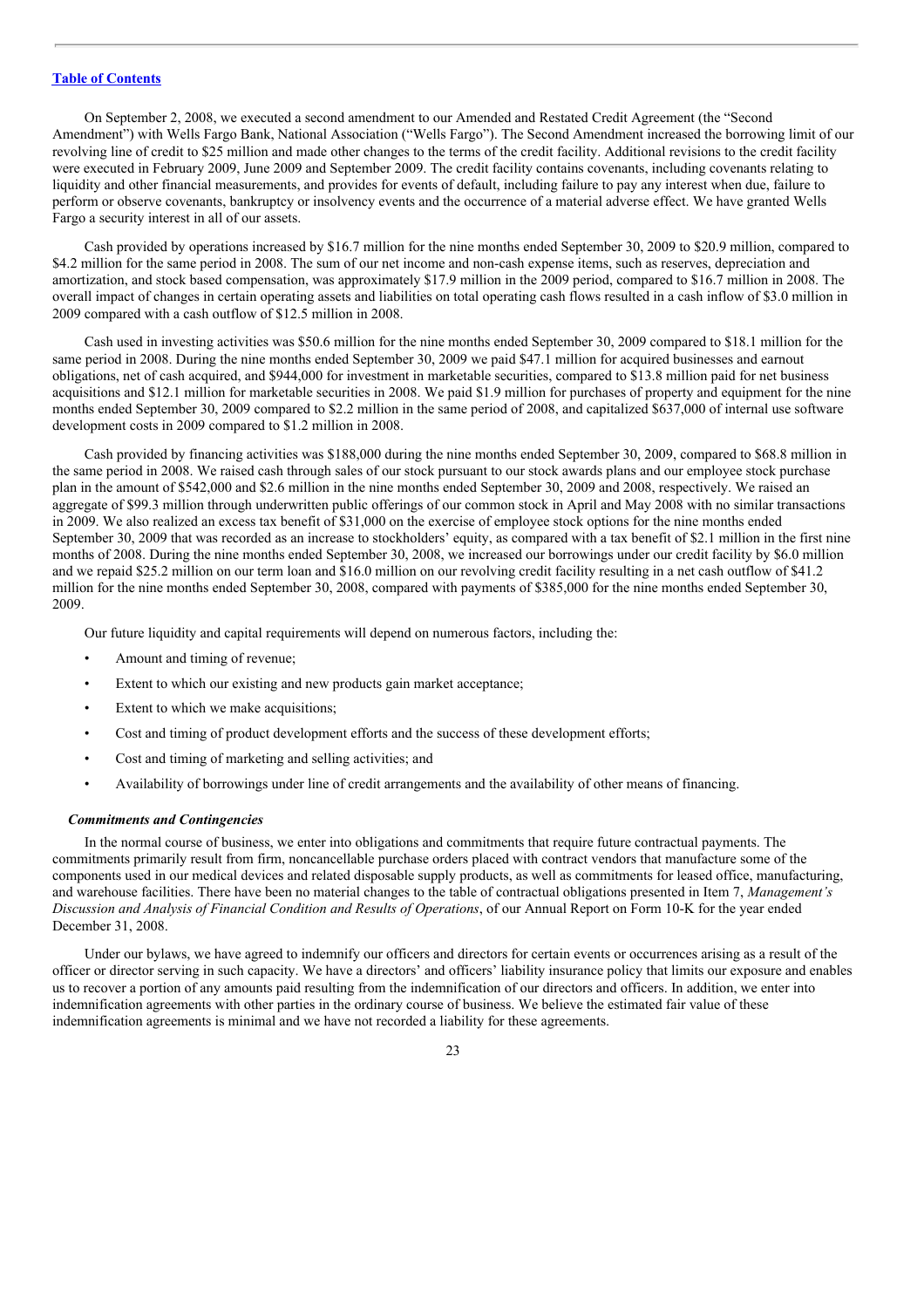#### *Recent Accounting Pronouncements*

See Note 1 to our Condensed Consolidated Financial Statements for a discussion of new accounting pronouncements that affect us.

#### *Cautionary Information Regarding Forward Looking Statements*

This report contains forward-looking statements within the meaning of Section 27A of the Securities Act of 1933 and Section 21E of the Securities Exchange Act of 1934 about Natus Medical Incorporated. These statements include, among other things, statements concerning our expectations, beliefs, plans, intentions, future operations, financial condition and prospects, and business strategies. The words "may," "will," "continue," "estimate," "project," "intend," "believe," "expect," "anticipate," and other similar expressions generally identify forward-looking statements. Forward-looking statements in this Item 2 include, but are not limited to, statements regarding the following: our effective tax rate for 2009, our expectation that the reduction in capital equipment purchases has stabilized and will not further deteriorate, our expectation regarding expansion of our international operations, our expectations regarding our new products, the sufficiency of our current cash, cash equivalents, and short-term investment balances, and any cash generated from operations to meet our ongoing operating and capital requirements for the foreseeable future, our expectations with respect to integration of products acquired from Hawaii Medical, our expectations with respect to the acquisition of Alpine Biomed being accretive in the fourth *quarter, and our intent to acquire additional technologies, products, or businesses.*

Forward-looking statements are not guarantees of future performance and are subject to substantial risks and uncertainties that could cause the actual results predicted in the forward-looking statements as well as our future financial condition and results of operations to differ materially from our historical results or currently anticipated results. Investors should carefully review the information contained under the caption "Risk Factors" contained in Part II, Item 1A of this report for a description of risks and uncertainties. All forward-looking statements are based on information available to us on the date hereof, and we assume no obligation to update forward*looking statements.*

#### **ITEM 3. Quantitative and Qualitative Disclosures about Market Risk**

We develop products in the U.S., Canada, and Europe and sell those products primarily in the U.S., Europe and Asia. As a result, our financial results could be affected by factors such as changes in foreign currency exchange rates or weak economic conditions in foreign markets. Most of our sales in Europe and Asia are denominated in U.S. dollars and Euros, and with the acquisition of Xltek in November 2007, a small portion of our sales are now denominated in Canadian dollars. As our sales in currencies other than the U.S. dollar increase, our exposure to foreign currency fluctuations may increase.

In addition, changes in exchange rates also may affect the end-user prices of our products compared to those of our foreign competitors, who may be selling their products based on local currency pricing. These factors may make our products less competitive in some countries.

If the U.S. dollar uniformly increased or decreased in strength by 10% relative to the currencies in which our sales were denominated, our net income would have correspondingly increased or decreased by an immaterial amount for the nine months ended September 30, 2009. Our interest income is sensitive to changes in the general level of interest rates in the U.S. However, because current market conditions have resulted in historically low rates of return on our investments, a hypothetical decrease 10% in market interest rates would not result in a material decrease in interest income earned on investments held at September 30, 2009.

When able, we invest excess cash in bank money-market funds or discrete short-term investments. The fair value of short-term investments and cash equivalents ("investments") is sensitive to changes in the general level of interest rates in the U.S., and the fair value of these investments will fall if market interest rates increase. However, since we generally have the ability to hold these investments to maturity, these declines in fair value may never be realized. If market interest rates were to increase by 10% from levels at September 30, 2009, the fair value of our investments would decline by an immaterial amount.

All of the potential changes noted above are based on sensitivity analyses performed on our financial position as of September 30, 2009. Actual results may differ as our analysis of the effects of changes in interest rates does not account for, among other things, sales of securities prior to maturity and repurchase of replacement securities, the change in mix or quality of the investments in the portfolio, and changes in the relationship between short-term and long-term interest rates.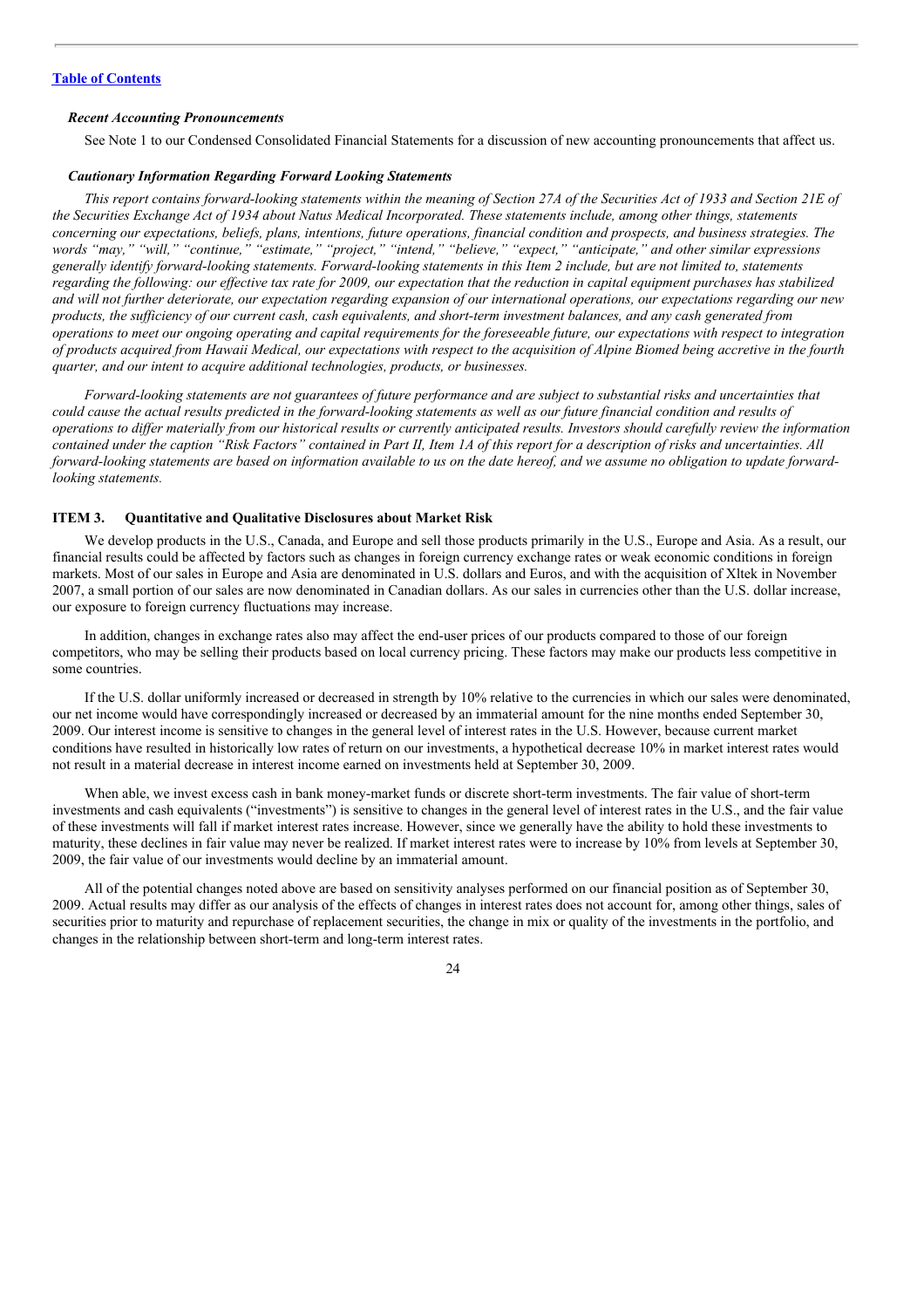#### **ITEM 4. Controls and Procedures**

#### *Evaluation of Disclosure Controls and Procedures*

Under the rules of the Securities and Exchange Commission, "disclosure controls and procedures" are controls and other procedures that are designed to ensure that information required to be disclosed in the reports that we file or submit under the Securities Exchange Act of 1934 is recorded, processed, summarized and reported within the time periods specified in the rules and forms of the Securities and Exchange Commission. Disclosure controls and procedures include, without limitation, controls and procedures designed to ensure that information required to be disclosed by us in our reports that we file or submit under the Securities Exchange Act of 1934 is accumulated and communicated to our management, including our chief executive officer and chief financial officer, as appropriate, to allow timely decisions regarding required disclosure.

Our management, with the participation of our chief executive officer and our chief financial officer, has evaluated the effectiveness of our disclosure controls and procedures as of September 30, 2009. Our chief executive officer and chief financial officer determined that as of September 30, 2009 our disclosure controls and procedures were effective for the purpose set forth above.

#### *Changes in Internal Control over Financial Reporting*

Under the rules of the Securities and Exchange Commission, "internal control over financial reporting" is defined as a process designed by, or under the supervision of, an issuer's principal executive and principal financial officers, and effected by the issuer's board of directors, management and other personnel, to provide reasonable assurances regarding the reliability of financial reporting and the preparation of financial statements for external purposes in accordance with generally accepted accounting principles.

There was no change in our internal control over financial reporting that occurred during the fiscal quarter ended September 30, 2009, that has materially affected, or is reasonably likely to materially affect, our internal control over financial reporting.

# **PART II. OTHER INFORMATION**

#### **ITEM 1. Legal Proceedings**

We may from time to time become a party to various legal proceedings or claims that arise in the ordinary course of business. Our management reviews these matters if and when they arise and believes that the resolution of any of these matters will not have a significant adverse effect on our financial condition.

# **ITEM 1A. Risk Factors**

#### We have completed a number of acquisitions and expect to complete additional acquisitions in the future. There are numerous **risks associated with acquisitions and we may not achieve the expected benefit of any of our acquisitions**

Our acquisitions of products, technology assets, or businesses may have a negative impact on our business if we fail to achieve the anticipated financial, strategic, and other benefits of acquisitions or investments, and our operating results may suffer because of this.

We acquired intellectual property assets and technology patents from Pemstar Pacific Consultants during 2002, Neometrics Inc. and affiliated entities in 2003; Fischer-Zoth in 2004, Bio-logic, Deltamed, and Olympic Medical, and certain assets of Nascor in 2006, Xltek in 2007, Sonamed, Schwarzer Neurology, and Neurocom in 2008, and Hawaii Medical and Alpine Biomed in 2009.

We expect to continue to pursue opportunities to acquire other businesses in future periods. The acquisitions that we have completed may not result in improved operating results for us, or in our achieving a financial condition superior to that which we would have achieved had we not completed them. Our results of operations may be adversely impacted by costs associated with our acquisitions, including onetime charges associated with restructurings or in-process research and development assets. Our acquisitions could fail to produce the benefits that we anticipate, or could have other adverse effects that we currently do not foresee. In addition, some of the assumptions that we have relied upon, such as achievement of operating synergies, may not be realized. In this event, one or more of the acquisitions could result in reduced earnings of Natus as compared to the earnings that would have been achieved by Natus if the acquisition had not occurred.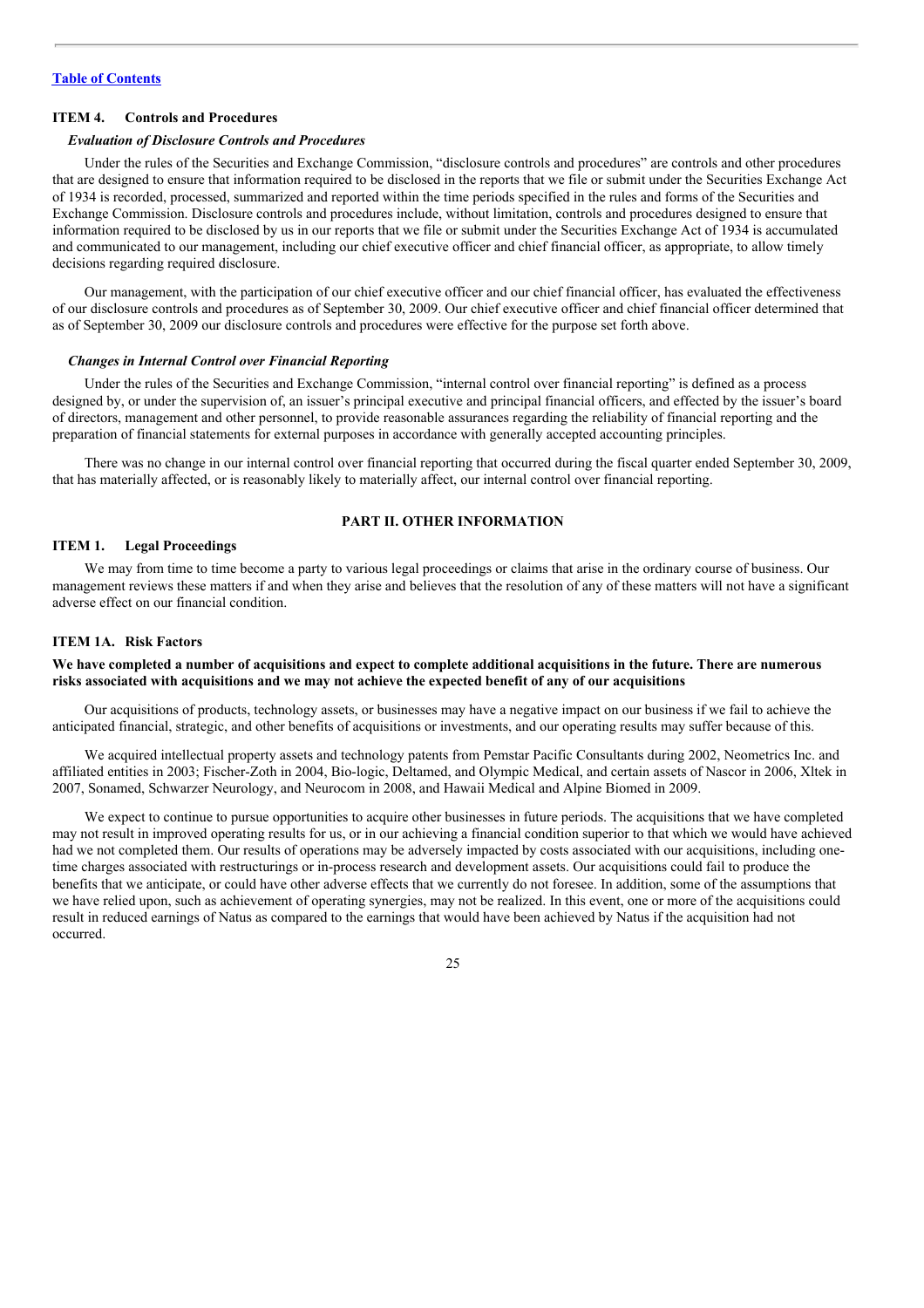We have incurred indebtedness to fund some of our acquisitions. The use of debt to fund our acquisitions may have an adverse impact on our liquidity and cause us to place more reliance on cash flow from operations for our liquidity. If our cash flow from operations is not sufficient for our needs, our business could be adversely affected. If we are required to seek additional external financing to support our need for cash to fund future acquisitions, we may not have access to financing on terms that are acceptable to us, or at all. Alternatively, we may feel compelled to access additional financing on terms that are dilutive to existing holders of our common stock or that include covenants that restrict our business, or both. If the recent lack of liquidity in credit markets persists into the future, our ability to obtain debt financing for future acquisitions may be impaired.

If we fail to successfully manage the combined operations of Natus and the businesses we have acquired, we may not realize the potential benefits of the acquisition. Our corporate headquarters are located in San Carlos, California. We also have the following operating divisions: Bio-logic in Illinois, Olympic in Washington, Neurocom in Oregon, Neometrics in New York, Xltek in Ontario, Canada, Deltamed in France, and Fischer-Zoth, IT Med and Schwarzer Neurology in Germany. If we fail to manage these disparate operations effectively, our results of operations could be harmed, employee morale could decline, key employees could leave, and customers could cancel existing orders or choose not to place new ones. In addition, we may not achieve the synergies or other benefits of these and future acquisitions that we anticipate. We may encounter the following additional difficulties, costs, and delays involved in integrating and managing these operations, and the operations of companies we may acquire:

- Failure of customers to continue using the products and services of the combined company;
- Failure to successfully develop the acquired technology into the desired products or enhancements;
- Assumption of unknown liabilities;
- Failure to understand and compete effectively in markets and with products or technologies with which we have limited previous experience;
- Impairment charges incurred to write down the carrying amount of intangible assets, including goodwill, generated as a result of the acquisition;
- Decreased liquidity, restrictive bank covenants, and incremental financing costs associated with debt we may incur to complete future acquisitions;
- Challenges in integrating the reporting and control systems of acquired businesses, particularly in those acquisitions where we acquire divisions, product lines, or assets of other companies for which the former owner provided these functions; and
- Diversion of the attention of management from other ongoing business concerns.

Our acquisitions of products, technology assets, or businesses may have a negative impact on our business if we fail to achieve the anticipated financial, strategic and other benefits of acquisitions or investments, and our operating results may suffer because of this.

#### **Adverse economic conditions in markets in which we operate may harm our business**

Unfavorable changes in U.S. and international economic environments may adversely affect our business and financial results. For example, economic conditions in the countries in which we operate and sell products have recently become more negative and global financial markets have experienced volatility and declines since the third quarter of 2008. These conditions stem from slower economic activity, adverse credit conditions, and numerous other factors, and we are unable to foresee when, or if, these factors might return to more normal levels. During challenging economic times, and in tight credit markets, our customers may delay or reduce capital expenditures. These conditions began to adversely affect our operating results in December 2008 and continued to have a significant impact in the first nine months of 2009 and could continue to result in reductions in sales of our products, longer sales cycles, difficulties in collection of accounts receivable, slower adoption of new technologies, and increased price competition. In addition, these factors have caused us to be more cautious in evaluating potential acquisition opportunities, which could hinder our ability to grow through acquisition while these conditions persist.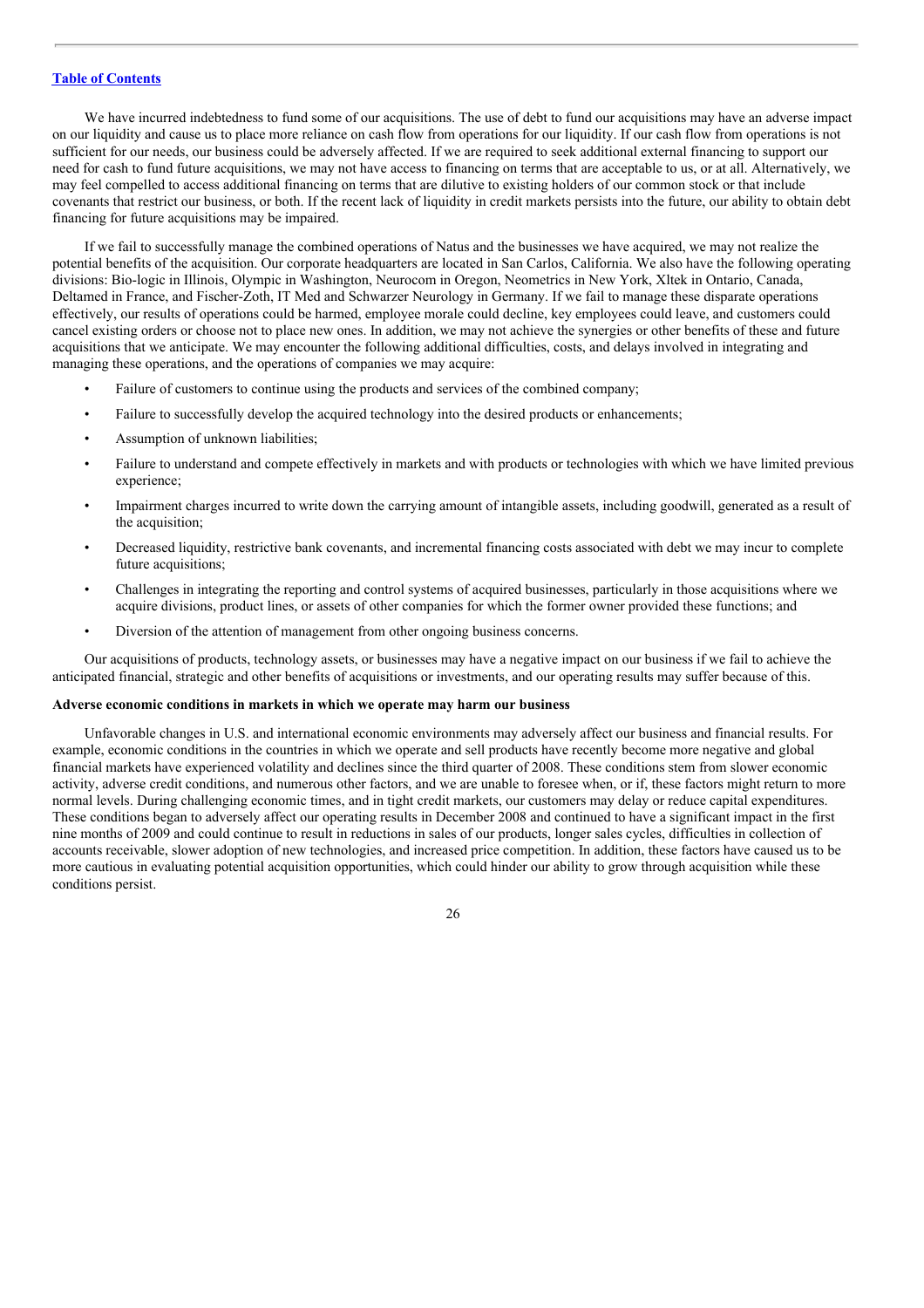# Demand for some of our products depends on the capital spending policies of our customers, and changes in these policies could **harm our business**

A majority of customers for our products are hospitals, physician offices, and clinics. Many factors, including public policy spending provisions, available resources, and economic cycles have a significant effect on the capital spending policies of these entities and the amount that they can spend on our products. If one or more of these factors limit the capital spending of our customers, they will be less likely to purchase new equipment from us or to upgrade to any of our newer equipment products. We believe that the recent lack of liquidity in credit markets, increasing unemployment, and additional effects of the uncertainty in economic conditions worldwide, have had an adverse effect on the spending patterns of our customers and may continue to have such an effect in future periods. This, in turn, can have a significant adverse effect on our operating results and financial position.

#### Our growth in recent years has depended substantially on the completion of acquisitions and we may not be able to complete acquisitions of this nature or of a relative size in the future to support a similar level of growth

The acquisitions that we have completed have been the primary source of our growth in revenue in recent years. We expend considerable effort in seeking to identify attractive acquisition candidates and, upon doing so, to convince the potential target to consider a sale to us and, ultimately, to negotiate mutually agreeable acquisition terms. If we are not successful in these efforts in the future, our growth rate will not increase at a rate corresponding to that which we have achieved in recent years. Further, as we grow larger it will be necessary to complete the acquisition of larger companies and product lines to support a growth similar to that which we have achieved in the past. The market for attractive acquisitions is competitive and others with greater financial resources than we have may be better positioned than we are to acquire desirable targets. Further, we may not be able to negotiate acquisition terms with target companies that will allow us to achieve positive financial returns from the transaction.

#### Future changes in technology or market conditions could result in adjustments to our recorded asset balance for intangible assets, **including goodwill, resulting in additional charges that could significantly impact our operating results**

Our balance sheet includes significant intangible assets, including goodwill and other acquired intangible assets. The determination of related estimated useful lives and whether these assets are impaired involves significant judgments. Our ability to accurately predict future cash flows related to these intangible assets might be hindered by events over which we have no control. Due to the highly competitive nature of the medical device industry, new technologies could impair the value of our intangible assets if they create market conditions that adversely affect the competitiveness of our products. We test our intangible assets, including goodwill, in the fourth quarter of each year, but we may test more frequently if there is a change in circumstances that indicates that the carrying value of these assets may be impaired. Any future determination that these assets are carried at greater than their fair value could result in substantial impairment charges, which could significantly impact our operating results.

#### Our acquisitions have included in-process research and development assets ("IPR&D assets") from which we hope to generate future cash flows; our results of operations could be adversely affected if we are unable to bring these assets to market

Through our acquisitions of other businesses, we have acquired IPR&D assets from which we hope to generate future cash flows. There is inherent risk in bringing these IPR&D assets to market and we may be unable to realize the full value we have assigned to them. We may be unable to complete the development of these IPR&D assets in a timely manner, or we may encounter technological difficulties that prevent us from completing their development. If we are unable to derive future revenue from our IPR&D assets, our results of operations could be adversely impacted.

#### We may not be able to preserve the value of our intellectual property because we may not be able to protect access to it or we may **lose our intellectual property rights due to expiration of our licenses or patents**

If we fail to protect our intellectual property rights or if our intellectual property rights do not adequately cover the technology we employ, other medical device companies could sell products with features similar to ours, and this could reduce demand for our products. We protect our intellectual property through a combination of patent, copyright, trade secret and trademark laws. Despite our efforts to protect our proprietary rights, others may attempt to copy or otherwise improperly obtain and use our products or technology. Policing unauthorized use of our technology is difficult and expensive, and we cannot be certain that the steps we have taken will prevent misappropriation. Our means of protecting our proprietary rights may be inadequate. Enforcing our intellectual property rights could be costly and time consuming and may divert our management's attention and resources. Failing to enforce our intellectual property rights could also result in the loss of those rights.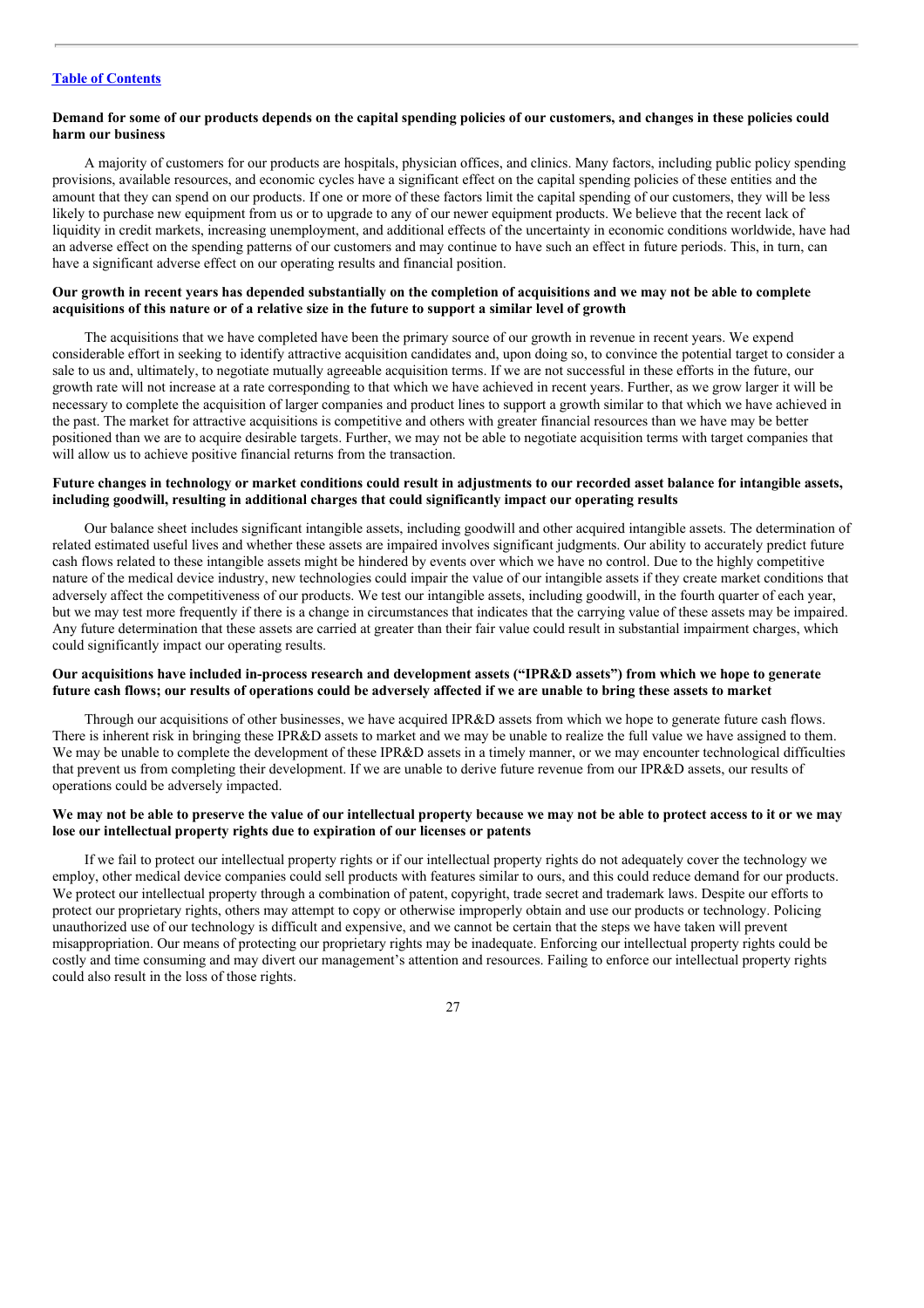## If health care providers are not adequately reimbursed for procedures conducted with our devices or supplies, or if reimbursement **policies change adversely, we may not be successful marketing and selling our products or technologies**

Clinicians, hospitals, and government agencies are unlikely to purchase our products if clinicians are not adequately reimbursed for the procedures conducted with our devices or supplies. Unless a sufficient amount of conclusive, peer-reviewed clinical data about our products has been published, third-party payors, including insurance companies and government agencies, may refuse to provide reimbursement. Furthermore, even if reimbursement is provided, it may not be adequate to fully compensate the clinicians or hospitals. Some third-party payors may impose restrictions on the procedures for which they will provide reimbursement. If health care providers cannot obtain sufficient reimbursement from third-party payors for our products or the screenings conducted with our products, we may not achieve significant market acceptance of our products. Acceptance of our products in international markets will depend upon the availability of adequate reimbursement or funding within prevailing health care payment systems. Reimbursement, funding, and health care payment systems vary significantly by country. We may not obtain approvals for reimbursement in a timely manner or at all.

Adverse changes in reimbursement policies in general could harm our business. We are unable to predict changes in the reimbursement methods used by third-party health care payors, particularly those in countries and regions outside the U.S. For example, some payors are moving toward a managed care system in which providers contract to provide comprehensive health care for a fixed cost per person. In a managed care system the cost of our products may not be incorporated into the overall payment for patient care or there may not be adequate reimbursement for our products separate from reimbursement for other procedures.

## If we fail in our efforts to educate clinicians, government agency personnel, and third-party payors on the effectiveness of our **products, we may not achieve future sales growth**

It is critical to the success of our sales efforts that we educate a sufficient number of clinicians, hospital administrators, and government agencies about our products and the costs and benefits of their use. The commercial success of our products depends upon clinician, government agency and other third-party payor confidence in the economic and clinical benefits of our products as well as their comfort with the efficacy, reliability, sensitivity and specificity of our products. We believe that clinicians will not use our products unless they determine, based on published peer-reviewed journal articles and experience, that our products provide an accurate and cost-effective alternative to other means of testing or treatment. Our customers may choose to use competitive products, which may be less expensive or may provide faster results than our devices. Clinicians are traditionally slow to adopt new products, testing practices and clinical treatments, partly because of perceived liability risks and the uncertainty of third-party reimbursement. If clinicians, government agencies and hospital administrators do not adopt our products, we may not maintain profitability. Factors that may adversely affect the medical community's acceptance of our products include:

- Publication of clinical study results that demonstrate a lack of efficacy or cost-effectiveness of our products;
- Changing governmental and physician group guidelines;
- Actual or perceived performance, quality, price, and total cost of ownership deficiencies of our products relative to other competitive products;
- Our ability to maintain and enhance our existing relationships and to form new relationships with leading physicians, physician organizations, hospitals, state laboratory personnel, and third-party payors;
- Changes in state and third-party payor reimbursement policies for our products; and
- Repeal of laws requiring universal newborn hearing screening and metabolic screening.

#### Increased sales through group purchasing organizations and sales to high volume purchasers may reduce our average selling **prices, which would reduce our revenue and gross profits**

We have entered, and expect in the future to enter into agreements with customers who purchase high volumes of our products. Our agreements with these customers may contain discounts from our normal selling prices and other special pricing considerations, which could cause our revenue and profits to decline. In addition, we have entered into agreements to sell our products to members of GPOs, which negotiate volume purchase prices for medical devices and supplies for member hospitals, group practices and other clinics. While we make sales directly to GPO members, the GPO members receive volume discounts from our normal selling price and may receive other special pricing considerations from us. Sales to members of all GPOs accounted for approximately 31%, 35%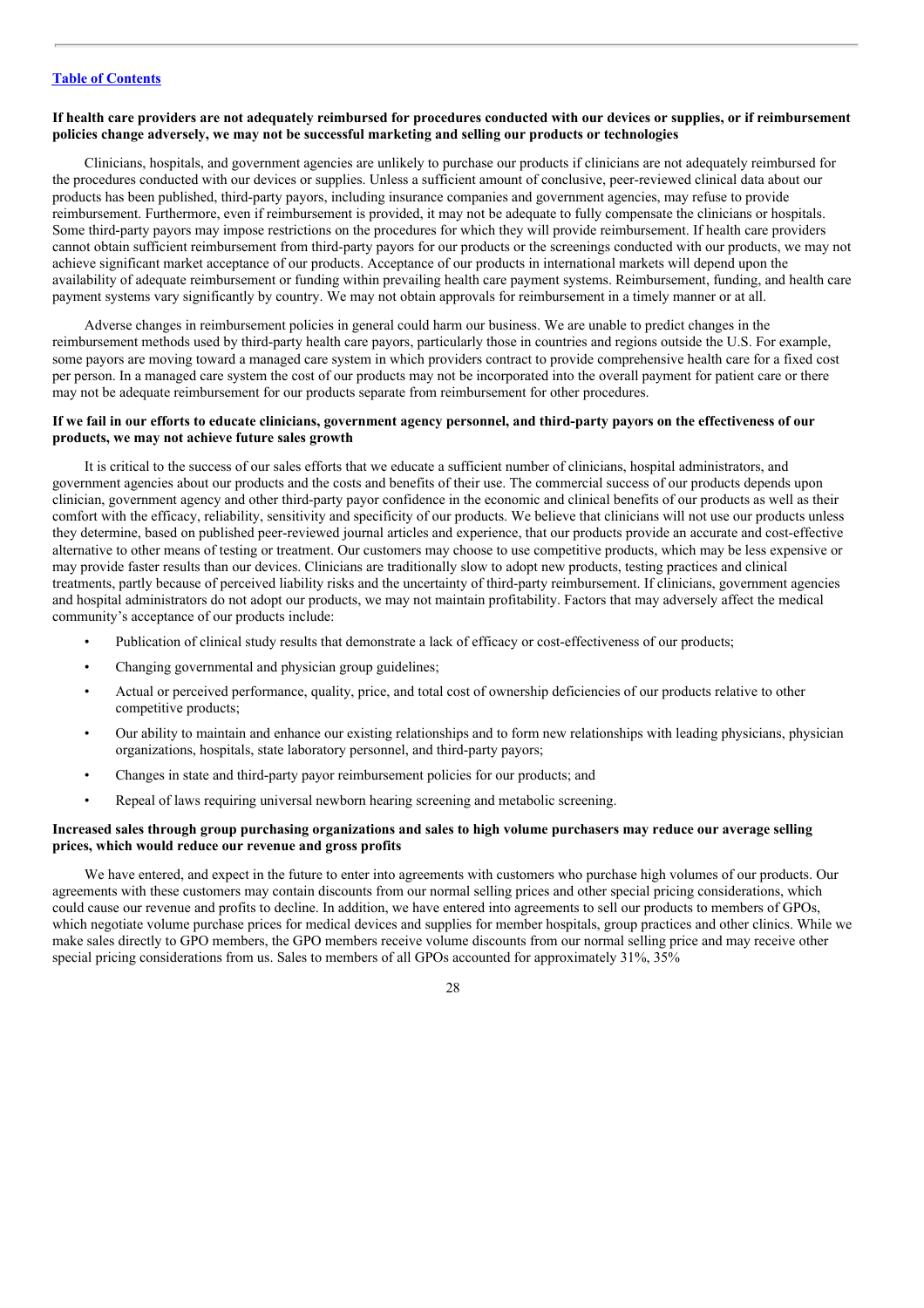and 31% of our total revenue during 2008, 2007 and 2006, respectively, and sales to members of one GPO, Novation LLC, accounted for approximately 10%, 9% and 12% of our total revenue in 2008, 2007 and 2006, respectively. Other of our existing customers may be members of GPOs with which we do not have agreements. Our sales efforts through GPOs may conflict with our direct sales efforts to our existing customers. If we enter into agreements with new GPOs and some of our existing customers begin purchasing our products through those GPOs, our revenue and profits could decline.

#### Our markets are very competitive and in the United States we sell certain of our products in a mature market

We face competition from other companies in all of our product lines. Our competitors range from small, privately-held companies to multinational corporations and their product offerings vary in scope and breadth. We do not believe that any single competitor is dominant in any of our product lines.

The markets for certain of our products in the U.S., including the newborn hearing screening and EEG monitoring markets, are mature and we are unlikely to see significant growth for such products in the U.S. In the U.S. we derive a significant portion of our revenue from the sale of disposable supplies that are used with our hearing screening devices. Because these disposable supply products can generate high margins, we expect that our products, particularly our hearing screening disposable supply products, could face increasing competition, including competitors offering lower prices, which could have an adverse affect on our revenue and margins.

We believe that our primary competitive strengths relate to the functionality and reliability of our products, our recognized brands, and our developed sales channels. Our competitors may have certain competitive advantages, which include the ability to devote greater resources to the development, promotion, and sale of their products. Consequently, we may need to increase our efforts, and related expenses for research and development, marketing, and selling to maintain or improve our position.

We expect recurring sales to our existing customers to generate a majority of our revenue in the future, and if our existing customers do not continue to purchase products from us, our revenue may decline.

## Our operating results may decline if we do not succeed in developing, acquiring and marketing additional products or improving **our existing products**

We intend to develop additional products and technologies, including enhancements of existing products, for the screening, detection, treatment, monitoring and tracking of common medical ailments. Developing new products, and improving our existing products, to meet the needs of current and future customers requires significant investments in research and development. If we fail to successfully sell new products, update our existing products, or timely react to changes in technology, our operating results may decline as our existing products reach the end of their commercial life cycles.

## Our plan to expand our international operations will result in increased costs and is subject to numerous risks; if our efforts are **not successful, this could harm our business**

We have expanded our international operations through acquisitions and plan to expand our international sales and marketing efforts to increase sales of our products in foreign countries. We may not realize corresponding growth in revenue from growth in international unit sales, due to the lower average selling prices we receive on sales outside of the U.S. Even if we are able to successfully expand our international selling efforts, we cannot be certain that we will be able to create or increase demand for our products outside of the U.S. Our international operations are subject to other risks, which include:

- Impact of adverse conditions including possible recessions in economies outside the U.S.;
- Political and economic instability, including instability related to war and terrorist attacks in the U.S. and abroad;
- Contractual provisions governed by foreign law, such as local law rights to sales commissions by terminated distributors;
- Decreased health care spending by foreign governments that would reduce international demand for our products;
- Continued strengthening of the U.S. dollar relative to foreign currencies that could make our products less competitive because most of our international sales are denominated in U.S. dollars;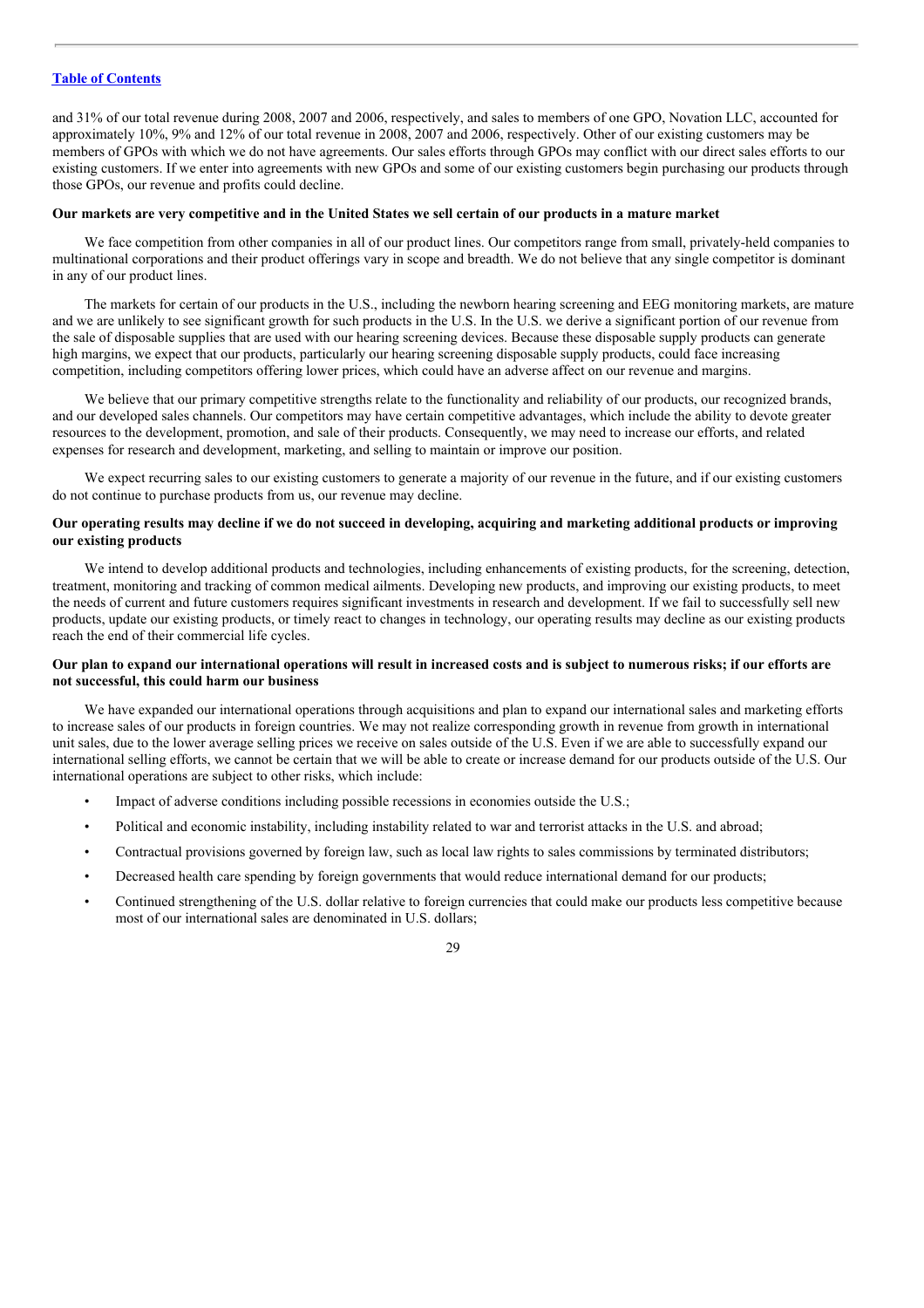- Greater difficulty in accounts receivable collection and longer collection periods;
- Difficulties of staffing and managing foreign operations;
- Reduced protection for intellectual property rights in some countries and potentially conflicting intellectual property rights of third parties under the laws of various foreign jurisdictions;
- Difficulty in obtaining and maintaining foreign regulatory approval; and
- Attitudes by clinicians, and cost reimbursement policies, towards use of disposable supplies that are potentially unfavorable to our business.

In particular, our international sales could be adversely affected by a strengthening of the U.S. dollar relative to other foreign currencies, which makes our products more costly to international customers to whom sales are denominated in U.S. dollars.

#### **Our operating results may suffer because of our exposure to foreign currency exchange rate fluctuations**

While substantially all of the sales contracts of Natus Medical Incorporated and our North American subsidiaries provide for payment in U.S. dollars, substantially all of the revenue and expenses of our subsidiaries outside of North America are denominated in the local currency. To date we have executed only limited foreign currency contracts to hedge these currency risks. Our future revenue and expenses may be subject to volatility due to exchange rate fluctuations that could result in foreign exchange gains and losses associated with foreign currency transactions and the translation of assets and liabilities denominated in foreign currencies.

Substantially all our sales from our U.S. operations to our international distributors also provide for payment in U.S. dollars. A strengthening of the U.S. dollar relative to other foreign currencies could increase the effective cost of our products to our international distributors as their functional currency is typically not the U.S. dollar. This could have a potential adverse effect on our ability to increase or maintain average selling prices of our products to our foreign-based customers.

## If guidelines mandating universal newborn hearing screening do not continue to develop in foreign countries and governments do not mandate testing of all newborns as we anticipate, or if those guidelines have a long phase-in period, our revenue may be **adversely impacted**

We estimate that approximately 95% of the children born in the U.S. are currently being tested for hearing impairment prior to discharge from the hospital. To date, there has been only limited adoption of newborn hearing screening prior to hospital discharge by foreign governments, and when newborn hearing screening programs are enacted by foreign governments there can be a phase-in period spanning several years. The widespread adoption of guidelines depends, in part, on our ability to educate foreign government agencies, neonatologists, pediatricians, third-party payors, and hospital administrators about the benefits of universal newborn hearing screening as well as the use of our products to perform the screening and monitoring. Our revenue from our newborn hearing screening product lines may not grow if foreign governments do not require universal newborn hearing screening prior to hospital discharge, if physicians or hospitals are slow to comply with those guidelines, or if governments provide for a lengthy phase-in period for compliance.

#### Because we rely on distributors or sub-distributors to sell our products in most of our markets outside of the U.S., our revenue could decline if our existing distributors reduce the volume of purchases from us, or if our relationship with any of these **distributors is terminated**

We currently rely on our distributors or sub-distributors for a majority of our sales outside the U.S. Some distributors also assist us with regulatory approvals and education of clinicians and government agencies. We intend to continue our efforts to increase our sales in Europe, Japan, and other developed countries. If we fail to sell our products through our international distributors, we would experience a decline in revenues unless we begin to sell our products directly in those markets. We cannot be certain that we will be able to attract new international distributors to market our products effectively or provide timely and cost-effective customer support and service. Even if we are successful in selling our products through new distributors, the rate of growth of our revenue could be harmed if our existing distributors do not continue to sell a large dollar volume of our products. None of our existing distributors are obligated to continue selling our products.

We may be subject to foreign laws governing our relationships with our international distributors. These laws may require us to make payments to our distributors if we terminate our relationship for any reason, including for cause. Some countries require termination payments under local law or legislation that may supersede our contractual relationship with the distributor. Any required payments would adversely affect our operating results.

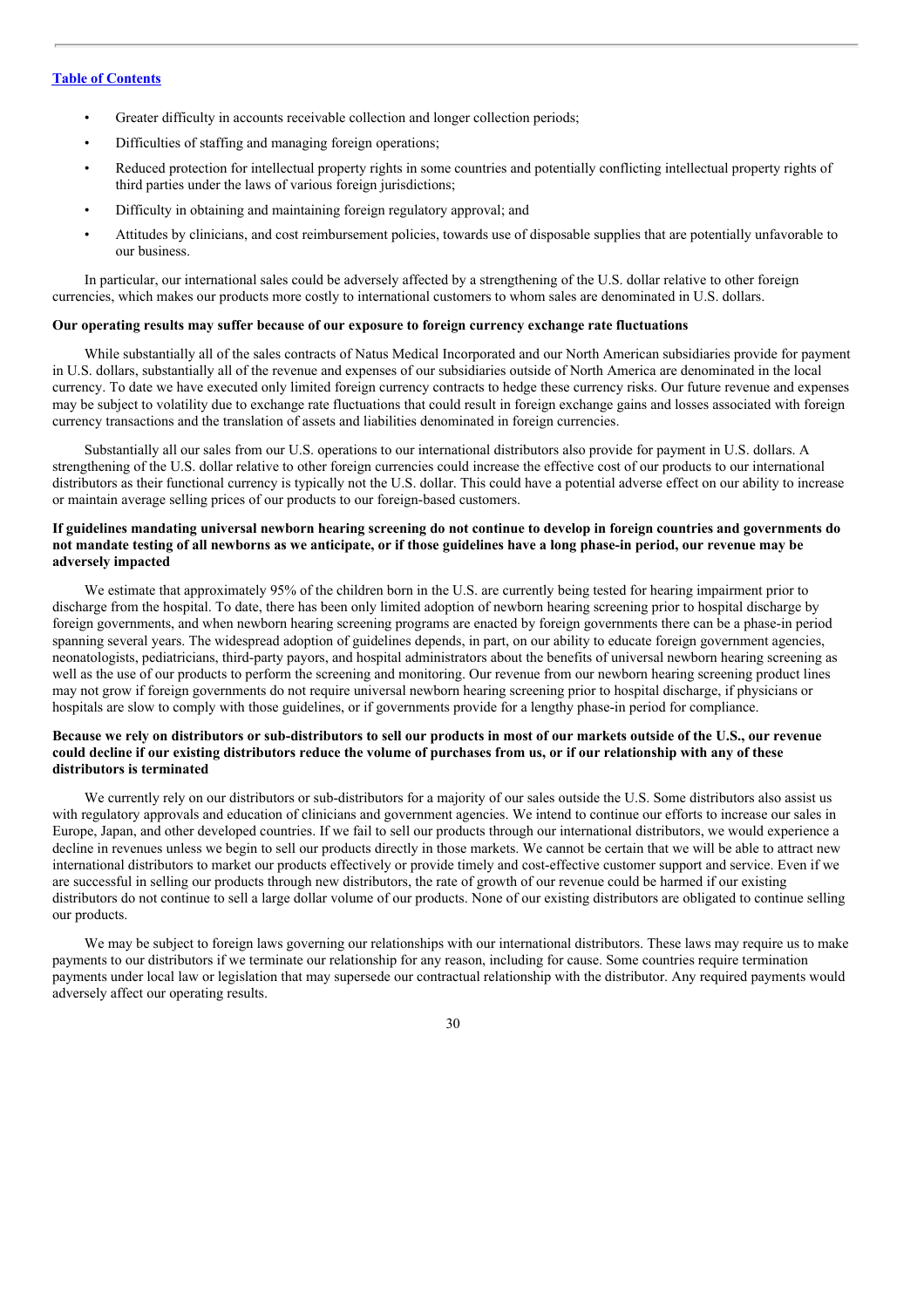## If we lose our relationship with any supplier of key product components or our relationship with a supplier deteriorates or key components are not available in sufficient quantities, our manufacturing could be delayed and our business could suffer

We contract with third parties for the supply of some of the components used in our products and the production of our disposable products. Some of our suppliers are not obligated to continue to supply us. We have relatively few sources of supply for some of the components used in our products and in some cases we rely entirely on sole-source suppliers. In addition, the lead-time involved in the manufacturing of some of these components can be lengthy and unpredictable. If our suppliers become unwilling or unable to supply us with components meeting our requirements, it might be difficult to establish additional or replacement suppliers in a timely manner, or at all. This would cause our product sales to be disrupted and our revenue and operating results to suffer.

Replacement or alternative sources might not be readily obtainable due to regulatory requirements and other factors applicable to our manufacturing operations. Incorporation of components from a new supplier into our products may require a new or supplemental filing with applicable regulatory authorities and clearance or approval of the filing before we could resume product sales. This process may take a substantial period of time, and we may not be able to obtain the necessary regulatory clearance or approval. This could create supply disruptions that would harm our product sales and operating results.

#### We depend upon key employees in a competitive market for skilled personnel, and, without additional employees, we cannot grow **or maintain profitability**

Our products and technologies are complex, and we depend substantially on the continued service of our senior management team. The loss of any of our key employees could adversely affect our business and slow our product development process. Our future success also will depend, in part, on the continued service of our key management personnel, software engineers, and other research and development employees and our ability to identify, hire, and retain additional personnel, including customer service, marketing, and sales staff. Hiring research and development, engineering, sales, marketing and customer service personnel in our industry is very competitive due to the limited number of people available with the necessary technical skills and understanding of our product technologies. We may be unable to attract and retain personnel necessary for the development of our business.

## Our ability to market and sell products depends upon receipt of domestic and foreign regulatory approval of our products and manufacturing operations. Our failure to obtain or maintain regulatory approvals and compliance could negatively affect our **business**

Our products and manufacturing operations are subject to extensive regulation in the United States by the FDA and by similar regulatory agencies in many other countries in which we do business. Our products are classified as medical devices. Medical devices are subject to extensive regulation by the FDA pursuant to regulations that are wide ranging and govern, among other things: design and development; manufacturing and testing; labeling; storage and record keeping; advertising, promotion, marketing, sales distribution and export; and surveillance and reporting of deaths or serious injuries.

Unless an exemption applies, each medical device that we propose to market in the U.S. must first receive one of the following types of FDA premarket review authorizations:

- Clearance via Section 510(k) of the Food, Drug, and Cosmetics Act of 1938, as amended; or
- Premarket approval via Section 515 of the Food, Drug, and Cosmetics Act if the FDA has determined that the medical device in question poses a greater risk of injury.

The FDA will clear marketing of a medical device through the  $510(k)$  process if it is demonstrated that the new product is substantially equivalent to other 510(k)-cleared products. The premarket approval application process is much more costly, lengthy and uncertain than the 510(k) process, and must be supported by extensive data from preclinical studies and human clinical trials. The FDA may not grant either 510(k) clearance or premarket approval for any product we propose to market. Further, any modification to a 510(k) cleared device that could significantly affect its safety or effectiveness, or that would constitute a major change in its intended use, design or manufacture, requires a new 510(k) clearance or, possibly, approval of a premarket approval application. The FDA requires every manufacturer to make this determination in the first instance, but the FDA may review any manufacturer's decision. If the FDA requires us to seek 510(k) clearance or premarket approval for modification of a previously cleared product for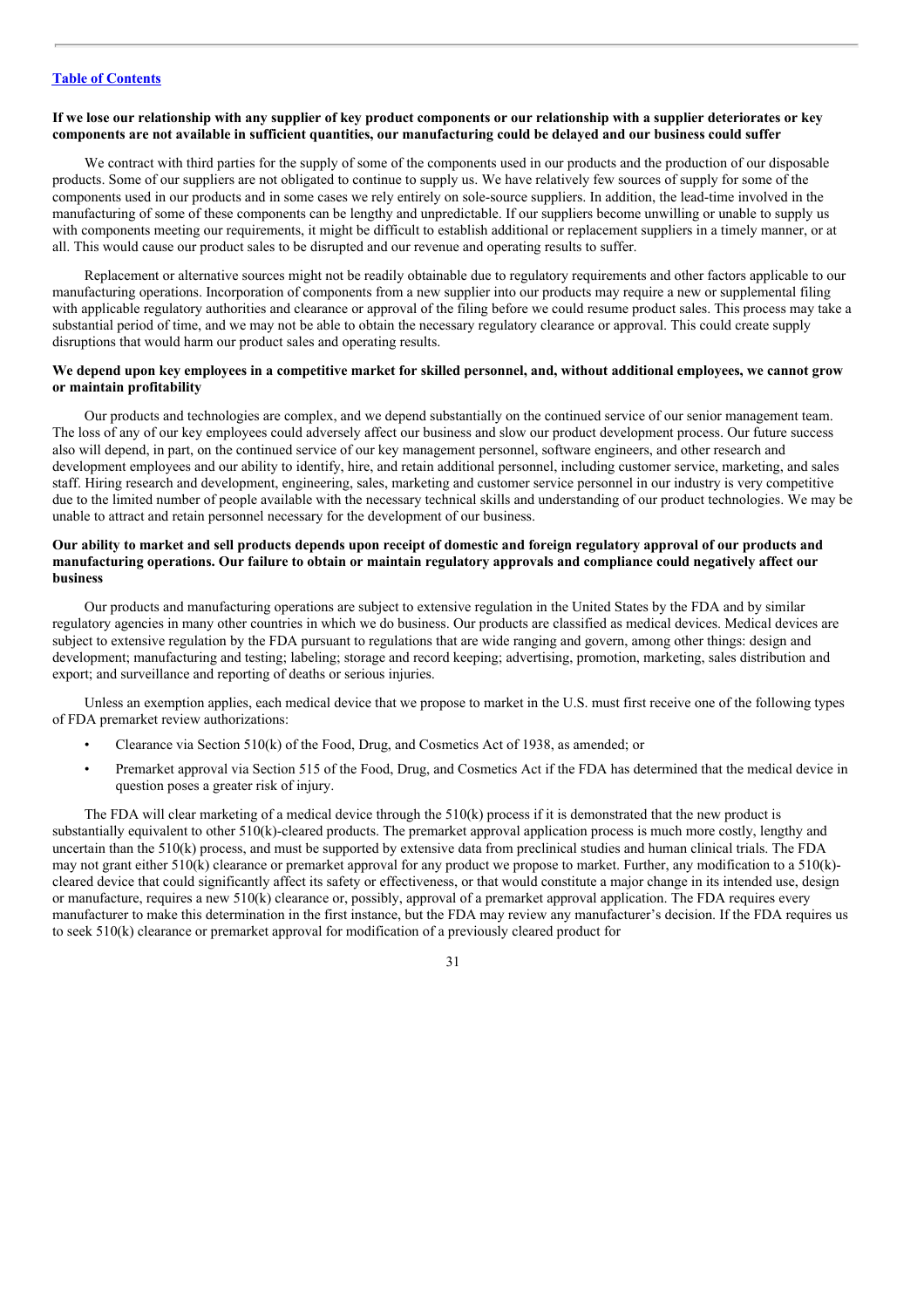which we have concluded that new clearances or approvals are unnecessary, we may be required to cease marketing or to recall the modified product until we obtain clearance or approval, and we may be subject to significant regulatory fines or penalties. Further, our products could be subject to recall if the FDA determines, for any reason, that our products are not safe or effective.

Delays in receipt or failure to receive clearances or approvals, the loss of previously received clearances or approvals, or the failure to comply with existing or future regulatory requirements could adversely impact our operating results. If the FDA finds that we have failed to comply with these requirements, the Agency can institute a wide variety of enforcement actions, ranging from a public warning letter to more severe sanctions such as:

- Fines, injunctions and civil penalties;
- Recall or seizure of our products;
- Issuance of public notices or warnings;
- Imposition of operating restrictions, partial suspension, or total shutdown of production;
- Refusal of our requests for Section 510(k) clearance or premarket approval of new products;
- Withdrawal of Section 510(k) clearance or premarket approvals already granted; or
- Criminal prosecution.

Domestic regulation of our products and manufacturing operations, other than that which is administered by the FDA, includes the Environmental Protection Act, the Occupational Safety and Health Act, and state and local counterparts to these Acts.

#### Our business would be harmed if the FDA determines that we have failed to comply with applicable regulations governing the **manufacture of our products and/or we do not pass an inspection**

We and our suppliers are required to demonstrate and maintain compliance with the FDA's Quality System Regulation. The Quality System Regulation sets forth the FDA's requirements for good manufacturing practices of medical devices and includes requirements for, among other things, the design, testing, production processes, controls, quality assurance, labeling, packaging, storage and shipping of such products. In addition, we and our suppliers must engage in extensive recordkeeping and reporting and must make available our manufacturing facility and records for periodic unscheduled inspections by federal, state and foreign agencies, including the FDA. We cannot assure you that we and our suppliers are or will continue to be in full compliance with the Quality System Regulation, and that we will not encounter any manufacturing difficulties.

Failure of our third party suppliers and manufacturers or us to comply with applicable regulations could result in sanctions being imposed on us, including, among other things, fines, injunctions, civil penalties, failure of regulatory authorities to grant marketing approval of our products, delays, suspension or withdrawal of approvals, seizures or recalls of products and manufacturing restrictions, any of which could harm our business.

### **Our Olympic Cool-Cap product is subject to greater products liability exposure and FDA regulation**

The FDA classifies medical devices into one of three classes, depending on the degree of risk associated with each medical device and the extent of controls that are needed to ensure safety and effectiveness. Devices deemed to pose lower risk are placed in either class I or class II. Devices deemed by the FDA to pose the greatest risk, such as life-sustaining, life supporting or implantable devices, or a device deemed to not be substantially equivalent to a previously cleared 510(k) device are placed in class III, and generally require premarket approval from the FDA before they may be marketed.

In December 2006 we received premarket approval from the FDA to market the Olympic Cool-Cap, a product designed to lower the cerebral temperature of newborns born with a particular medical condition. This product is a class III minimally invasive medical device, and as such we may be subject to an increased product liability risk relative to our other class I and class II non-invasive products. In addition, this type of product is subject to greater FDA oversight than our other products and there is greater risk that sales of the product could be interrupted due to the premarket approval processes of the FDA and other regulatory bodies.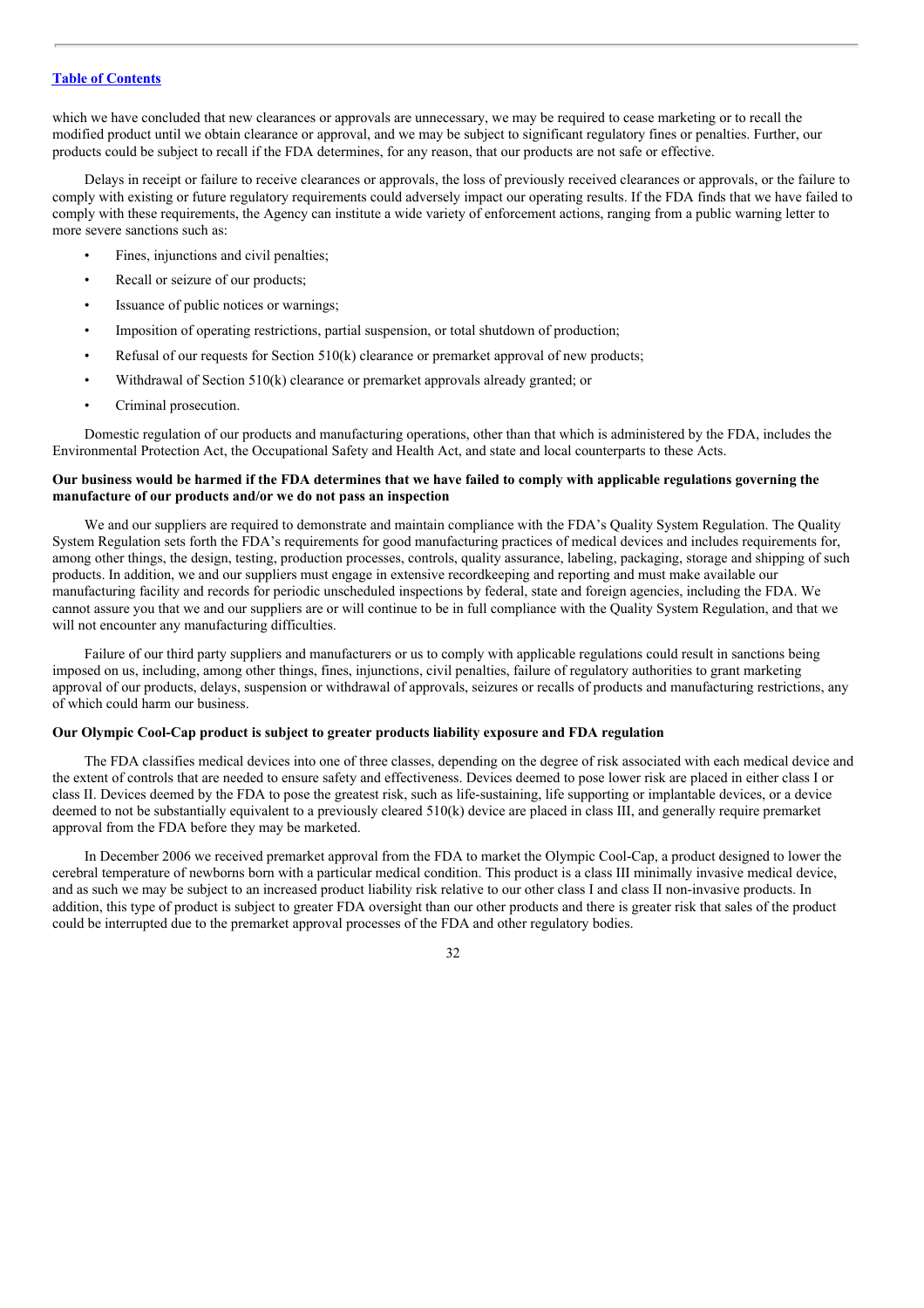# Our business may suffer if we are required to revise our labeling or promotional materials, or if the FDA takes an enforcement **action against us for off-label uses**

We are prohibited by the FDA from promoting or advertising our medical device products for uses not within the scope of our clearances or approvals, or from making unsupported promotional claims about the benefits of our products. If the FDA determines that our claims are outside the scope of our clearances, or are unsupported, it could require us to revise our promotional claims or take enforcement action against us. If we were subject to such an action by the FDA, our sales could be delayed, our revenue could decline, and our reputation among clinicians could be harmed. Likewise, if we acquire new products, either through the purchase of products, technology assets, or businesses, that are subsequently deemed to have inadequate supporting data, we may be required to (i) obtain adequate data, which could be costly and impede our ability to market these products, or (ii) modify the labeling on these products, which could impair their marketability, as described above.

#### If we fail to comply with healthcare regulations, we could face substantial penalties and our business, operations and financial **condition could be adversely affected.**

We do not provide healthcare services, control the referral of patients for healthcare services, nor bill Medicare, Medicaid or other third-party payors; however, due to the breadth of many healthcare laws and regulations, we could be subject to healthcare fraud regulation and enforcement by both the federal government and the states in which we conduct our business. The laws that may affect our ability to operate include: (i) the federal healthcare programs Anti-Kickback Law, which prohibits, among other things, persons from knowingly and willfully soliciting, receiving, offering or paying remuneration, directly or indirectly, in exchange for or to induce either the referral of an individual for, or the purchase, order or recommendation of, any good or service for which payment may be made under federal healthcare programs such as Medicare or Medicaid, (ii) federal false claims laws which prohibit, among other things, individuals or entities from knowingly presenting, or causing to be presented, claims for payment from Medicare, Medicaid, or other third-party payors that are false or fraudulent, and which may apply to entities like us which provide coding and billing advice to customers, and/or (iii) state law equivalents of each of the above federal laws, such as anti-kickback and false claims laws which may apply to items or services reimbursed by any third-party payor, including commercial insurers, many of which differ from their federal counterparts in significant ways, thus complicating compliance efforts.

If our operations are found to be in violation of any of the laws described above or any other governmental regulations that apply to us, we may be subject to penalties, including civil and criminal penalties, damages, fines and the curtailment or restructuring of our operations. Any penalties, damages, fines, curtailment or restructuring of our operations could adversely affect our ability to operate our business and our financial results. The risk of our being found in violation of these laws is increased by the fact that their provisions are open to a variety of interpretations. Any action against us for violation of these laws, even if we successfully defend against it, could cause us to incur significant legal expenses and divert our management's attention from the operation of our business.

#### **Our operating results would suffer if we were subject to a protracted infringement claim**

The medical technology industry is characterized by a substantial amount of litigation and related administrative proceedings regarding patents and intellectual property rights. We expect that medical screening and diagnostic products may become increasingly subject to third-party infringement claims as the number of competitors in our industry segment grows and the functionality of products in different industry segments overlap. Third parties such as individuals, educational institutions or other medical device companies may claim that we infringe their intellectual property rights. Any claims, with or without merit, could have any of the following negative consequences:

- Result in costly litigation and damage awards;
- Divert our management's attention and resources;
- Cause product shipment delays or suspensions; or
- Require us to seek to enter into royalty or licensing agreements.

A successful claim of infringement against us could result in a substantial damage award and materially harm our financial condition. Our failure or inability to license the infringed or similar technology, or design and build non-infringing products, could prevent us from selling our products and adversely affect our business and financial results.

# We license intellectual property rights from third parties and would be adversely affected if our licensors do not appropriately defend their proprietary rights or if we breach any of the agreements under which we license commercialization rights to products **or technology from others**

We license rights from third parties for products and technology that are important to our business. If our licensors are unsuccessful in asserting and defending their proprietary rights, including patent rights and trade secrets, we may lose the competitive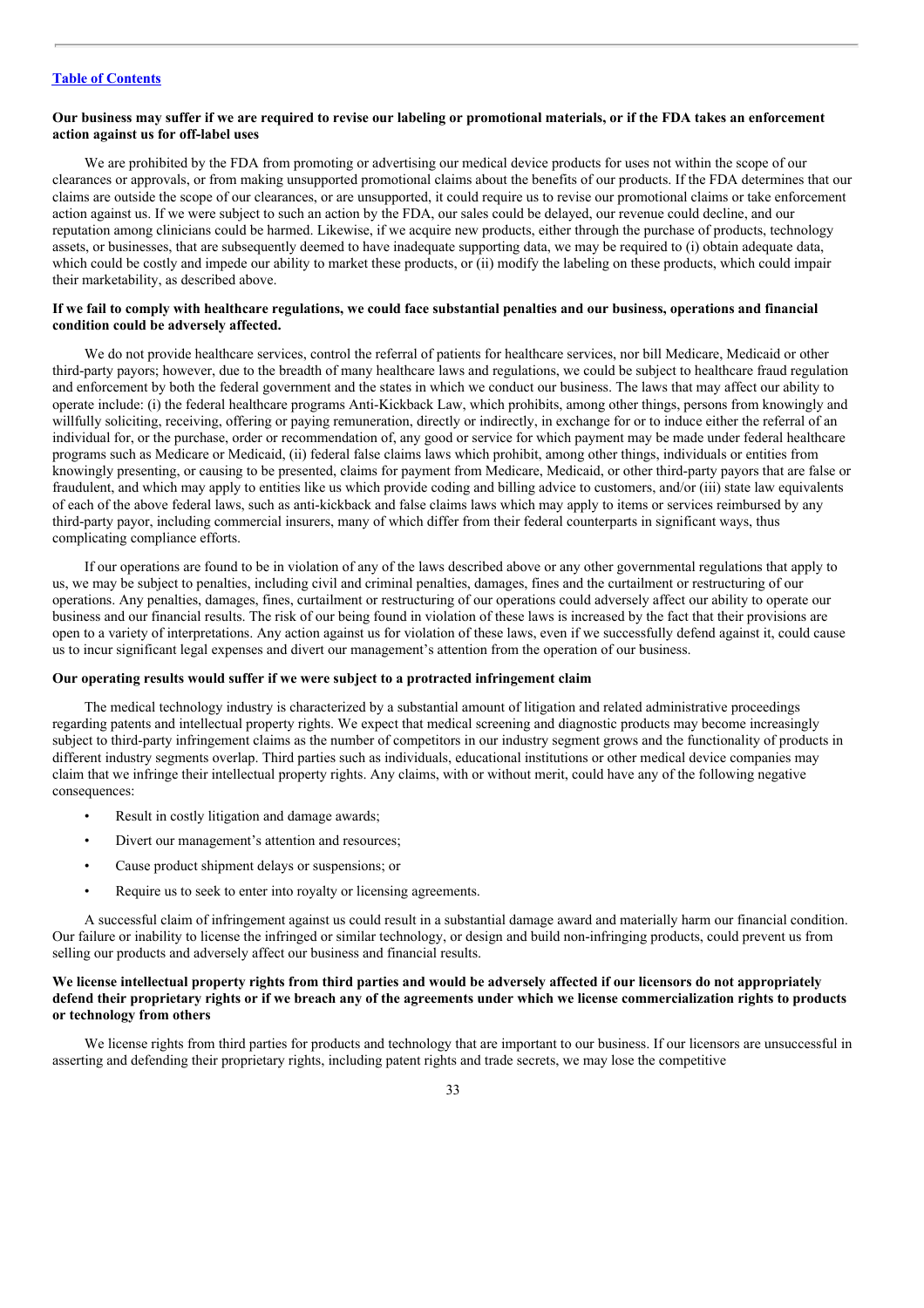advantages we have through selling products that we license from third parties. Additionally, if it is found that our licensors infringe on the proprietary rights of others, we may be prohibited from marketing our existing products that incorporate those proprietary rights. Under our licenses, we are subject to commercialization and development, sublicensing, royalty, insurance and other obligations. If we fail to comply with any of these requirements, or otherwise breach a license agreement, the licensor may have the right to terminate the license in whole or to terminate the exclusive nature of the license.

# Product liability suits against us could result in expensive and time consuming litigation, payment of substantial damages, and an **increase in our insurance rates**

The sale and use of our products could lead to the filing of a product liability claim by someone claiming to have been injured using one of our products or claiming that one of our products failed to perform properly. A product liability claim could result in substantial damages and be costly and time consuming to defend, either of which could materially harm our business reputation or financial condition. Our product liability insurance may not protect our assets from the financial impact of defending a product liability claim. Any product liability claim brought against us, with or without merit, could increase our product liability insurance rates or prevent us from securing any coverage in the future.

# **We have experienced seasonality in the sale of our products**

We experience seasonality in our revenue. For example, our sales typically decline from our fourth fiscal quarter to our first fiscal quarter, due to patterns in the capital budgeting and purchasing cycles of our current and prospective customers, many of which are government agencies. We may also experience declining sales in the third fiscal quarter due to summer holiday and vacation schedules. We anticipate that we will continue to experience these seasonal fluctuations, which may lead to fluctuations in our quarterly operating results. We believe that you should not rely on our results of operations for interim periods as an indication of our expected results in any future period.

#### We have initiated changes to our information systems that could disrupt our business and our financial results.

We plan to continuously improve our enterprise resource planning, customer relationship management, and document lifecycle management systems to support the form, functionality, and scale of our business. These types of transitions frequently prove disruptive to the underlying business of an enterprise and may cause us to incur higher costs than we anticipate. Failure to manage a smooth transition to the new systems and the ongoing operations and support of the new systems could materially harm our business operations.

For example, we are currently in the process of implementing the rollout of an enterprise resource planning application ("ERP") in our North American operating divisions. Until we have completed the ERP implementation, we will be dependent on multiple platforms. We may experience difficulties in implementing the ERP and we may fail to gain the efficiencies the implementation is designed to produce. The implementation could also be disruptive to our operations, including the ability to timely ship and track product orders to customers, project inventory requirements, manage our supply chain and otherwise adequately service our customers**.**

# **ITEM 6. Exhibits**

(a) Exhibits

|         |                                                                                        |        | <b>Incorporated By Reference</b> |           |                  |
|---------|----------------------------------------------------------------------------------------|--------|----------------------------------|-----------|------------------|
| Exhibit |                                                                                        |        | Exhibit                          |           |                  |
| No.     | Exhibit                                                                                | Filing | No.                              | File No.  | <b>File Date</b> |
|         | Agreement and Plan of Merger dated September 14, 2009 by and between Natus Medical 8-K |        | 2.1                              | 000-33001 | 09/16/2009       |
|         | Incorporated, Squaw Acquisition Corporation, and Alpine Biomed Holdings Corp.          |        |                                  |           |                  |

- 10.1 Fifth Amendment to Amended and Restated Credit Agreement between Natus Medical Incorporated and Wells Fargo Bank National Association
- 31.1 Certification of Principal Executive Officer pursuant to Section 302 of the Sarbanes-Oxley Act of 2002
- 31.2 Certification of Principal Financial Officer pursuant to Section 302 of the Sarbanes-Oxley Act of 2002
- 32.1 Certification of Principal Executive Officer and Principal Financial Officer pursuant to 18 U.S.C. Section 1350 as adopted pursuant to Section 906 of the Sarbanes-Oxley Act of 2002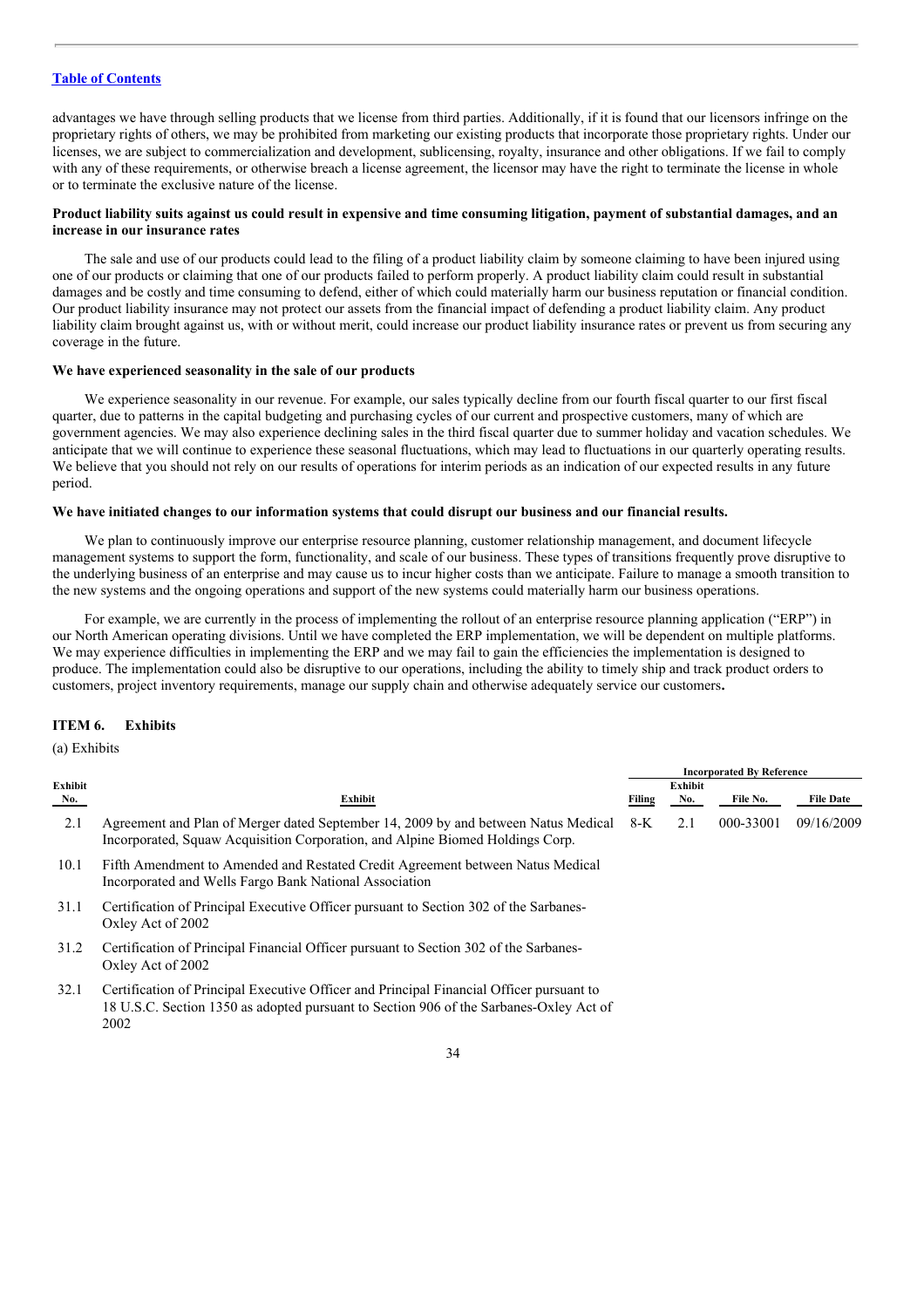# **SIGNATURES**

Pursuant to the requirements of the Securities Exchange Act of 1934, the registrant has duly caused this report to be signed on its behalf by the undersigned thereunto duly authorized.

Dated: November 9, 2009 By:

Dated: November 9, 2009 By:

NATUS MEDICAL INCORPORATED

/s/ JAMES B. HAWKINS

**James B. Hawkins President and Chief Executive Officer (Principal Executive Officer)**

/s/ STEVEN J. MURPHY

**Steven J. Murphy Vice President Finance and Chief Financial Officer (Principal Financial and Accounting Officer)**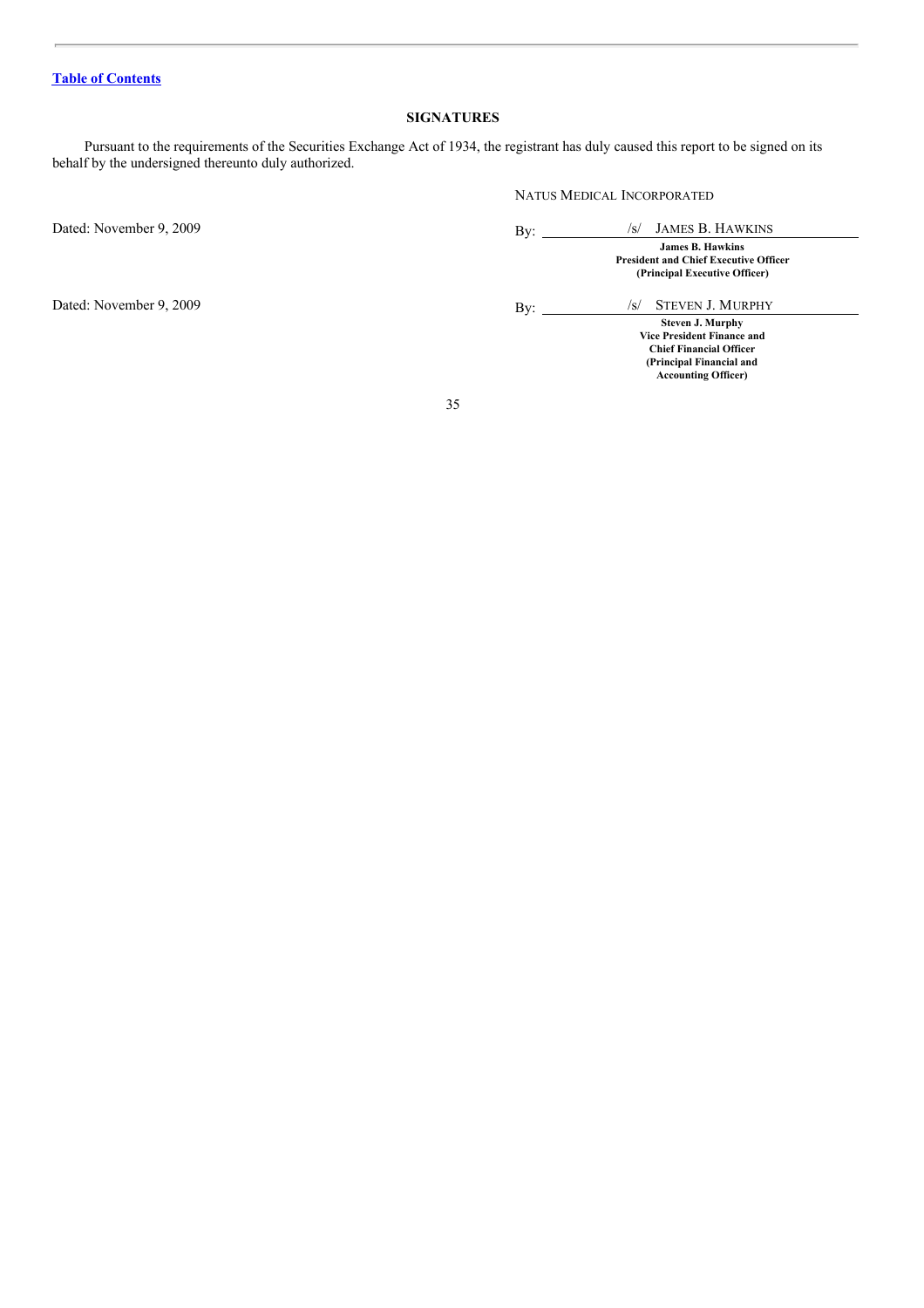# **NATUS MEDICAL INCORPORATED**

# **INDEX TO EXHIBITS**

|                |                                                                                                                                                                                            | <b>Incorporated By Reference</b> |                |           |                  |
|----------------|--------------------------------------------------------------------------------------------------------------------------------------------------------------------------------------------|----------------------------------|----------------|-----------|------------------|
| Exhibit<br>No. | Exhibit                                                                                                                                                                                    | Filing                           | Exhibit<br>No. | File No.  | <b>File Date</b> |
| 2.1            | Agreement and Plan of Merger dated September 14, 2009 by and between Natus Medical<br>Incorporated, Squaw Acquisition Corporation, and Alpine Biomed Holdings Corp.                        | $8-K$                            | 2.1            | 000-33001 | 09/16/2009       |
| 10.1           | Fifth Amendment to Amended and Restated Credit Agreement between Natus Medical<br>Incorporated and Wells Fargo Bank National Association                                                   |                                  |                |           |                  |
| 31.1           | Certification of Principal Executive Officer pursuant to Section 302 of the Sarbanes-<br>Oxley Act of 2002                                                                                 |                                  |                |           |                  |
| 31.2           | Certification of Principal Financial Officer pursuant to Section 302 of the Sarbanes-<br>Oxley Act of 2002                                                                                 |                                  |                |           |                  |
| 32.1           | Certification of Principal Executive Officer and Principal Financial Officer pursuant to<br>18 U.S.C. Section 1350 as adopted pursuant to Section 906 of the Sarbanes-Oxley Act of<br>2002 |                                  |                |           |                  |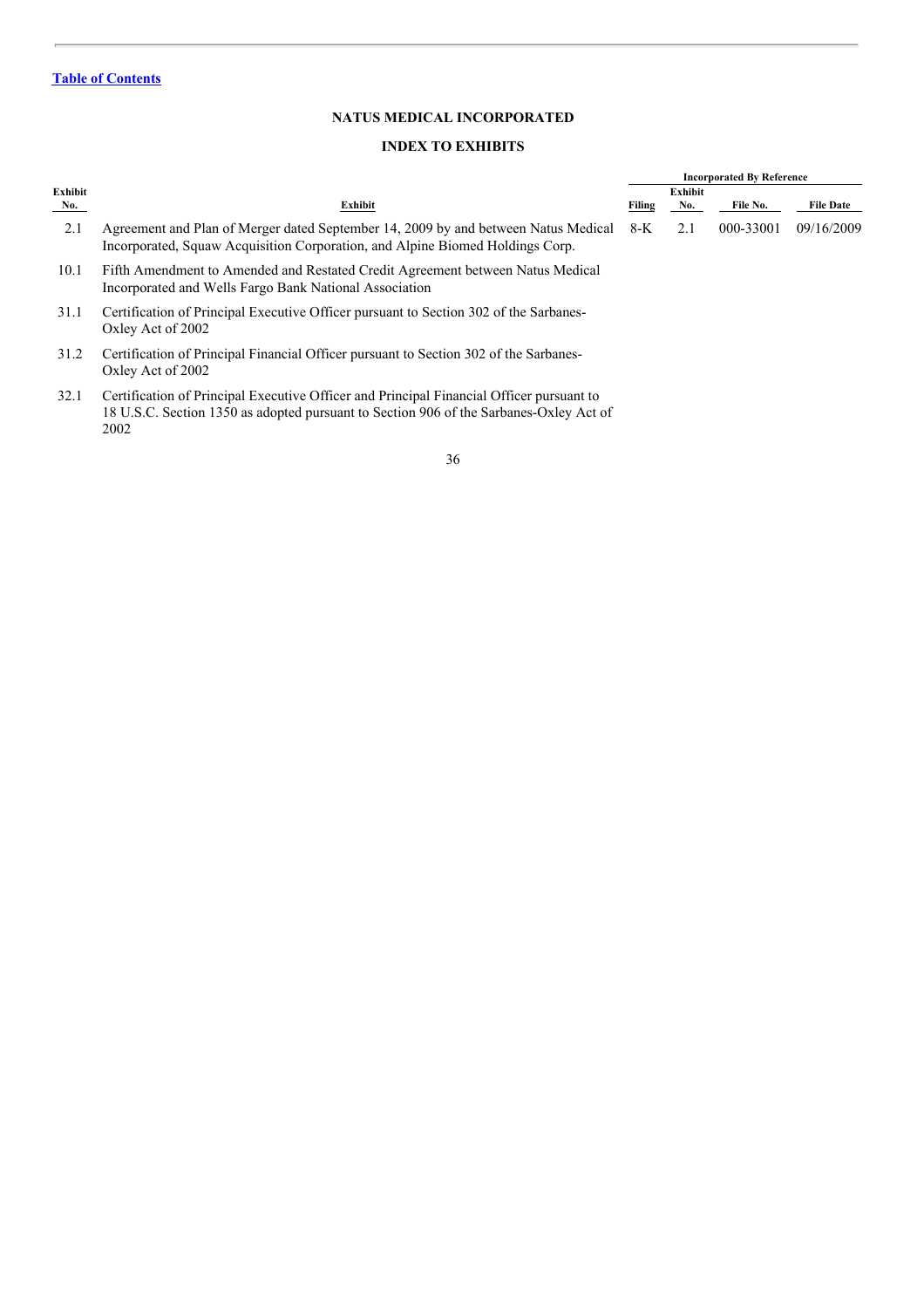## **FIFTH AMENDMENT TO AMENDED AND RESTATED CREDIT AGREEMENT**

THIS FIFTH AMENDMENT TO AMENDED AND RESTATED CREDIT AGREEMENT (this *"Amendment"*) is entered into as of September 14, 2009, between NATUS MEDICAL INCORPORATED, a Delaware corporation (*"Borrower"*), and WELLS FARGO BANK, NATIONAL ASSOCIATION (*"Bank"*).

#### **RECITALS**

WHEREAS Borrower is currently indebted to Bank pursuant to the terms and conditions of the Amended and Restated Credit Agreement, dated as of November 28, 2007 (as amended, amended and restated, modified or supplemented prior to the date hereof, the *"Credit Agreement"*), between Borrower and Bank; and

WHEREAS Bank and Borrower have agreed to certain changes in the terms and conditions set forth in the Credit Agreement and have agreed to amend the Credit Agreement to reflect such changes;

NOW, THEREFORE, for valuable consideration, the receipt and sufficiency of which are hereby acknowledged, Bank and Borrower hereby agree that the Credit Agreement shall be amended as follows; *provided* that nothing contained herein shall terminate any security interests, guaranties, subordinations or other documents in favor of Bank, all of which shall remain in full force and effect unless expressly amended hereby:

Section 1. *Definitions*. Each capitalized term used but not otherwise defined herein has the meaning assigned to it in the Credit Agreement.

Section 2. *Amendments to Credit Agreement*. Subject to Section 3 hereof, the Credit Agreement is hereby amended as follows:

(a) The definition of "Consolidated EBITDA" in Section 1.1 of the Credit Agreement is hereby amended and restated in its entirety to read as follows:

*"Consolidated EBITDA"* means, for any period, for Borrower and its Subsidiaries on a consolidated basis, an amount equal to Consolidated Net Income for such period *plus* (a) the following to the extent deducted in calculating such Consolidated Net Income: (i) Consolidated Interest Expense for such period, (ii) the provision for Federal, state, local and foreign income taxes payable by Borrower and its Subsidiaries for such period, (iii) depreciation and amortization expense, (iv) all non-cash expenses related to stock-based compensation deducted to arrive at Consolidated Net Income, (v) other non-recurring expenses of Borrower and its Subsidiaries reducing such Consolidated Net Income which do not represent a cash item in such period or any future period, (vi) cash based restructuring charges, as defined under GAAP, for Excel-Tech (*provided* that the aggregate amount added to Consolidated Net Income for all periods pursuant to this clause (vi)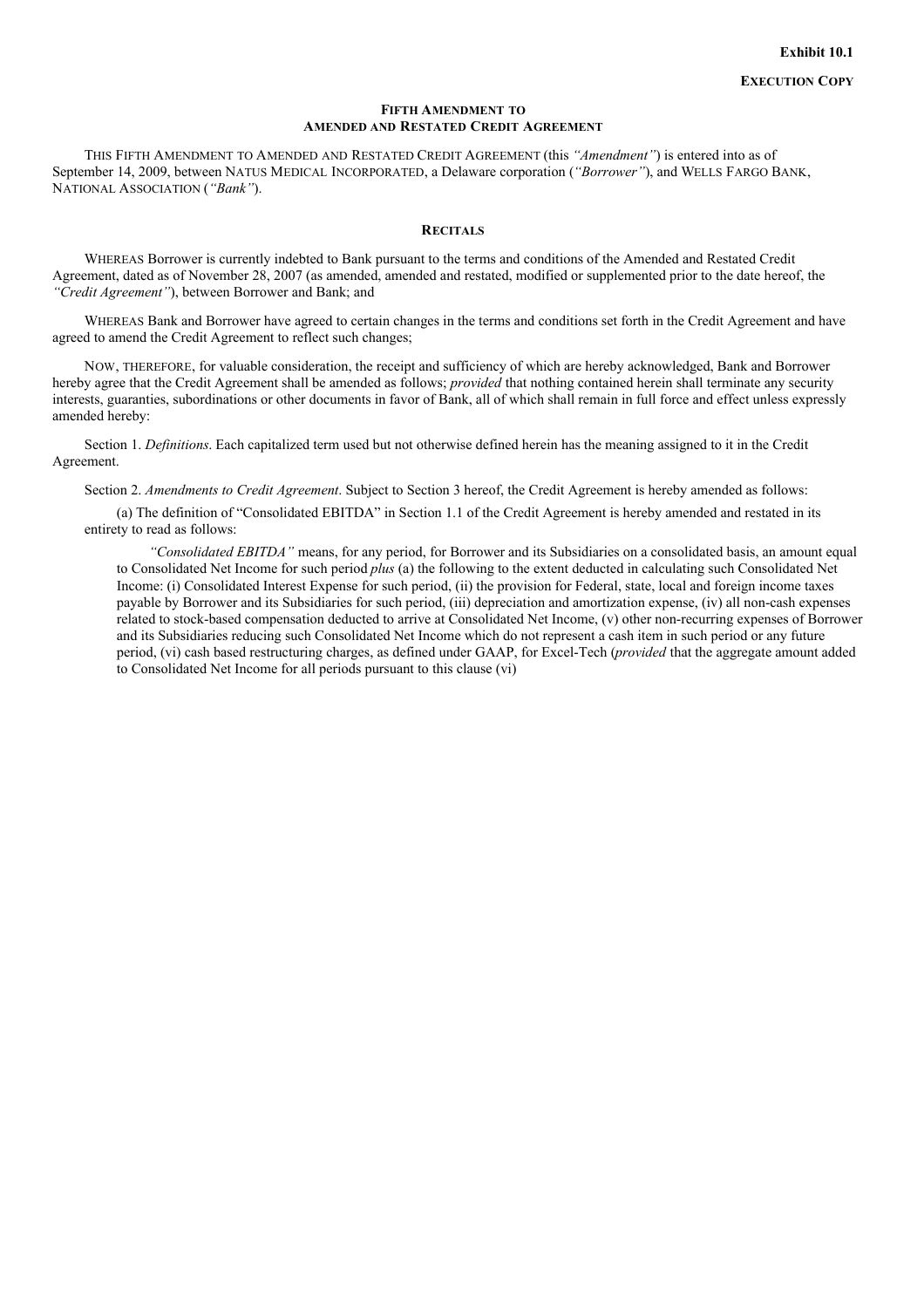shall not exceed \$5,000,000), and (vii) expenses created by contingent consideration or transaction costs related to a business combination or acquisition, to the extent required to be expensed by Financial Accounting Standards Board's Statement of Financial Accounting Standards No. 141, Business Combinations, issued December 7, 2007 (*"SFAS 141R"*), and *minus* (b) the following to the extent included in calculating such Consolidated Net Income: (i) interest income (ii) extraordinary or nonrecurring non-cash income or gains, (iii) Federal, state, local and foreign income tax credits of Borrower and its Subsidiaries for such period, (iv) all non-cash items increasing Consolidated Net Income for such period, and (v) adjustments to income created by contingent consideration related to a business combination or acquisition, to the extent required to be recognized by SFAS 141R.

(b) The definition of "Permitted Investments" in Section 1.1 of the Credit Agreement is hereby amended by deleting the period (".") at the end of such section and replacing it with "; and".

(c) The definition of "Permitted Investments" in Section 1.1 of the Credit Agreement is hereby amended by inserting a new paragraph (l) immediately following the existing paragraph (k) to read as follows:

(l) A Forty-Three Million Two Hundred Fifty Thousand Dollar (\$43,250,000.00) investment by Borrower in the stock of Alpine Biomed Holdings Corp., a Delaware corporation, pursuant to documentation as presented to, and found to be satisfactory to, Bank on or before the Fifth Amendment Closing Date.

(d) The following definition is hereby added to Section 1.1 of the Credit Agreement in a manner that maintains alphabetical order:

"*Fifth Amendment Closing Date"* means September 14, 2009.

(e) The definition of "Specified Earn-out Payments" in Section 1.1 of the Credit Agreement is hereby amended and restated in its entirety to read as follows:

*"Specified Earn-out Payments"* means payments made by Borrower (A) pursuant to the Asset Purchase Agreement, dated as of September 11, 2006, between the "Seller," as named therein, and Borrower, as presented to, and found to be satisfactory to, Bank, in amounts not to exceed \$225,000 per year for each of the three years immediately following the date of effectiveness of such transaction, (B) pursuant to the Stock Purchase Agreement, dated as of October 16, 2006, by and between the "Stockholders," as named therein, and Borrower, as presented to, and found to be satisfactory to, Bank, in an aggregate amount not to exceed \$2,622,848 during the period commencing November 8, 2006 and ending March 22, 2010, and (C) pursuant to the Agreement and Plan of Merger, dated as of September 14, 2009, by and between "Merger Sub" and "Company," as named therein, and Borrower, as presented to, and found to be satisfactory to, Bank, in an aggregate amount not to exceed \$3,750,000.00 within 75 days of December 31, 2009.

- 2 -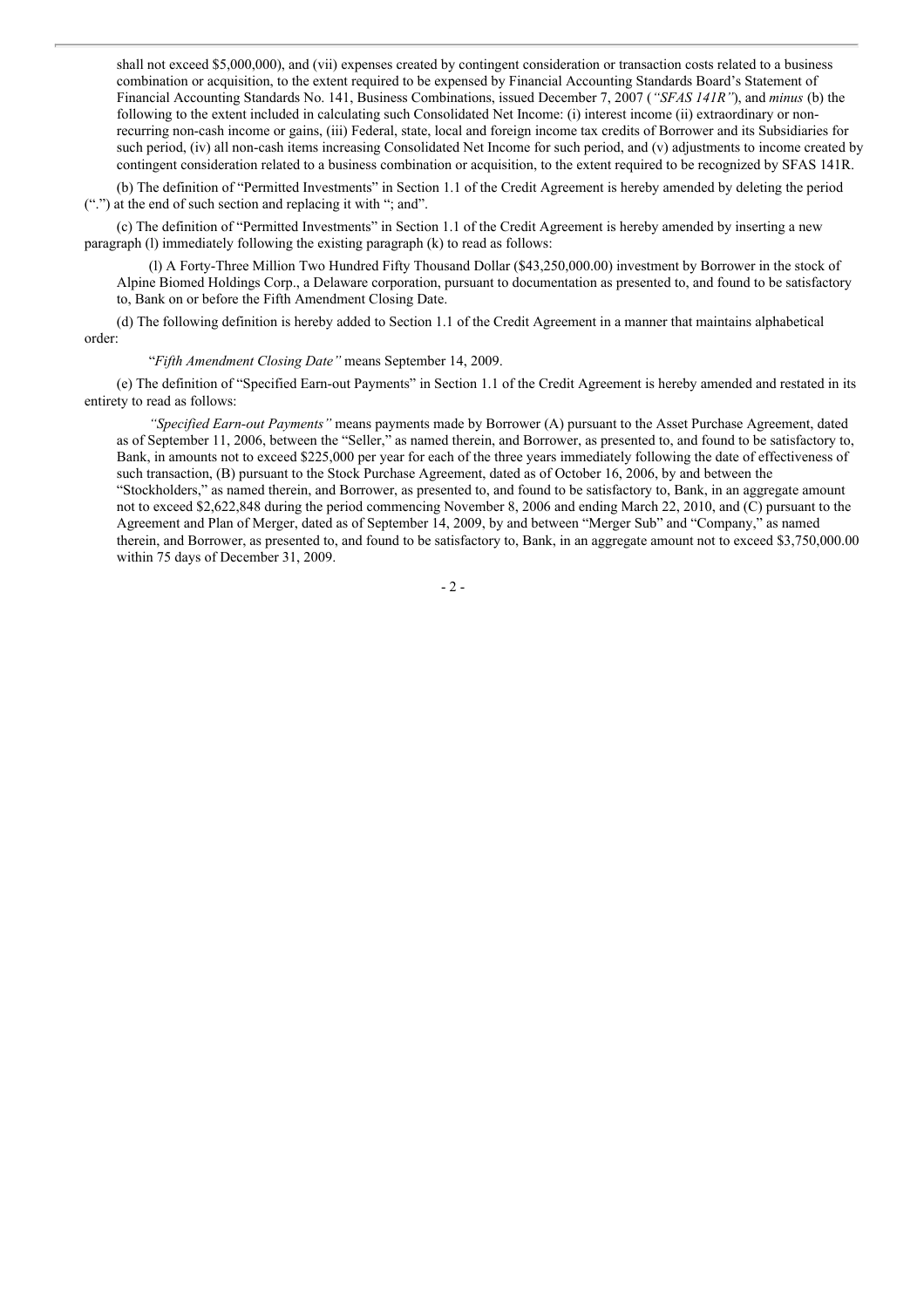(f) Section 6.9(a) of the Credit Agreement is amended and restated in its entirety to read as follows:

(a) As of each fiscal quarter end of Borrower, Consolidated EBITDA not less than the amount set forth below:

| For each quarterly period ending as of each fiscal quarter end of Borrower ending on or before<br>September 30, 2008:                        | \$5,000,000  |
|----------------------------------------------------------------------------------------------------------------------------------------------|--------------|
| For the four consecutive fiscal quarters ending as of each fiscal quarter end of Borrower ending on<br>December 31, 2008 and March 31, 2009: | \$35,000,000 |
| For the four consecutive fiscal quarters ending as of each fiscal quarter end of Borrower ending on<br>June 30, 2009 and September 30, 2009: | \$32,000,000 |

Section 3. *Conditions Precedent*. This Amendment, including, without limitation the amendments to the Credit Agreement contained herein, shall become effective as of the date first set forth above (the *"Effective Date"*) upon satisfaction of all of the conditions set forth in this Section 3 to the satisfaction of Bank; *provided* that, in the event such conditions are not so satisfied on or before September 25, 2009, then this Amendment shall be of no further force and effect:

(a) Bank shall have received each of the following, duly executed and delivered by each of the applicable parties thereto:

(i) this Amendment together with the Consent and Reaffirmation attached hereto; and

(ii) such other documents as Bank may require under any other Section of this Amendment; and

(b) No Event of Default or event which, with the giving of notice, the lapse of time or both would constitute an Event of Default, shall have occurred and be continuing.

- 3 -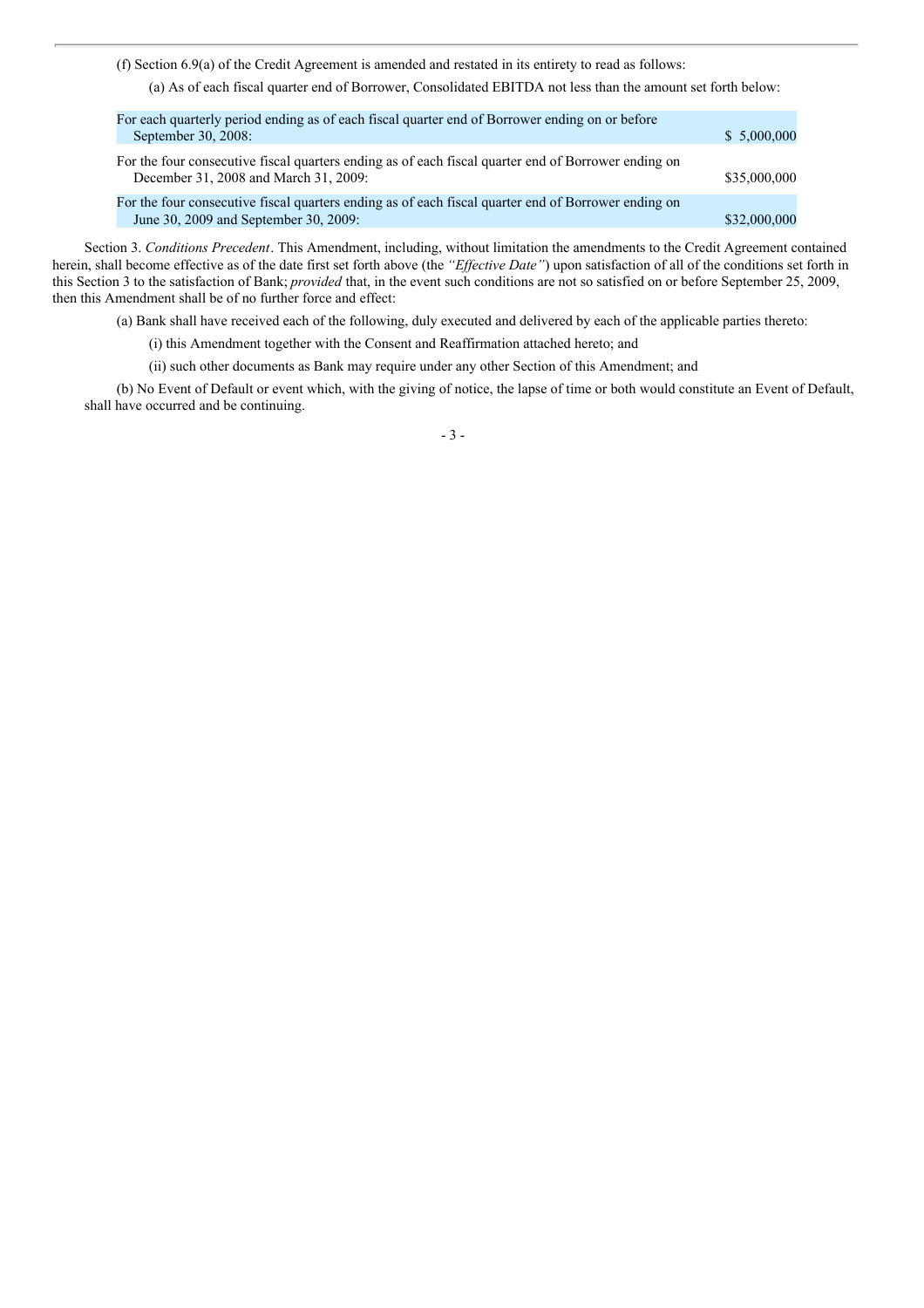Section 4. *Interpretation*. Except as specifically provided herein, all terms and conditions of the Credit Agreement remain in full force and effect, without waiver or modification. This Amendment and the Credit Agreement shall be read together, as one document. The Recitals hereto, including the terms defined therein, are incorporated herein by this reference and acknowledged by Borrower to be true, correct and complete.

Section 5. *Representations, Warranties and Covenants*. Borrower hereby remakes all representations and warranties contained in the Credit Agreement and reaffirms all covenants set forth therein (as amended hereby) as of the date of this Amendment. Borrower further certifies that as of the date of this Amendment there exists no Event of Default, nor any condition, act or event which with the giving of notice or the passage of time or both would constitute an Event of Default.

Section 6. *Further Assurances*. Borrower will make, execute, endorse, acknowledge, and deliver any agreements, documents, or instruments, and take any and all other actions, as may from time to time be reasonably requested by Bank to perfect and maintain the validity and priority of the liens and security interests granted to Bank pursuant to the Credit Agreement and the other Loan Documents and to effect, confirm, or further assure or protect and preserve the interests, rights, and remedies of Bank under the Credit Agreement (as amended hereby) and the other Loan Documents.

Section 7. *Counterparts*. This Amendment may be executed in any number of identical counterparts, any set of which signed by all the parties hereto shall be deemed to constitute a complete, executed original for all purposes. Delivery of an executed counterpart of a signature page of this Amendment by telefacsimile transmission shall be as effective as delivery of a manually executed counterpart hereof.

Section 8. *Governing Law*. This Amendment shall be governed by and construed in accordance with the internal laws of the State of California.

[Signatures follow on next page.]

 $-4-$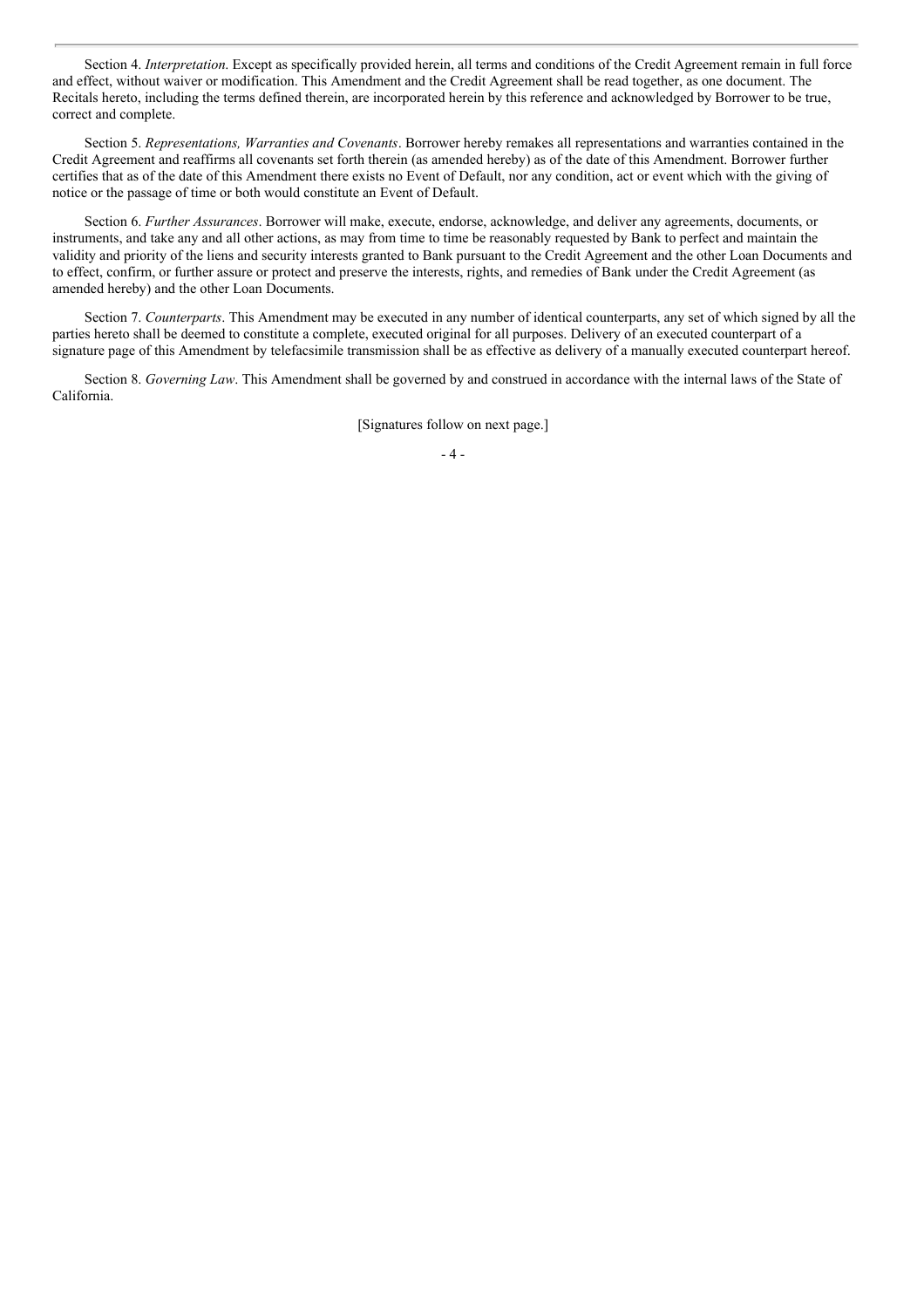IN WITNESS WHEREOF, the parties hereto have caused this Amendment to be executed as of the date first written above.

NATUS MEDICAL INCORPORATED, WELLS FARGO BANK, a Delaware corporation WELLS FARGO BANK, NATIONAL ASSOCIATI

By: /s/ STEVEN J. MURPHY By: /s/ Steven J. Murphy By: // Name: Steven J. Murphy

Title: Vice President Finance and Chief Financial Officer

NATIONAL ASSOCIATION

/s/ LISA M. CUPPETT

Name: Lisa M. Cuppett Title: Senior Vice President

*Fifth Amendment to Amended and Restated Credit Agreement*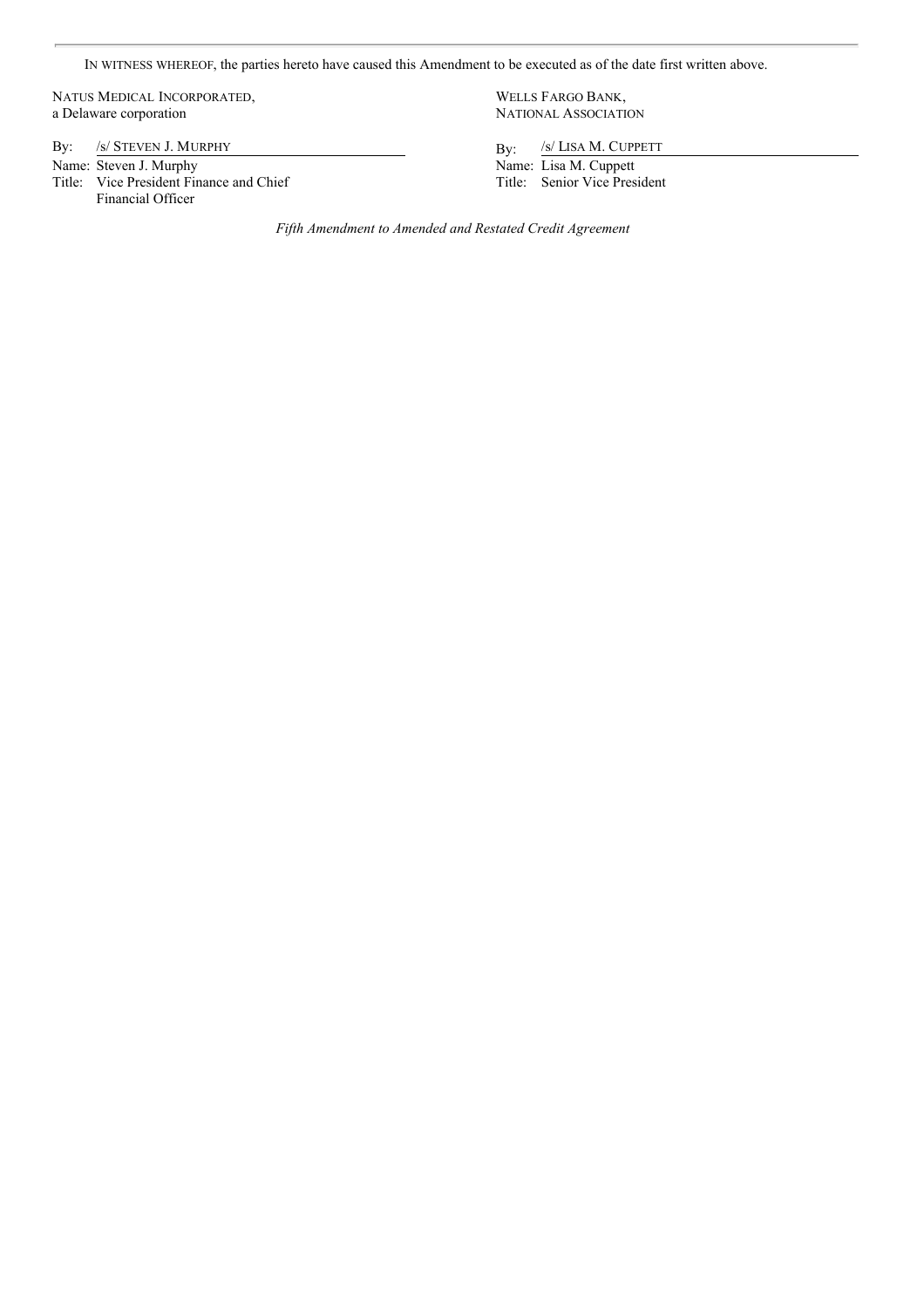#### CONSENT AND REAFFIRMATION

Each of the undersigned, a subsidiary of Natus Medical Incorporated (*"Borrower"*) who has executed a Continuing Guaranty in favor of Wells Fargo Bank, National Association (*"Bank"*), hereby: (i) consents to the foregoing Fifth Amendment to Amended and Restated Credit Agreement; (ii) reaffirms its obligations under its respective Continuing Guaranty; (iii) reaffirms the waivers of each and every one of the defenses to such obligations as set forth in such Continuing Guaranty; and (iv) reaffirms that its obligations under such Continuing Guaranty are separate and distinct from the obligations of any other party under the Credit Agreement (as modified by the Fifth Amendment to Amended and Restated Credit Agreement) and the other Loan Documents.

Dated as of September 14, 2009

GUARANTOR:

NATUS ACOUISITION CORPORATION NEUROCOM INTERNATIONAL, INC.

By:  $\frac{S}{S}$  STEVEN J. MURPHY By: By: By: Name: Steven J. Murphy Title: Chief Financial Officer Title: Chief Financial Officer Title: Chief Financial Officer

/s/ STEVEN J. MURPHY Name: Steven J. Murphy

CONSENT AND REAFFIRMATION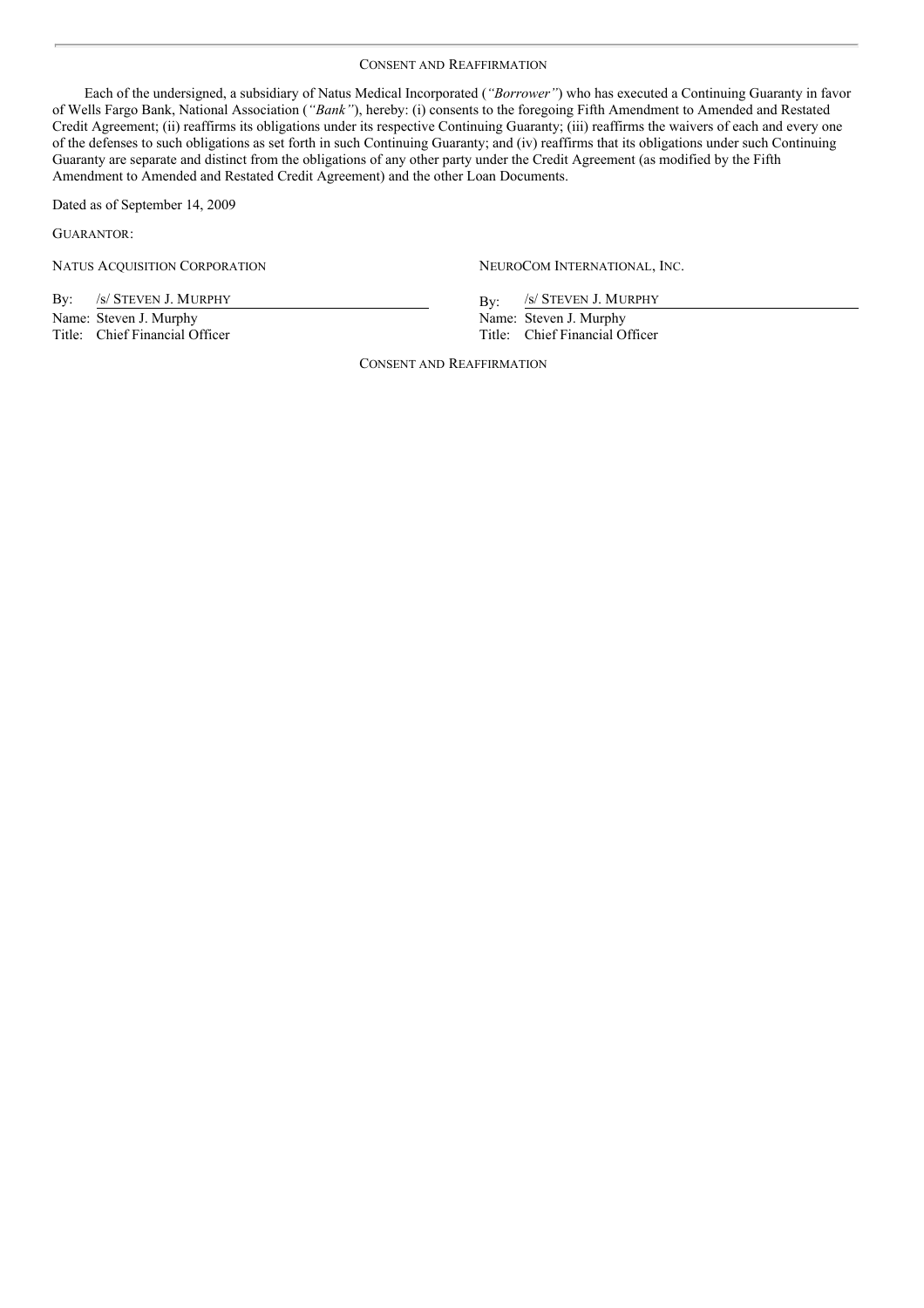# **CERTIFICATION**

# I, James B. Hawkins, certify that:

1. I have reviewed this quarterly report on Form 10-Q of Natus Medical Incorporated;

2. Based on my knowledge, this report does not contain any untrue statement of a material fact or omit to state a material fact necessary to make the statements made, in light of the circumstances under which such statements were made, not misleading with respect to the period covered by this report;

3. Based on my knowledge, the financial statements, and other financial information included in this report, fairly present in all material respects the financial condition, results of operations and cash flows of the registrant as of, and for, the periods presented in this report;

4. The registrant's other certifying officer(s) and I are responsible for establishing and maintaining disclosure controls and procedures (as defined in Exchange Act Rules 13a-15(e) and 15d-15(e)) and internal control over financial reporting (as defined in Exchange Act Rules 13a-15(f) and 15d-15(f)) for the registrant and have:

(a) Designed such disclosure controls and procedures, or caused such disclosure controls and procedures to be designed under our supervision, to ensure that material information relating to the registrant, including its consolidated subsidiaries, is made known to us by others within those entities, particularly during the period in which this report is being prepared;

(b) Designed such internal control over financial reporting, or caused such internal control over financial reporting to be designed under our supervision, to provide reasonable assurance regarding the reliability of financial reporting and the preparation of financial statements for external purposes in accordance with generally accepted accounting principles;

(c) Evaluated the effectiveness of the registrant's disclosure controls and procedures and presented in this report our conclusions about the effectiveness of the disclosure controls and procedures, as of the end of the period covered by this report based on such evaluation; and

(d) Disclosed in this report any change in the registrant's internal control over financial reporting that occurred during the registrant's most recent fiscal quarter (the registrant's fourth fiscal quarter in the case of an annual report) that has materially affected, or is reasonably likely to materially affect, the registrant's internal control over financial reporting; and

5. The registrant's other certifying officer(s) and I have disclosed, based on our most recent evaluation of internal control over financial reporting, to the registrant's auditors and the audit committee of the registrant's board of directors (or persons performing the equivalent functions):

(a) All significant deficiencies and material weaknesses in the design or operation of internal control over financial reporting which are reasonably likely to adversely affect the registrant's ability to record, process, summarize and report financial information; and

(b) Any fraud, whether or not material, that involves management or other employees who have a significant role in the registrant's internal control over financial reporting.

Date: November 9, 2009

/s/ James B. Hawkins James B. Hawkins President and Chief Executive Officer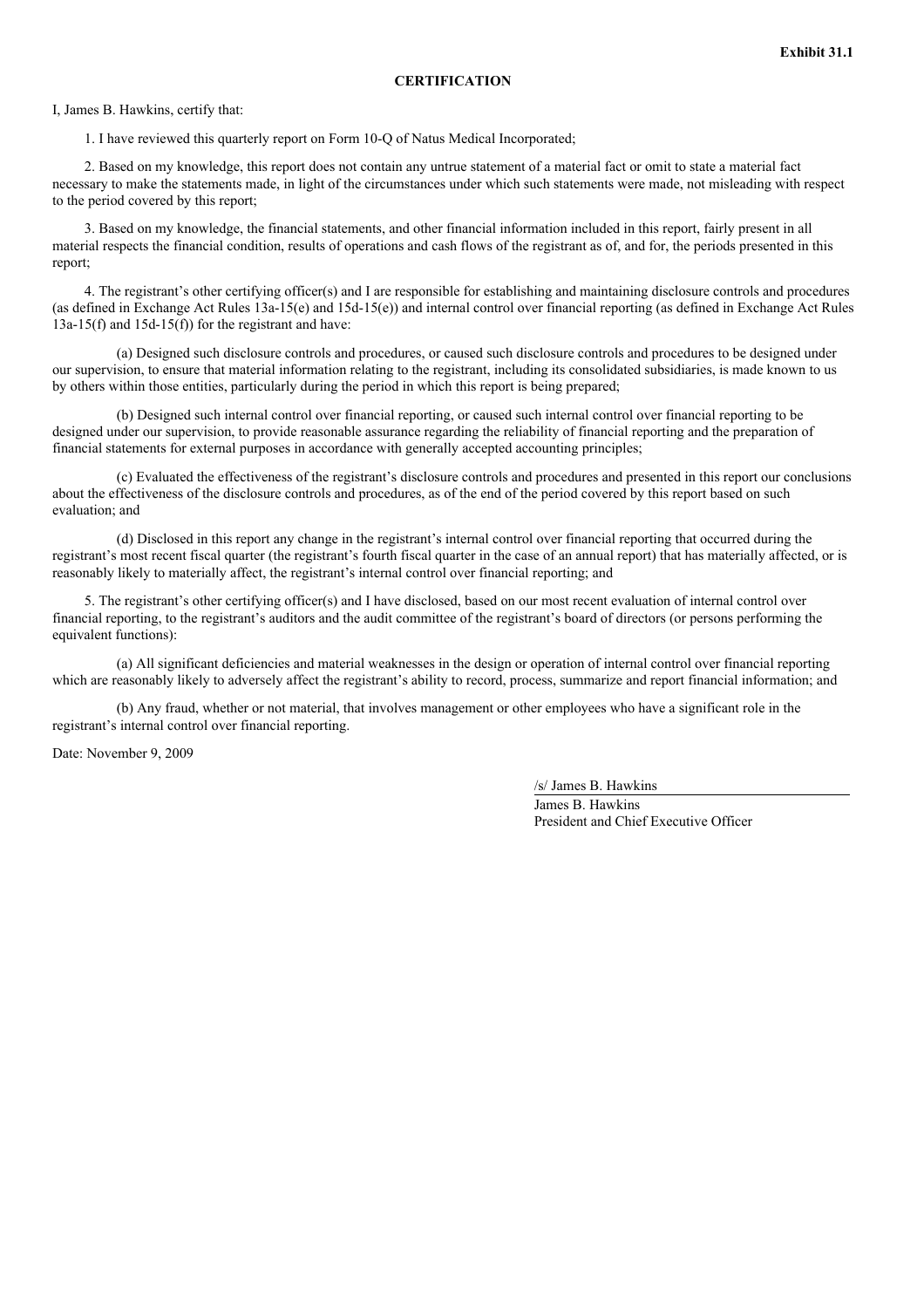# **CERTIFICATION**

# I, Steven J. Murphy, certify that:

1. I have reviewed this quarterly report on Form 10-Q of Natus Medical Incorporated;

2. Based on my knowledge, this report does not contain any untrue statement of a material fact or omit to state a material fact necessary to make the statements made, in light of the circumstances under which such statements were made, not misleading with respect to the period covered by this report;

3. Based on my knowledge, the financial statements, and other financial information included in this report, fairly present in all material respects the financial condition, results of operations and cash flows of the registrant as of, and for, the periods presented in this report;

4. The registrant's other certifying officer(s) and I are responsible for establishing and maintaining disclosure controls and procedures (as defined in Exchange Act Rules 13a-15(e) and 15d-15(e)) and internal control over financial reporting (as defined in Exchange Act Rules 13a-15(f) and 15d-15(f)) for the registrant and have:

(a) Designed such disclosure controls and procedures, or caused such disclosure controls and procedures to be designed under our supervision, to ensure that material information relating to the registrant, including its consolidated subsidiaries, is made known to us by others within those entities, particularly during the period in which this report is being prepared;

(b) Designed such internal control over financial reporting, or caused such internal control over financial reporting to be designed under our supervision, to provide reasonable assurance regarding the reliability of financial reporting and the preparation of financial statements for external purposes in accordance with generally accepted accounting principles;

(c) Evaluated the effectiveness of the registrant's disclosure controls and procedures and presented in this report our conclusions about the effectiveness of the disclosure controls and procedures, as of the end of the period covered by this report based on such evaluation; and

(d) Disclosed in this report any change in the registrant's internal control over financial reporting that occurred during the registrant's most recent fiscal quarter (the registrant's fourth fiscal quarter in the case of an annual report) that has materially affected, or is reasonably likely to materially affect, the registrant's internal control over financial reporting; and

5. The registrant's other certifying officer(s) and I have disclosed, based on our most recent evaluation of internal control over financial reporting, to the registrant's auditors and the audit committee of the registrant's board of directors (or persons performing the equivalent functions):

(a) All significant deficiencies and material weaknesses in the design or operation of internal control over financial reporting which are reasonably likely to adversely affect the registrant's ability to record, process, summarize and report financial information; and

(b) Any fraud, whether or not material, that involves management or other employees who have a significant role in the registrant's internal control over financial reporting.

Date: November 9, 2009

/s/ Steven J. Murphy

Steven J. Murphy Vice President Finance and Chief Financial Officer